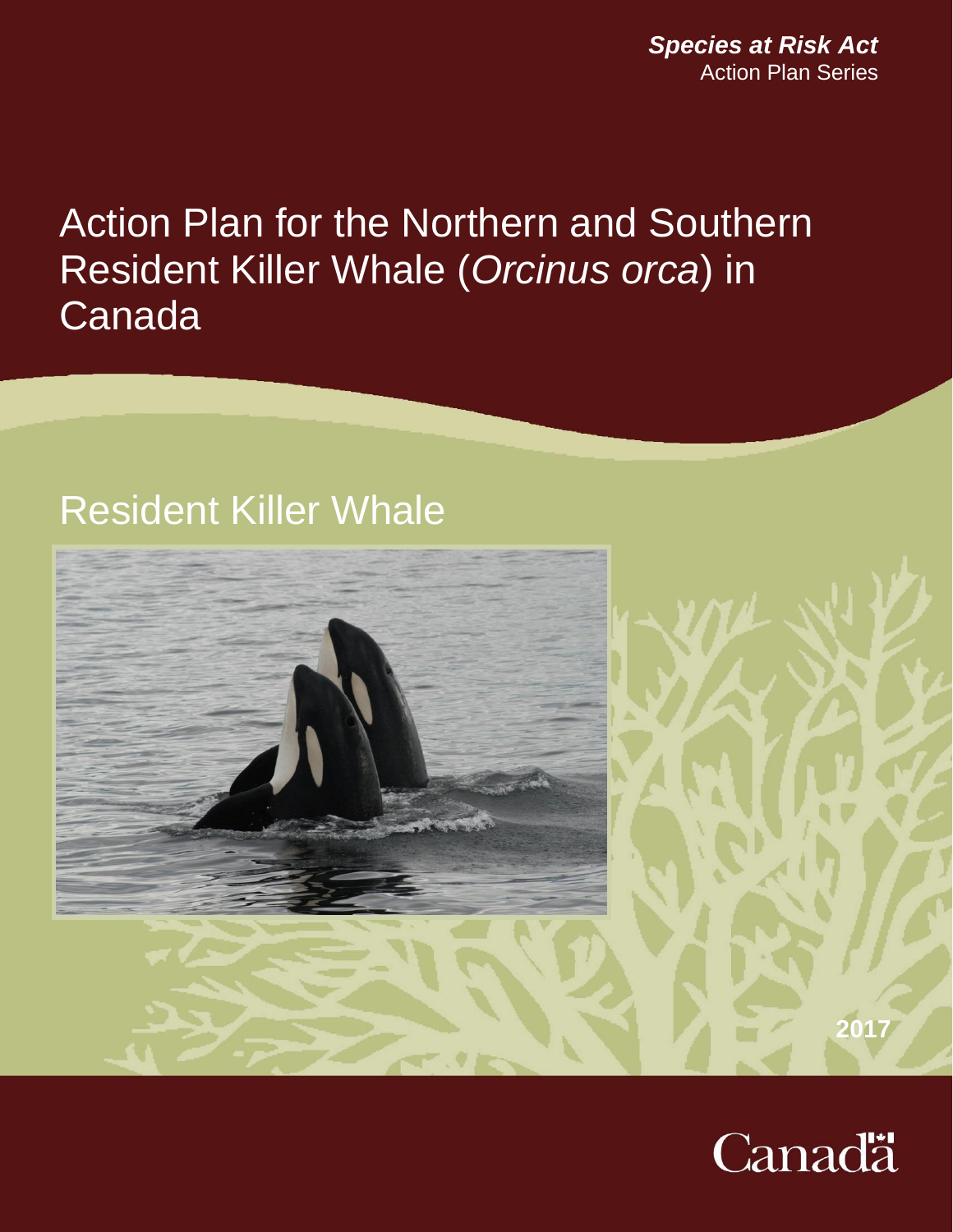### **Recommended citation:**

Fisheries and Oceans Canada. 2017. Action Plan for the Northern and Southern Resident Killer Whale (*Orcinus orca*) in Canada. *Species at Risk Act* Action Plan Series. Fisheries and Oceans Canada, Ottawa. v + 33 pp.

For copies of the Action Plan, or for additional information on species at risk, including Committee on the Status of Endangered Wildlife in Canada (COSEWIC) Status Reports, residence descriptions, recovery strategies, and other related recovery documents, please visit the [SAR Public Registry.](http://www.sararegistry.gc.ca/default.asp?lang=En&n=24F7211B-1)

### **Cover illustration**: Graeme Ellis

Également disponible en français sous le titre « Plan d'action pour les épaulards (*Orcinus orca*) résidents du nord et du sud au Canada »

© Her Majesty the Queen in Right of Canada, represented by the Minister of Fisheries and Oceans, 2017. All rights reserved. ISBN 978-0-660-06992-0 Catalogue no. CW69-21/27-2016E-PDF

*Content (excluding the illustrations) may be used without permission, with appropriate credit to the source.*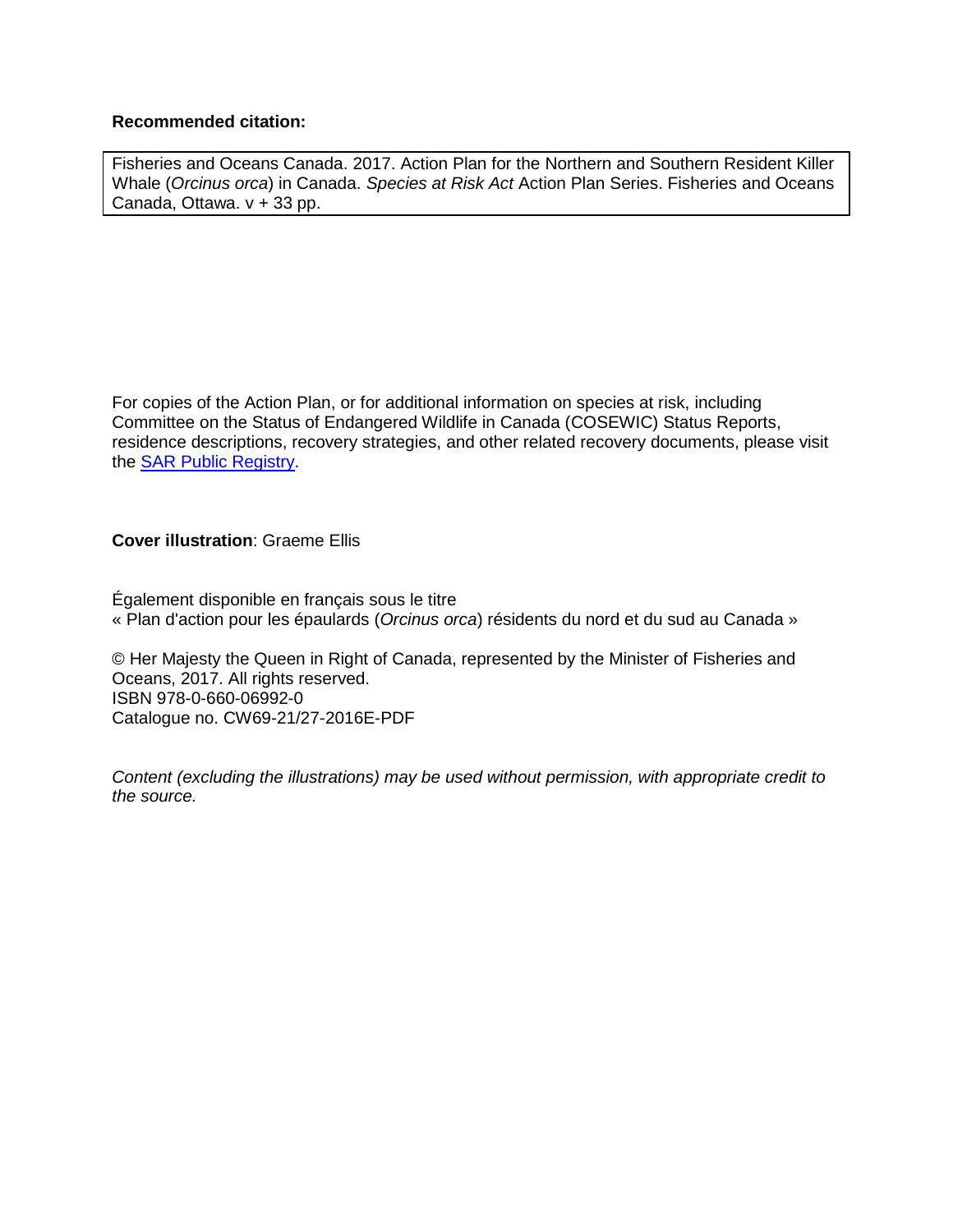## <span id="page-2-0"></span>**Preface**

The federal, provincial, and territorial government signatories under the **Accord for the** [Protection of Species at Risk \(1996\)](http://www.sararegistry.gc.ca/default.asp?lang=En&n=92D90833-1) agreed to establish complementary legislation and programs that provide for effective protection of species at risk throughout Canada. Under the *Species at Risk Act* (S.C. 2002, c.29) (SARA), the federal competent ministers are responsible for the preparation of action plans for species listed as extirpated, endangered, or threatened for which recovery has been deemed feasible. They are also required to report on progress five years after the publication of the final document on the Species at Risk Public Registry.

The Minister of Fisheries and Oceans and the Minister responsible for Parks Canada Agency are the competent ministers under SARA for the Northern and Southern Resident Killer Whale and have prepared this Action Plan to implement the Recovery Strategy, as per Section 47 of SARA. In preparing this Action Plan, the competent ministers have considered, as per Section 38 of SARA, the commitment of the Government of Canada to conserving biological diversity and to the principle that, if there are threats of serious or irreversible damage to the listed species, cost-effective measures to prevent the reduction or loss of the species should not be postponed for a lack of full scientific certainty. To the extent possible, this Action Plan has been prepared in cooperation with Environment and Climate Change Canada, Transport Canada, the Department of National Defence, the Canadian Coast Guard, Natural Resources Canada, the Province of British Columbia, and the U.S. National Oceanographic and Atmospheric Administration (NOAA) as per section 48(1) of SARA.

As stated in the preamble to SARA, success in the recovery of this species depends on the commitment and cooperation of many different constituencies that will be involved in implementing the directions and actions set out in this Action Plan and will not be achieved by Fisheries and Oceans Canada and Environment and Climate Change Canada or any other jurisdiction alone. The cost of conserving species at risk is shared amongst different constituencies. All Canadians are invited to join in supporting and implementing this Action Plan for the benefit of the Northern and Southern Resident Killer Whale and Canadian society as a whole.

Under SARA, an action plan provides the detailed recovery planning that supports the strategic direction set out in the recovery strategy for the species. The plan outlines recovery measures to be taken by Fisheries and Oceans Canada and Environment and Climate Change Canada and other jurisdictions and/or organizations to help achieve the population and distribution objectives identified in the recovery strategy. Implementation of this action plan is subject to appropriations, priorities, and budgetary constraints of the participating jurisdictions and organizations.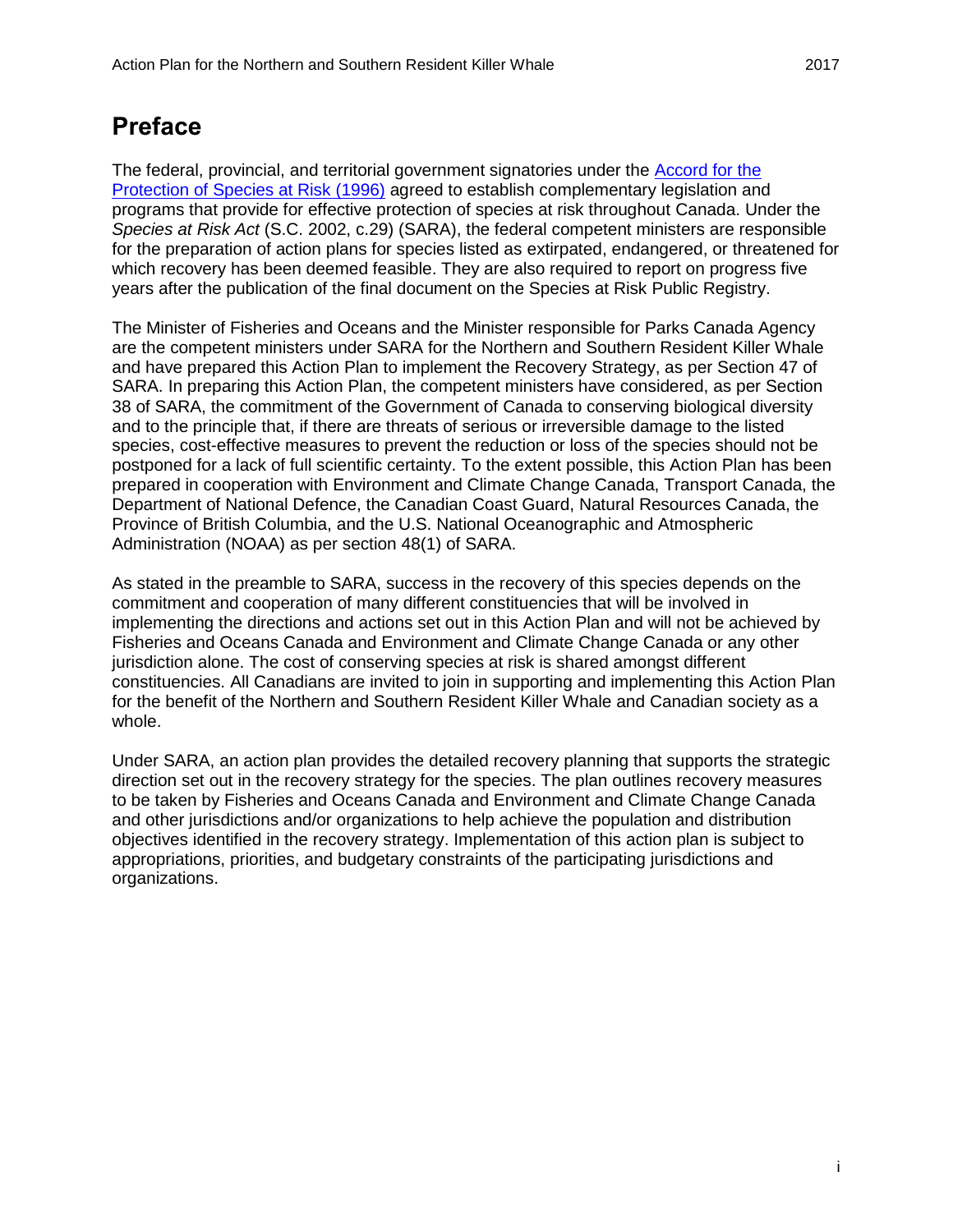## <span id="page-3-0"></span>**Acknowledgments**

<span id="page-3-1"></span>This Action Plan was prepared by Sheila J. Thornton (Fisheries and Oceans Canada, Pacific Region). The development of the Action Plan was the result of collaborative efforts and contributions from many individuals and organizations. The Northern and Southern Resident Killer Whale Action Plan Team (Appendix C) compiled the contributions from DFO Science, the Northern and Southern Killer Whale Prey and Disturbance workshop (March 8-10, 2011), preliminary public consultations (January 19 to February 16, 2012), the NOAA/DFO bilateral workshop series on The Effects of Salmon Fisheries on Southern Resident Killer Whales (September 21-23, 2011, March 13-15, 2012 and September 18-20, 2012), and feedback obtained during public consultation on the draft (March 3 to April 16, 2014) and proposed (June 14 to August 15, 2016) versions of the document.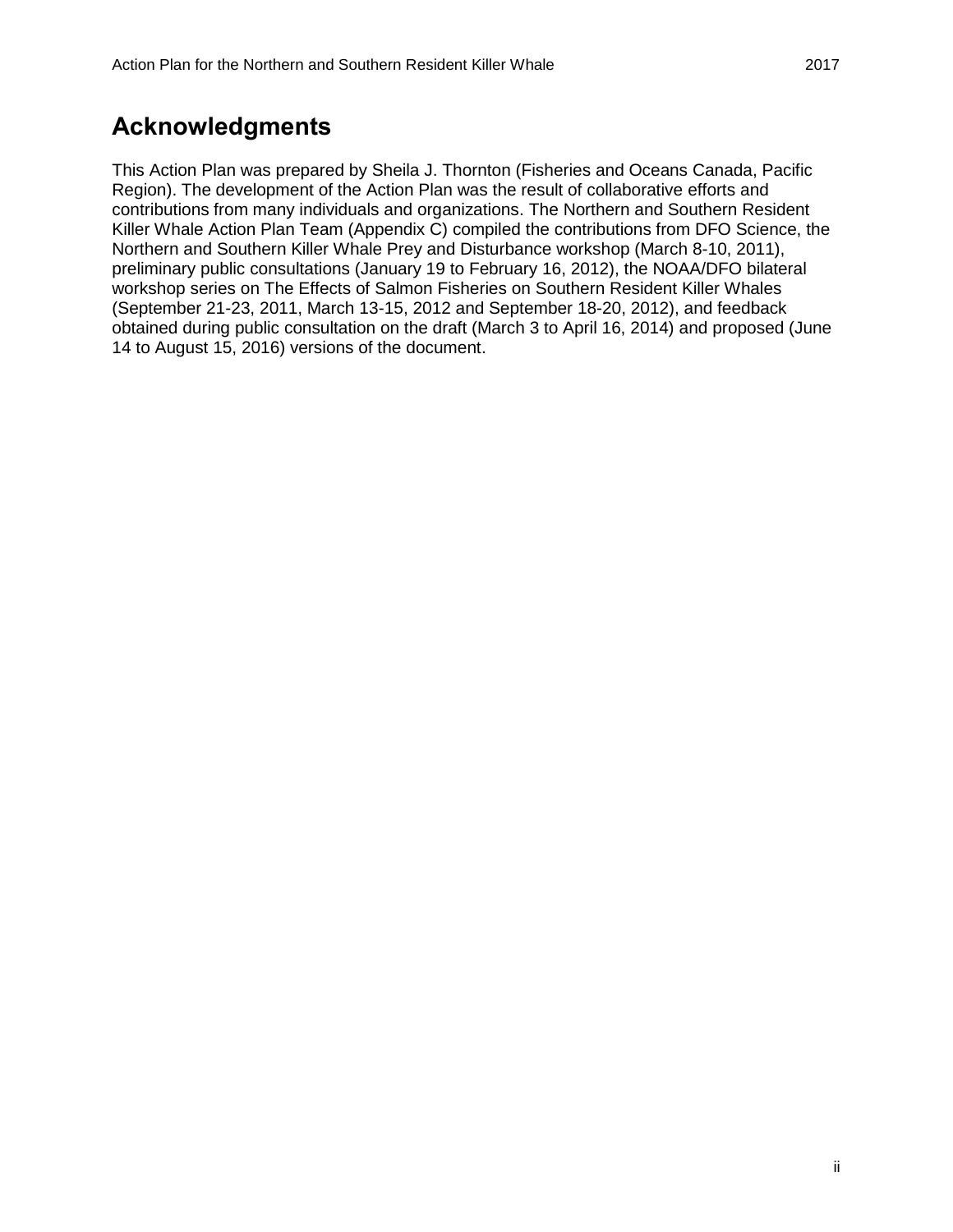## **Executive Summary**

 $\overline{a}$ 

The Northern and Southern Resident Killer Whale (*Orcinus orca*) were listed as Threatened and Endangered, respectively, under the *Species at Risk Act* (SARA) in 2003. This Action Plan is considered one in a series of documents that are linked and should be taken into consideration together, including the Committee on the Status of Endangered Wildlife in Canada (COSEWIC) status report, a recovery potential assessment, and the Recovery Strategy.

Three distinct ecotypes of Killer Whale inhabit the waters off British Columbia, each exhibiting different prey preferences, dialects and social organization. The Resident, Offshore, and Transient (Bigg's) Killer Whale ecotypes are believed to be socially and genetically isolated, despite sharing the same waters. Resident Killer Whales feed exclusively on fish (primarily salmon) and cephalopods, while Transient (Bigg's) Killer Whales feed primarily on marine mammals. Offshore Killer Whales are the least understood of the three ecotypes, but are believed to primarily consume fish, with shark species comprising a significant portion of their diet.

Two distinct populations of Resident Killer Whales occupy the waters off the west coast of British Columbia. The populations are referred to as the Northern Residents and Southern Residents, and although the ranges of these two populations overlap, they are acoustically, genetically and culturally distinct from each other. Killer Whale populations in British Columbia are presently considered to be at risk because of their small population size, low reproductive rate, and the existence of a variety of anthropogenic threats that have the potential to prevent recovery or to cause further declines. Even under the most optimistic scenario (human activities do not increase mortality or decrease reproduction), the species' low intrinsic growth rate means that the time frame for recovery will be more than one generation (25 years).

Principal among the anthropogenic threats to recovery are reductions in the availability or quality of prey, environmental contamination, and both physical and acoustic disturbance. As these threats are common to all three ecotypes, the measures identified in the Resident Killer Whale Action Plan are highly likely to benefit Transient (Bigg's) and Offshore Killer Whale populations that frequent Canadian Pacific waters.

This Action Plan outlines measures that provide the best chance of achieving the population and distribution objectives for the species, including the measures to be taken to address the threats and monitor the recovery of the species. The recovery strategy defined the population and distribution objective for the Northern and Southern Resident Killer Whale as:

*Ensure the long-term viability of Resident Killer Whale populations by achieving and maintaining demographic conditions that preserve their reproductive potential, genetic variation, and cultural continuity<sup>1</sup> .*

Section 1.2 outlines the measures to be taken under the following broad strategies:

 *Monitor and refine knowledge of Resident Killer Whale population and distribution in Canadian Pacific waters*

 $1$  Culture refers to a body of information and behavioural traits that are transmitted within and between generations by social learning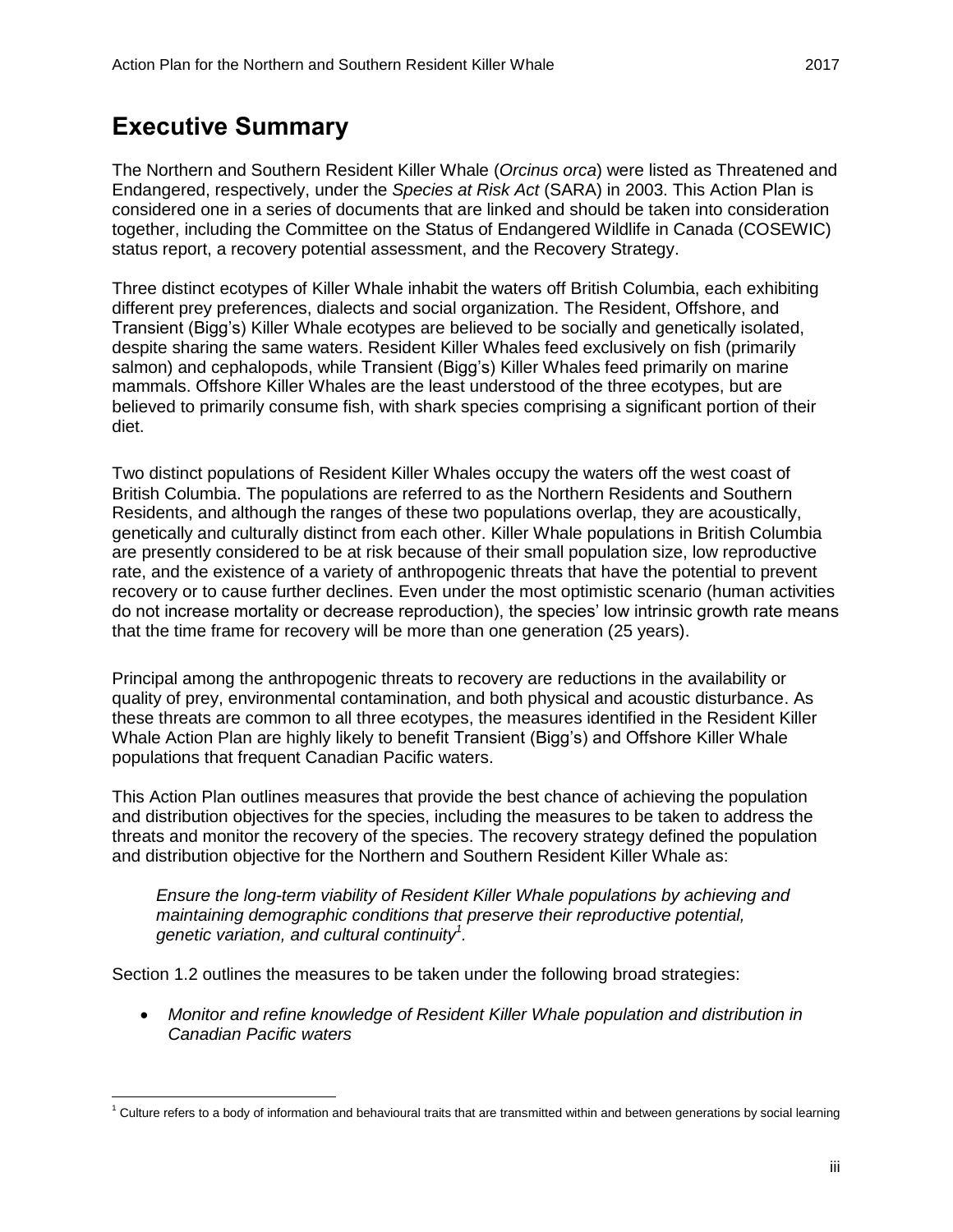- *Ensure that Resident Killer Whales have an adequate and accessible food supply to allow recovery*
- *Ensure that disturbance from human activities does not prevent the recovery of Resident Killer Whales*
- *Ensure that chemical and biological pollutants do not prevent the recovery of Resident Killer Whale populations*
- *Protect critical habitat for Resident Killer Whales and identify additional areas for critical habitat designation and protection*

For the Northern and Southern Resident Killer Whale, critical habitat was identified to the extent possible, using the best available information, in Section 8 of the Recovery Strategy. The species' critical habitat is protected from destruction by a SARA Critical Habitat Order made under subsections 58(4) and (5), which invokes the prohibition in subsection 58(1) against the destruction of the identified critical habitat (Section 2.3).

An evaluation of the socio-economic costs of the Action Plan and the benefits to be derived from its implementation is provided in Section 3.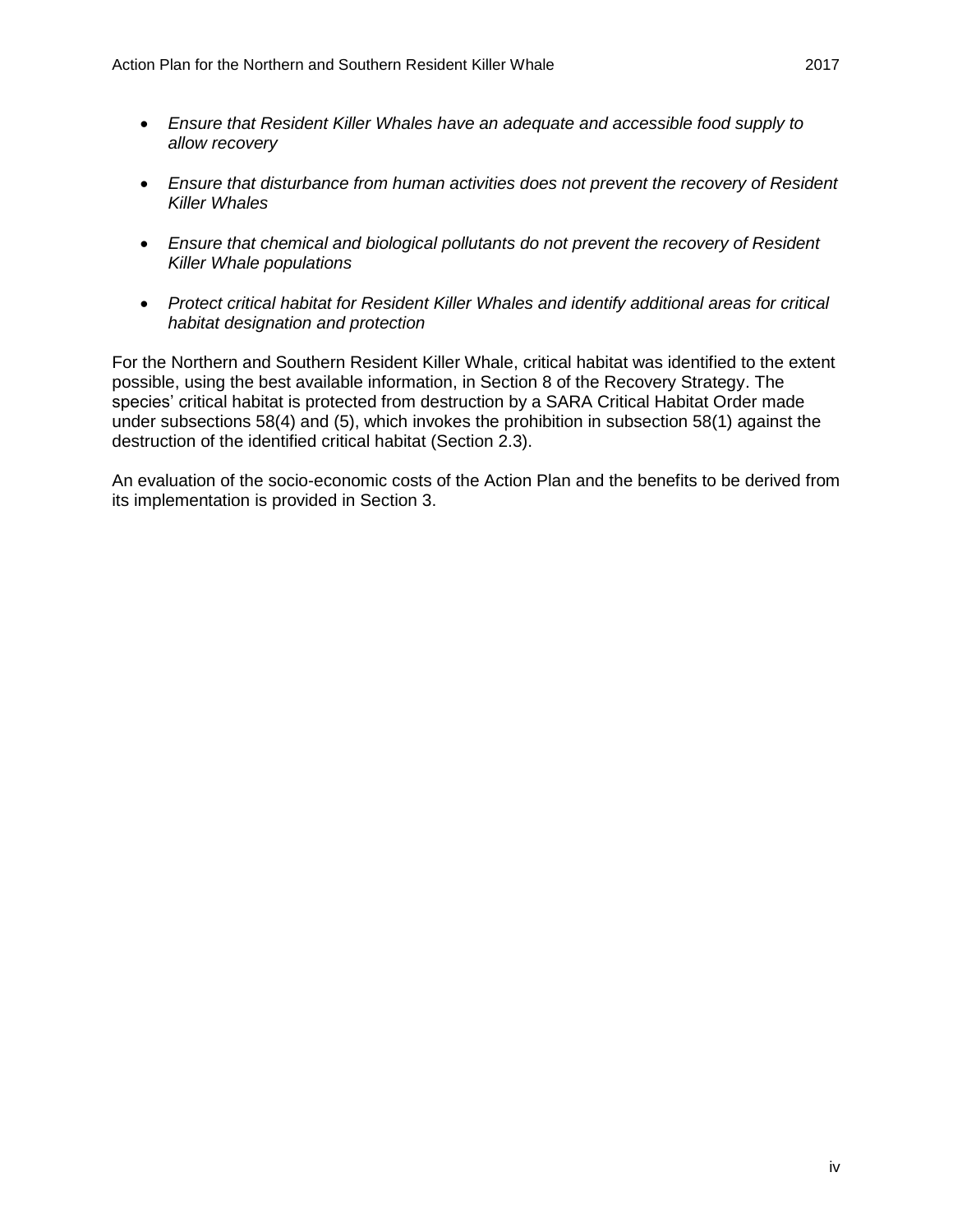## **Table of Contents**

| 2.1                                                                       |  |
|---------------------------------------------------------------------------|--|
|                                                                           |  |
| 2.2 Activities likely to Result in the Destruction of Critical Habitat 24 |  |
|                                                                           |  |
|                                                                           |  |
| 4.                                                                        |  |
| 5.                                                                        |  |
|                                                                           |  |
|                                                                           |  |
| Appendix C: Teams and Processes Contributing to the Action Plan 33        |  |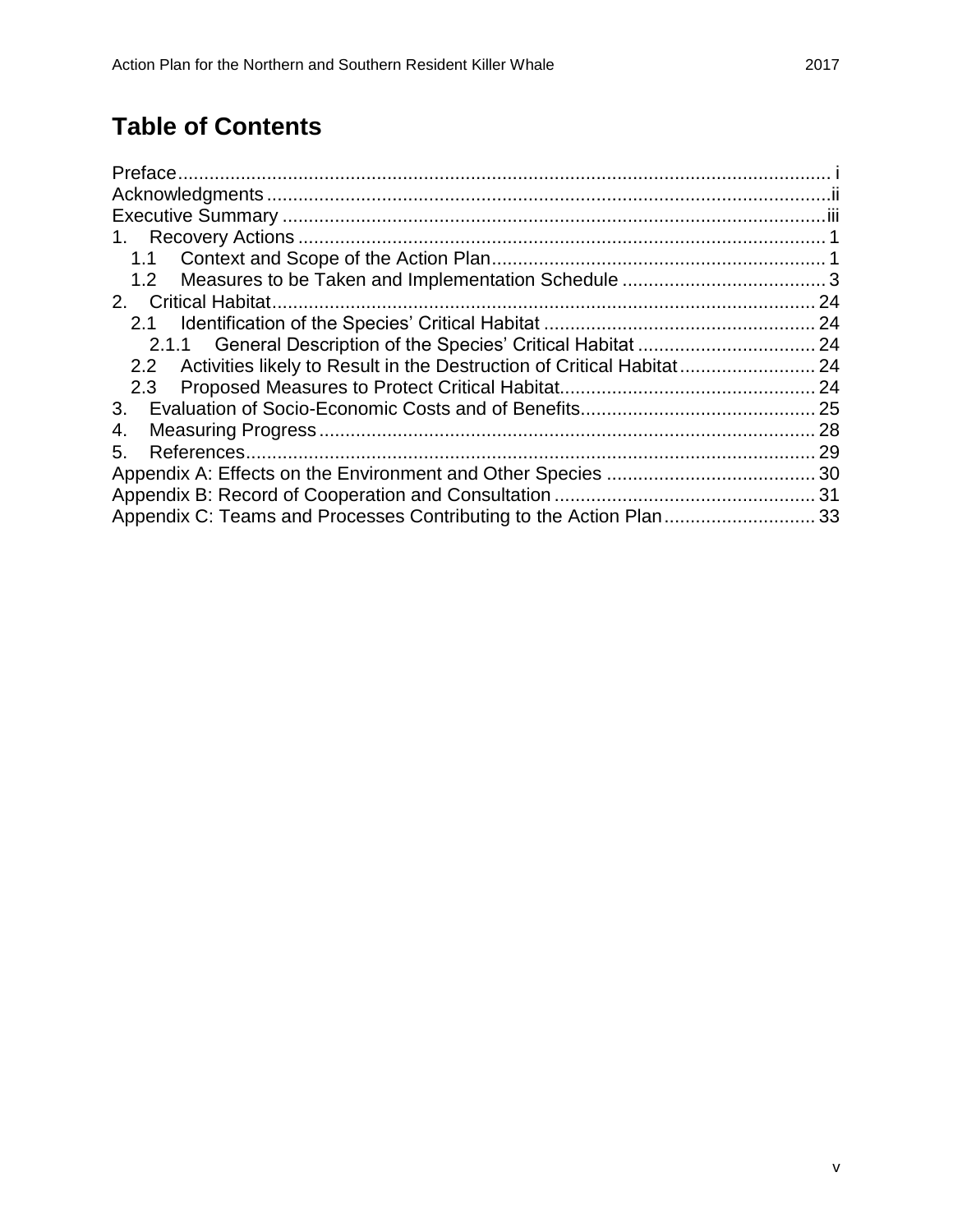## <span id="page-7-0"></span>**1. Recovery Actions**

### <span id="page-7-1"></span>1.1 **Context and Scope of the Action Plan**

The Northern and Southern Resident Killer Whale (*Orcinus orca*) were listed as Threatened and Endangered respectively under the *Species at Risk Act* (SARA) in 2003. This Action Plan is part of a series of documents regarding the Northern and Southern Resident Killer Whale, including the [COSEWIC Status Report](http://www.registrelep-sararegistry.gc.ca/document/default_e.cfm?documentID=1831) (COSEWIC 2009), and the [Recovery Strategy](http://www.sararegistry.gc.ca/document/doc1341a/ind_e.cfm) that should be taken into consideration together. Under SARA, an action plan provides the detailed recovery planning that supports the strategic direction set out in a recovery strategy for the species. A recovery strategy also provides background information on the species and its threats and critical habitat information.

Two distinct populations of fish-feeding 'resident' Killer Whales (*Orcinus orca*), known as the Northern and Southern Residents, occupy the waters off the west coast of British Columbia. Although the ranges of these two populations overlap, they are acoustically, genetically and culturally distinct from each other. Resident Killer Whale populations in British Columbia are presently considered to be at risk because of their small population size, low reproductive rate, and the existence of a variety of anthropogenic threats that have the potential to prevent recovery or to cause further declines. Principal among these anthropogenic threats are reductions in the availability or quality of prey, environmental contamination, and both physical and acoustic disturbance. Even under the most optimistic scenario (human activities do not increase mortality or decrease reproduction), the species' low intrinsic growth rate means that the time frame for recovery will be more than one generation (25 years).

The Southern Resident Killer Whale population experienced declines of 3% per year between 1995 and 2001, and since then has shown little recovery, having 80 members in 2016. During the summer and fall, Southern Residents are primarily found in the transboundary waters of Haro Strait, Boundary Pass, the eastern portion of the Juan de Fuca Strait, and southern portions of the Strait of Georgia. This area is designated as 'critical habitat' based on consistent and prolonged seasonal occupancy. Some members of the population typically remain in the same general area in winter and spring, but others appear to range over much greater distances, and have been reported as far south as Monterey Bay, California, and as far north as Southeast Alaska. Winter and spring critical habitat has not been identified for the latter group. During the summer and fall, the principal prey of Southern Residents appears to be Chinook and Chum Salmon (*Oncorhynchus tshawytscha* and *O. keta*); little is known of their diet in the winter and spring. The lack of information about winter diet and distribution of the Southern Residents is a major knowledge gap that impedes our understanding of the principal threats facing the population.

The Northern Resident Killer Whale population experienced a decline of 7% between 1997 and 2001. The population has since increased from 219 members in 2004, to 290 members in 2014 (Towers *et al,* 2015). Northern Residents appear to spend the majority of their time from central Vancouver Island (both west and east coasts) and northwest to Dixon Entrance, but have been sighted as far south as Grays Harbor, Washington, and as far north as Glacier Bay, Alaska. A portion of the population is regularly found in Johnstone Strait and southeastern portions of Queen Charlotte Strait (and adjoining channels) during the summer and fall, and this area is identified as critical habitat based on this consistent seasonal occupancy. Other areas are likely very important to Northern Residents during this time but they have yet to be clearly identified. Similarly, areas that may constitute critical habitat during the winter and spring are not yet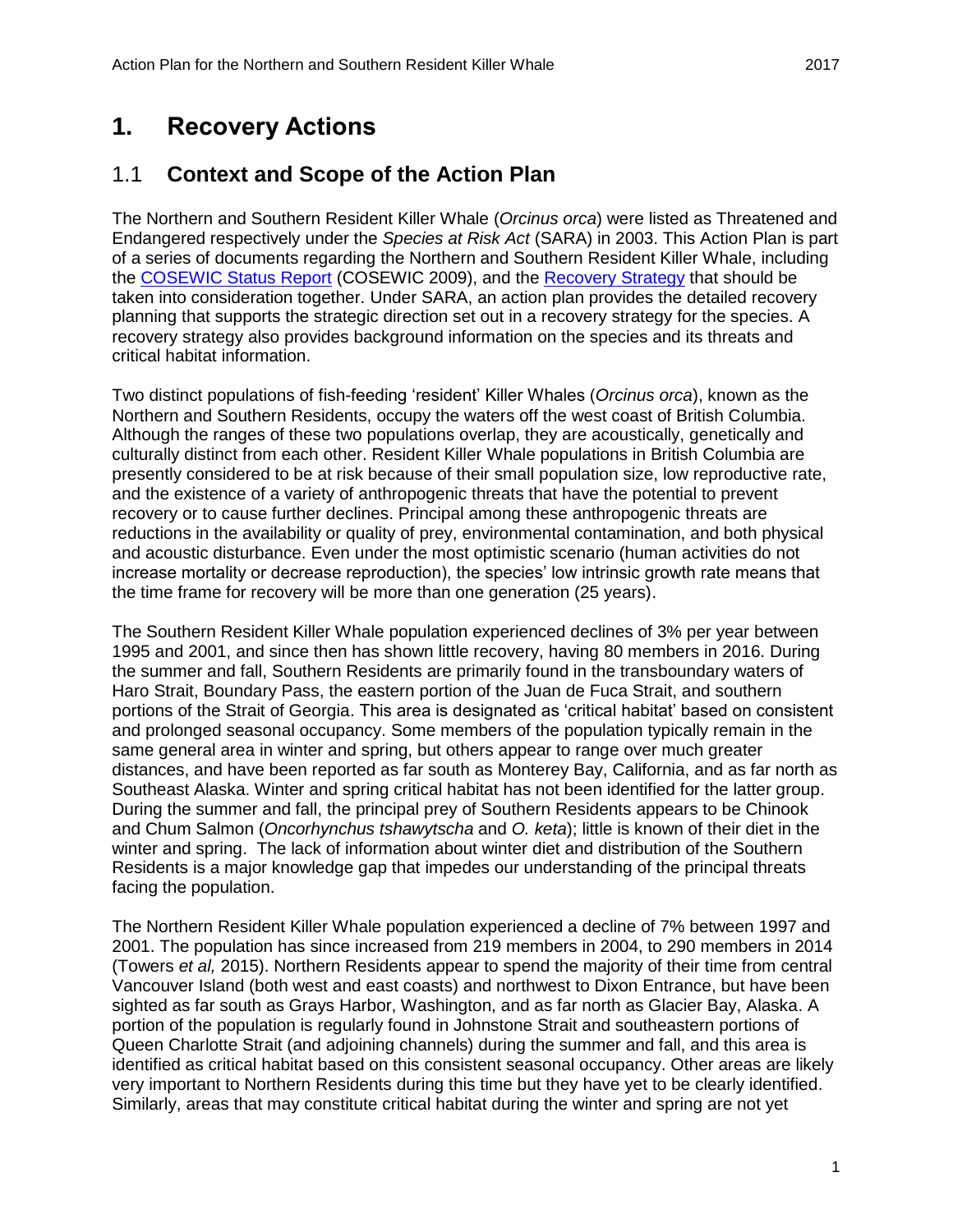known. Northern Residents also appear to feed primarily on Chinook and Chum Salmon during the summer and fall. However, like Southern Residents, very little is known of their winter distribution and diet, and this knowledge gap must be addressed to fully understand the principal threats affecting the population.

The recovery strategy defined the population and distribution objective for the Northern and Southern Resident Killer Whale as:

*Ensure the long-term viability of Resident Killer Whale populations by achieving and maintaining demographic conditions that preserve their reproductive potential, genetic variation, and cultural continuity<sup>2</sup> .*

Under Section 47 of SARA, the competent minister must prepare one or more action plans based on the recovery strategy. Therefore, action planning for species at risk recovery is an iterative process. The Implementation Schedule in this Action Plan may be modified in the future depending on the progression towards recovery.

 $\overline{a}$  $^2$  Culture refers to a body of information and behavioural traits that are transmitted within and between generations by social learning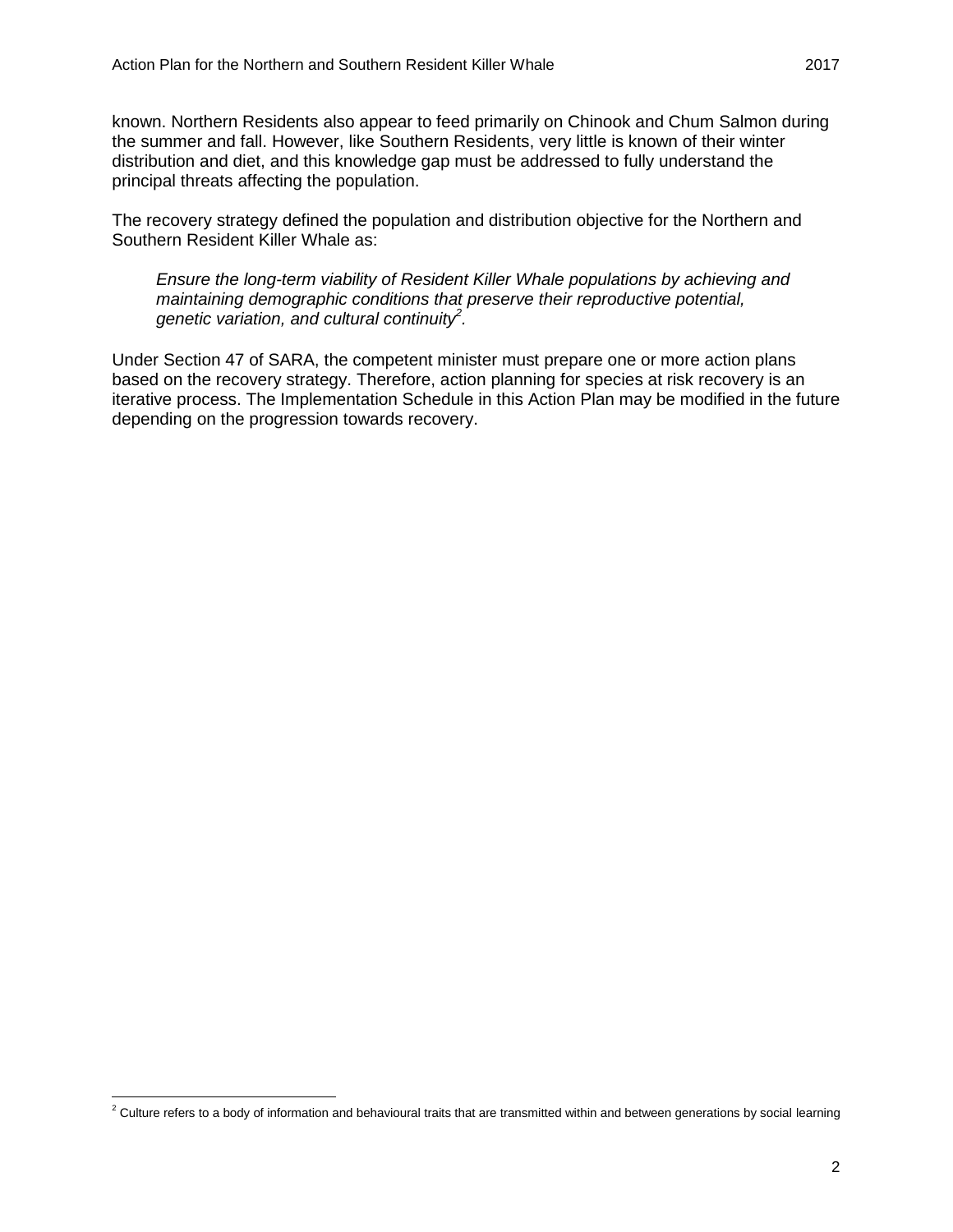### <span id="page-9-0"></span>1.2 **Measures to be Taken and Implementation Schedule**

Success in the recovery of this species is dependent on the actions of many different jurisdictions; it requires the commitment and cooperation of the constituencies that will be involved in implementing the directions and measures set out in this Action Plan.

This Action Plan provides a description of the measures that provide the best chance of achieving the population and distribution objectives for the Northern and Southern Resident Killer Whale, including measures to be taken to address threats to the species and monitor its recovery, to guide not only activities to be undertaken by Fisheries and Oceans Canada and Environment and Climate Change Canada, but those for which other jurisdictions, organizations and individuals have a role to play. As new information becomes available, these measures and the priority of these measures may change. Fisheries and Oceans Canada strongly encourages all Canadians to participate in the conservation of the Northern and Southern Resident Killer Whale through undertaking measures outlined in this action plan.

Principal among the anthropogenic threats to recovery are reductions in the availability or quality of prey, environmental contamination, and both physical and acoustic disturbance. As these threats are common to all three ecotypes, of the 98 measures identified to recover Resident Killer Whales, 63 (64%) are likely to benefit Transient (Bigg's) and Offshore Killer Whale populations that frequent Canadian Pacific waters.

Table 1 identifies the measures to be undertaken by Fisheries and Oceans Canada to support the recovery of the Northern and Southern Resident Killer Whale.

Table 2 identifies the measures to be undertaken collaboratively between Fisheries and Oceans Canada and its partners, other agencies, organizations or individuals. Implementation of these measures will be dependent on a collaborative approach, in which Fisheries and Oceans Canada is a partner in recovery efforts, but cannot implement the measures alone.

Table 3 identifies the remaining measures that represent opportunities for other jurisdictions, organizations or individuals to lead for the recovery of the species, as all Canadians are invited to join in supporting and implementing this Action Plan. If your organization is interested in participating in one of these measures, please contact the Species at Risk Pacific Region office at [sara@pac.dfo-mpo.gc.ca.](mailto:sara@pac.dfo-mpo.gc.ca)

Implementation of this action plan is subject to appropriations, priorities, and budgetary constraints of the participating jurisdictions and organizations.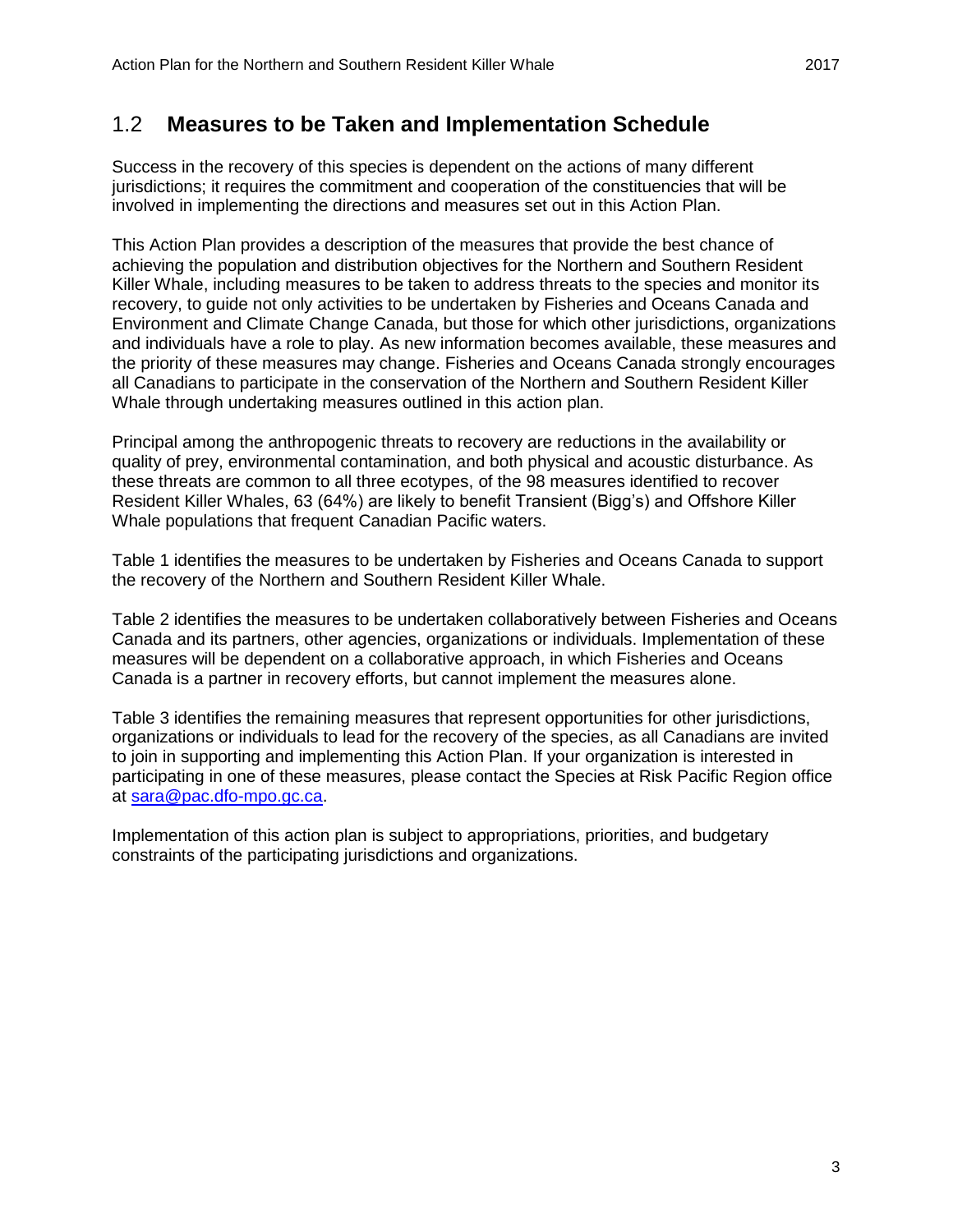#### **Table 1: Measures to be undertaken by Fisheries and Oceans Canada.**

Measures noted by an asterisk (\*) have been identified as also likely to provide benefits to Transient (Bigg's) and Offshore Killer Whales (6 of 17, or 35% of measures).

| #                                                                                                                                                                                                     | <b>Recovery Measures</b>                                                                                                                                    | Priority <sup>3</sup> | <b>Threats or Concerns</b><br><b>Addressed</b>   | Timeline <sup>4</sup> |  |  |
|-------------------------------------------------------------------------------------------------------------------------------------------------------------------------------------------------------|-------------------------------------------------------------------------------------------------------------------------------------------------------------|-----------------------|--------------------------------------------------|-----------------------|--|--|
| Broad Strategy 1: Monitor the population abundance and demographics of Resident Killer Whales and refine<br>knowledge of their seasonal distribution and foraging ecology in Canadian Pacific waters. |                                                                                                                                                             |                       |                                                  |                       |  |  |
|                                                                                                                                                                                                       | Undertake an annual census to monitor and assess Resident Killer Whale<br>population dynamics (multi-species ship surveys and dedicated vessel<br>surveys). | High                  | Prey availability<br>Disturbance<br>Contaminants | Annual; ongoing       |  |  |
| $\overline{2}$                                                                                                                                                                                        | Estimate the carrying capacity of Resident Killer Whale habitat (population<br>modeling).                                                                   | High                  | Prey availability                                | 5 years               |  |  |
| Broad Strategy 2: Ensure that Resident Killer Whales have an adequate and accessible food supply to allow recovery.                                                                                   |                                                                                                                                                             |                       |                                                  |                       |  |  |
| Approach 1: Determine the seasonal diet, feeding areas and energetic requirements of Northern and Southern Resident Killer Whales.                                                                    |                                                                                                                                                             |                       |                                                  |                       |  |  |
| 3                                                                                                                                                                                                     | Examine indicators of prey aggregation to identify potential Resident Killer<br>Whale foraging areas (e.g. salmon fishing effort, catch success).           | High                  | Prey availability                                | Annual; ongoing       |  |  |

The reflects the degree to which the action contributes directly to the recovery of the species or is an essential precursor to an action that contributes to the sterify of the species or is an essential precursor to an ac recovery of the species.

"Low" priority measures are considered important contributions to the knowledge base about the species and mitigation of threats.

"High" priority measures are considered likely to have an immediate and/or direct influence on the recovery of the species.

"Medium" priority measures are important but considered to have an indirect or less immediate influence on the recovery of the species.

 $4$  "Timeline" is the timeframe from posting of the final document in which the measure will be accomplished. A timeline listed as "ongoing" indicates the importance that that measure be conducted regularly through the foreseeable future; "unknown" means that the current paucity or complete lack of data for a given species does not allow us to state a certain timeline at this point; "uncertain" indicates that the measure is led by a 3rd party and timelines have not yet been determined.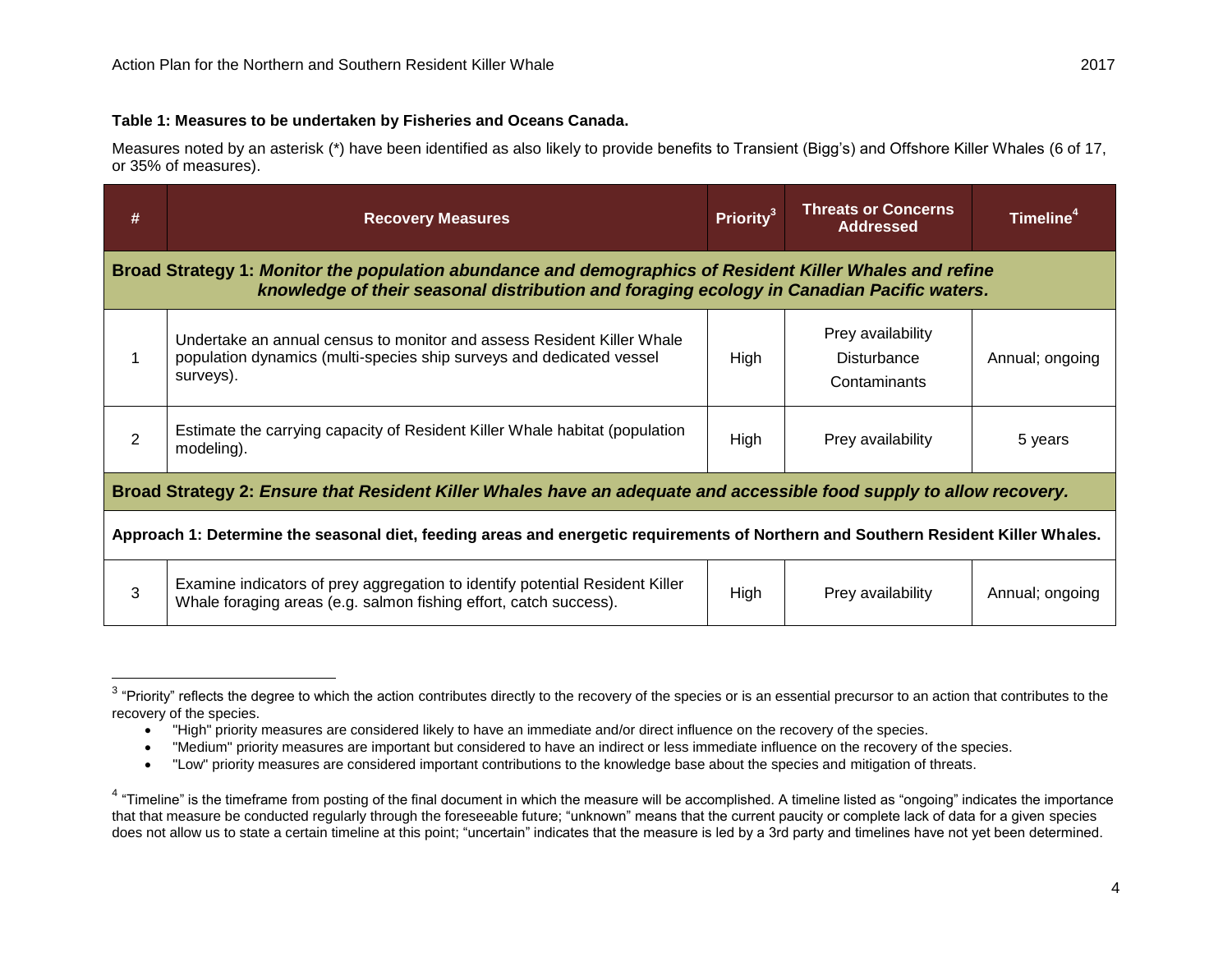| #                                                                                                                                                                 | <b>Recovery Measures</b>                                                                                                                                                                                                                                                                               | Priority <sup>3</sup> | <b>Threats or Concerns</b><br><b>Addressed</b> | Timeline <sup>4</sup> |  |  |
|-------------------------------------------------------------------------------------------------------------------------------------------------------------------|--------------------------------------------------------------------------------------------------------------------------------------------------------------------------------------------------------------------------------------------------------------------------------------------------------|-----------------------|------------------------------------------------|-----------------------|--|--|
| Approach 3: Establish long term monitoring programs capable of detecting changes in abundance, distribution and quality of<br><b>Resident Killer Whale prey.</b>  |                                                                                                                                                                                                                                                                                                        |                       |                                                |                       |  |  |
| $\overline{4}$                                                                                                                                                    | Identify features that define "quality" prey for Resident Killer Whales and<br>determine a means of assessment (e.g. length, age, caloric value, lipid<br>content, contaminant load).                                                                                                                  | Medium                | Prey availability                              | 5 years               |  |  |
| 5                                                                                                                                                                 | Assess the quality of identified prey species on an annual basis.                                                                                                                                                                                                                                      | Medium                | Prey availability                              | Annual; ongoing       |  |  |
| Approach 4. Develop prospective actions to be taken during poor Chinook return years to ensure sufficient prey availability for<br><b>Resident Killer Whales.</b> |                                                                                                                                                                                                                                                                                                        |                       |                                                |                       |  |  |
| 6                                                                                                                                                                 | Take into account both the seasonal (acute) as well as the cumulative<br>(chronic) effects of poor returns for Chinook and other important prey<br>species on Resident Killer Whales when managing fisheries.                                                                                          | High                  | Prey availability                              | 5 years               |  |  |
| $\overline{7}$                                                                                                                                                    | Investigate the benefits of strategic salmon fishery planning approaches<br>and management actions to reduce Resident Killer Whale prey competition<br>in specific feeding areas (e.g. modeling, retention limits, fishery area<br>boundary adjustments or closures), and implement where appropriate. | High                  | Prey availability                              | 5 years               |  |  |
| 8                                                                                                                                                                 | Evaluate the potential impacts of disturbance and prey competition from<br>fisheries on foraging success in key Resident Killer Whale foraging areas.                                                                                                                                                  | High                  | Prey availability                              | 5 years               |  |  |
| 9                                                                                                                                                                 | Develop and implement reporting systems for the fishing sectors that<br>improve salmonid catch, release, and retention data to more accurately<br>portray potential fishery impacts                                                                                                                    | High                  | Prey availability                              | 5 years               |  |  |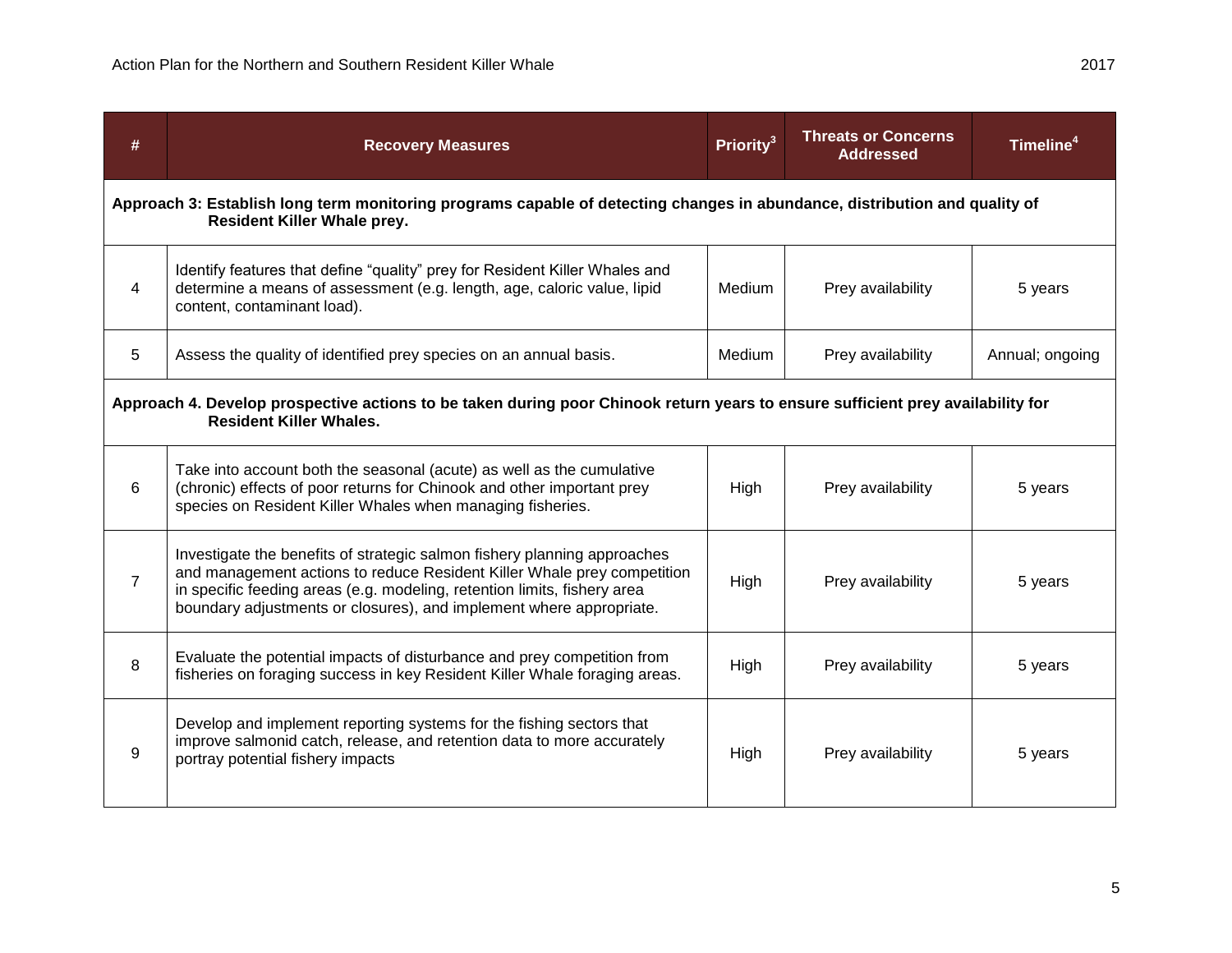| #     | <b>Recovery Measures</b>                                                                                                                                                                                                                                                  | Priority <sup>3</sup> | <b>Threats or Concerns</b><br><b>Addressed</b>             | Timeline <sup>4</sup> |
|-------|---------------------------------------------------------------------------------------------------------------------------------------------------------------------------------------------------------------------------------------------------------------------------|-----------------------|------------------------------------------------------------|-----------------------|
|       | Broad Strategy 3: Ensure that disturbance from human activities does not prevent the recovery of Resident Killer Whales.                                                                                                                                                  |                       |                                                            |                       |
|       | Approach 3: Develop and implement regulations, guidelines, sanctuaries and other measures to reduce or eliminate physical and<br>acoustic disturbance of Resident Killer Whales.                                                                                          |                       |                                                            |                       |
| 10    | Investigate the benefits of management actions (e.g. protected areas,<br>fishery area boundary adjustments or closures) to protect important<br>foraging and beach rubbing locations such as Robson Bight and other<br>identified areas, and implement where appropriate. | High                  | Disturbance<br>Noise pollution<br>Prey availability        | 5 years               |
| $11*$ | Assess cumulative effects of potential anthropogenic impacts on Resident<br>Killer Whales using an appropriate impact assessment framework for<br>aquatic species.                                                                                                        | High                  | <b>Disturbance</b><br>Noise pollution                      | 2 years               |
| $12*$ | Develop and recommend implementation of best practices, guidelines,<br>regulations, or other measures to minimize or eliminate physical and<br>acoustic disturbance to Resident Killer Whales.                                                                            | High                  | <b>Disturbance</b><br>Noise pollution                      | Ongoing               |
| $13*$ | Prioritize on-water enforcement efforts for compliance with legal<br>protections for Resident Killer Whales and their habitat.                                                                                                                                            | High                  | <b>Disturbance</b><br>Noise pollution<br>Prey availability | Ongoing               |
| $14*$ | Support Resident Killer Whale recovery during the planning, development,<br>and implementation of marine protected areas by contributing to prey<br>availability and threat abatement.                                                                                    | Medium                | <b>Disturbance</b><br>Noise pollution<br>Prey availability | Ongoing               |
| $15*$ | Institute a communications plan around the Marine Mammal Regulations<br>and ensure the message is transboundary.                                                                                                                                                          | Medium                | <b>Disturbance</b><br>Noise pollution                      | 2 years               |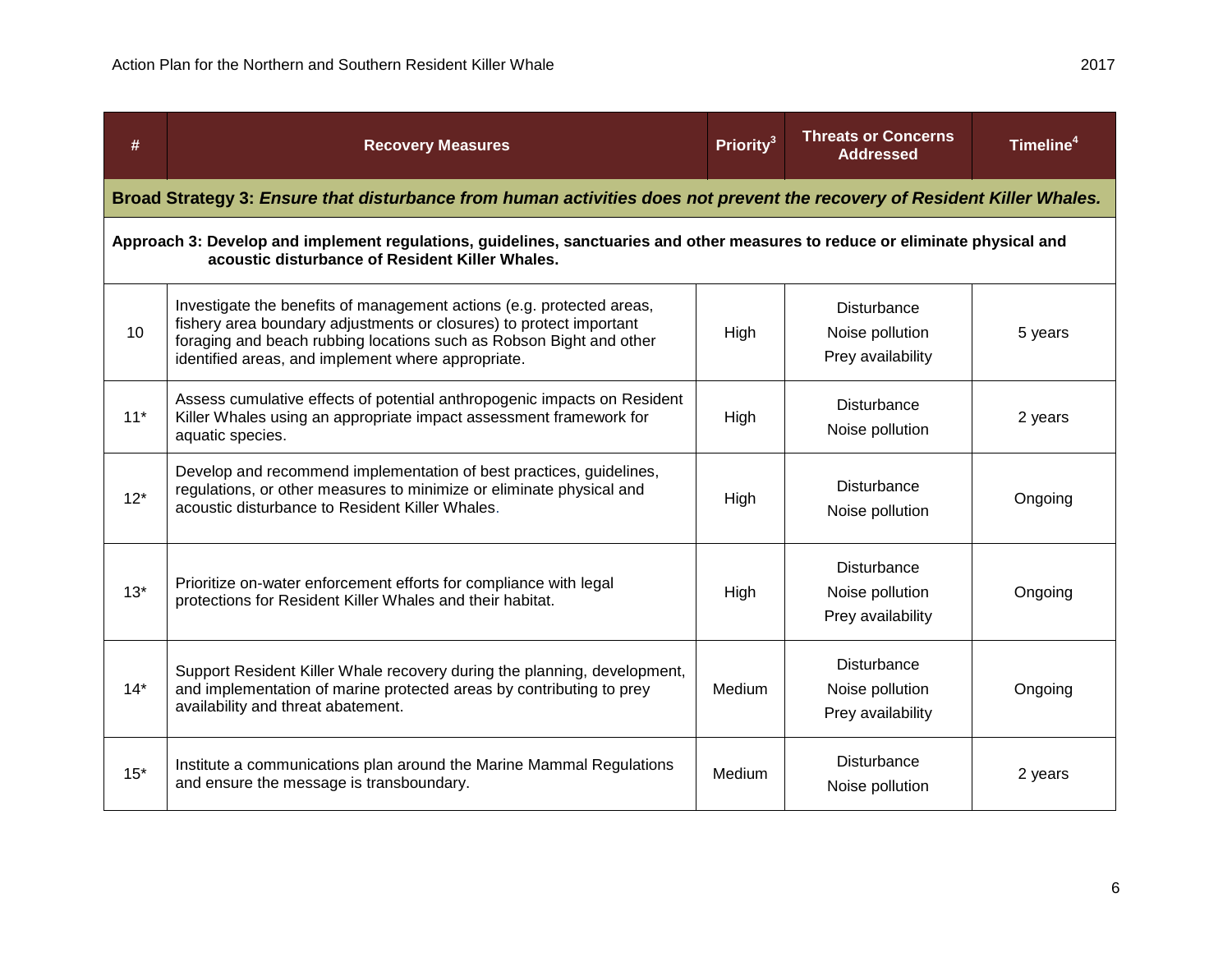$\overline{\phantom{a}}$ 

| #                                                                                                                                                       | <b>Recovery Measures</b>                                                                                                                                  | Priority <sup>31</sup> | <b>Threats or Concerns</b><br><b>Addressed</b> | Timeline <sup>4</sup> |  |  |
|---------------------------------------------------------------------------------------------------------------------------------------------------------|-----------------------------------------------------------------------------------------------------------------------------------------------------------|------------------------|------------------------------------------------|-----------------------|--|--|
| Broad Strategy 5: Protect critical habitat for Resident Killer Whales and identify additional areas for critical habitat<br>designation and protection. |                                                                                                                                                           |                        |                                                |                       |  |  |
| Approach 1: Identify key feeding areas and other critical habitat of Resident Killer Whales intra and inter-annually.                                   |                                                                                                                                                           |                        |                                                |                       |  |  |
| 16                                                                                                                                                      | Analyse new acoustic and sightings data to identify additional areas of<br>habitat necessary for the survival and recovery of Resident Killer Whales.     | High                   | Prey availability                              | 1 year                |  |  |
| Approach 2: Protect the access of Resident Killer Whales to their critical habitat.                                                                     |                                                                                                                                                           |                        |                                                |                       |  |  |
| $17*$                                                                                                                                                   | Review and assess project impacts on Resident Killer Whales and their<br>habitat, and provide advice on avoidance and mitigation measures as<br>required. | High                   | Disturbance<br>Noise pollution                 | Ongoing               |  |  |

<u> 1989 - Johann Stoff, amerikansk politiker (d. 1989)</u>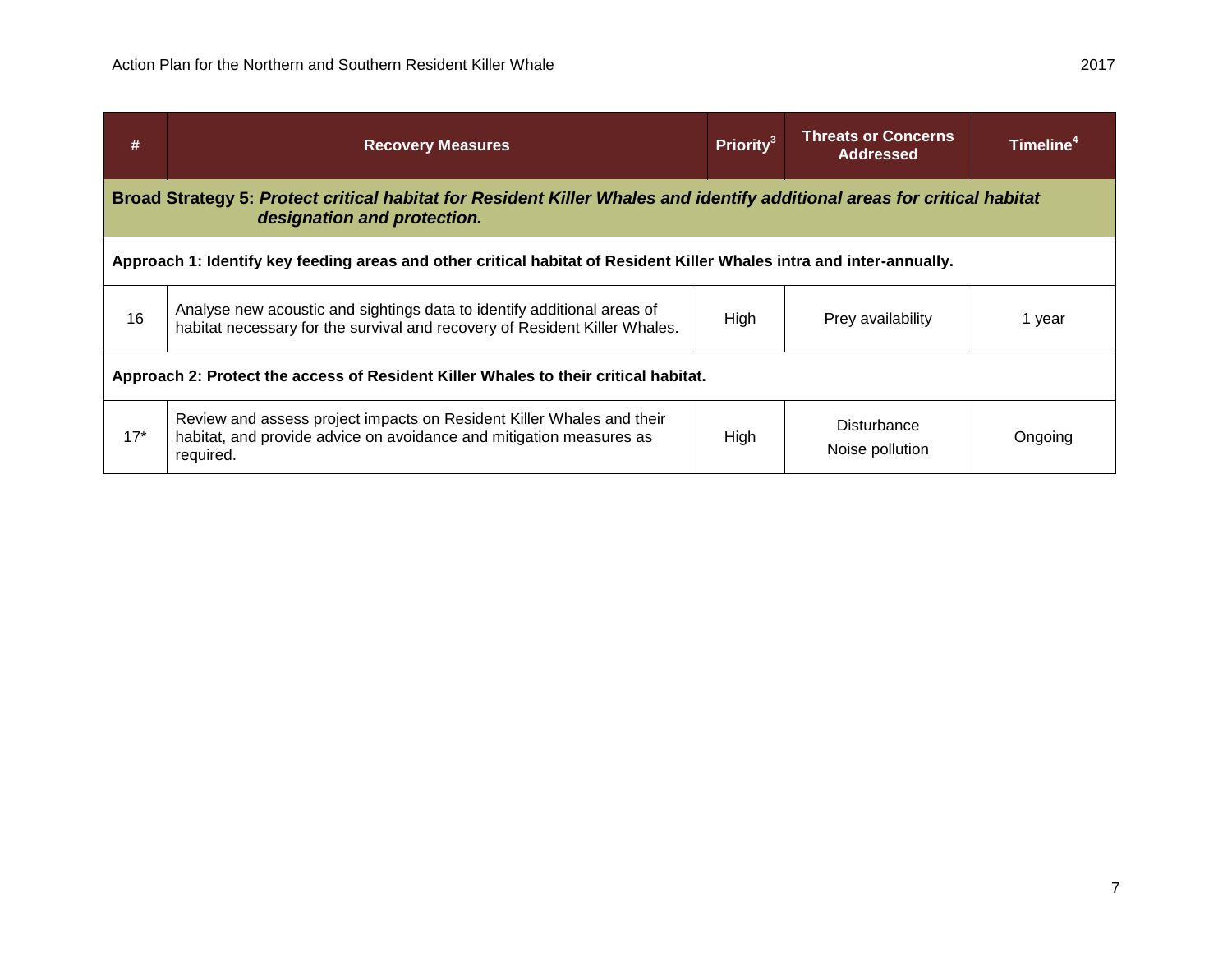#### **Table 2: Measures to be undertaken collaboratively between Fisheries and Oceans Canada and its partners.**

Measures noted by an asterisk (\*) have been identified as also likely to provide benefits to Transient (Bigg's) and Offshore Killer Whales (48 of 70, or 69% of measures).

| #                                                                   | <b>Recovery Measures</b>                                                                                                                                                               | <b>Priority</b> | Threats or<br><b>Concerns</b><br><b>Addressed</b>          | <b>Timeline</b>    | Partner(s)                                          |
|---------------------------------------------------------------------|----------------------------------------------------------------------------------------------------------------------------------------------------------------------------------------|-----------------|------------------------------------------------------------|--------------------|-----------------------------------------------------|
|                                                                     | Broad Strategy 2: Ensure that Resident Killer Whales have an adequate and accessible food supply to allow recovery.                                                                    |                 |                                                            |                    |                                                     |
|                                                                     | Approach 1: Determine the seasonal diet, feeding areas and energetic requirements of Northern and Southern Resident Killer Whales.                                                     |                 |                                                            |                    |                                                     |
| 18                                                                  | Identify year round Resident Killer Whale distribution and diet using<br>acoustic monitoring and dedicated vessel surveys.                                                             | High            | Prey availability                                          | Annual;<br>ongoing | <b>NOAA</b><br>Other agencies<br>ENGOs <sup>5</sup> |
| 19                                                                  | Further identify Resident Killer Whales' prey preferences<br>(species/size/sex/stock).                                                                                                 | High            | Prey availability                                          | Annual;<br>ongoing | <b>NOAA</b><br>Other agencies                       |
| $20*$                                                               | Incorporate aboriginal traditional knowledge (ATK) on the behavior<br>and distribution of Resident Killer Whales and their prey into<br>measures for the recovery of the species.      | Medium          | Prey availability<br><b>Disturbance</b><br>Noise pollution | Annual:<br>ongoing | <b>First Nations</b>                                |
| Approach 2: Determine Resident Killer Whale foraging success rates. |                                                                                                                                                                                        |                 |                                                            |                    |                                                     |
| 21                                                                  | Undertake a catch per unit effort assessment of Resident Killer<br>Whale foraging effort and success rate to provide information on<br>foraging areas and inform management decisions. | High            | Prey availability                                          | Ongoing            | Other agencies                                      |

 5 Environmental Non-Governmental Organizations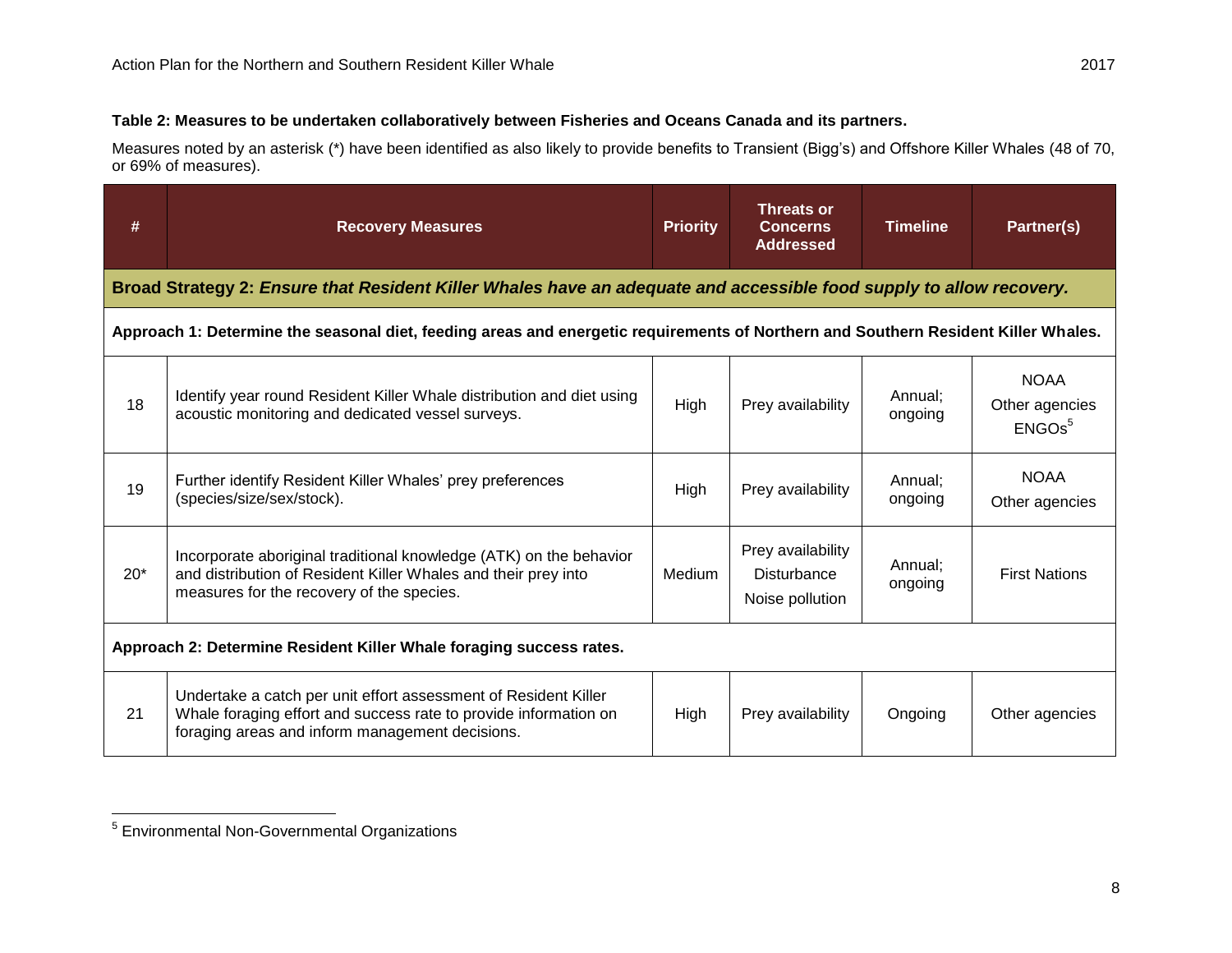| #                                                                                                                                                                 | <b>Recovery Measures</b>                                                                                                                                                                                                  | <b>Priority</b> | <b>Threats or</b><br><b>Concerns</b><br><b>Addressed</b> | <b>Timeline</b>    | Partner(s)                                    |  |
|-------------------------------------------------------------------------------------------------------------------------------------------------------------------|---------------------------------------------------------------------------------------------------------------------------------------------------------------------------------------------------------------------------|-----------------|----------------------------------------------------------|--------------------|-----------------------------------------------|--|
| 22                                                                                                                                                                | Continue to investigate the role of abundance of Chinook and other<br>important salmonid prey species in the population dynamics of the<br>Northern and Southern Resident Killer Whale populations.                       | High            | Prey availability                                        | Ongoing            | <b>NOAA</b><br>Other agencies                 |  |
| 23                                                                                                                                                                | Assess seasonal and inter-annual changes in body condition and<br>growth of Resident Killer Whales and refine the relationship<br>between prey abundance to inform management actions in support<br>of prey availability. | High            | Prey availability                                        | Annual;<br>ongoing | <b>NOAA</b><br>Other agencies<br><b>ENGOs</b> |  |
| 24                                                                                                                                                                | Assess the potential impact of prey competition between Southern<br>Resident Killer Whales, Northern Resident Killer Whales and other<br>salmonid predators.                                                              | High            | Prey availability                                        | 2 years            | <b>NOAA</b><br>Other agencies                 |  |
| Approach 3: Establish long term monitoring programs capable of detecting changes in abundance, distribution and quality of<br><b>Resident Killer Whale prey.</b>  |                                                                                                                                                                                                                           |                 |                                                          |                    |                                               |  |
| 25                                                                                                                                                                | Continue to monitor abundance, distribution and age specific<br>composition of Chinook and other important salmonid prey species.                                                                                         | High            | Prey availability                                        | Annual;<br>ongoing | <b>NOAA</b><br>Other agencies                 |  |
| 26                                                                                                                                                                | Identify and monitor natural and anthropogenic factors affecting<br>Resident Killer Whale prey over the long term (e.g. climate change,<br>Pacific Decadal Oscillation, El Niño).                                         | High            | Prey availability                                        | Annual:<br>ongoing | <b>NOAA</b><br>Other agencies<br>Academia     |  |
| Approach 4: Develop prospective actions to be taken during poor Chinook return years to ensure sufficient prey availability for<br><b>Resident Killer Whales.</b> |                                                                                                                                                                                                                           |                 |                                                          |                    |                                               |  |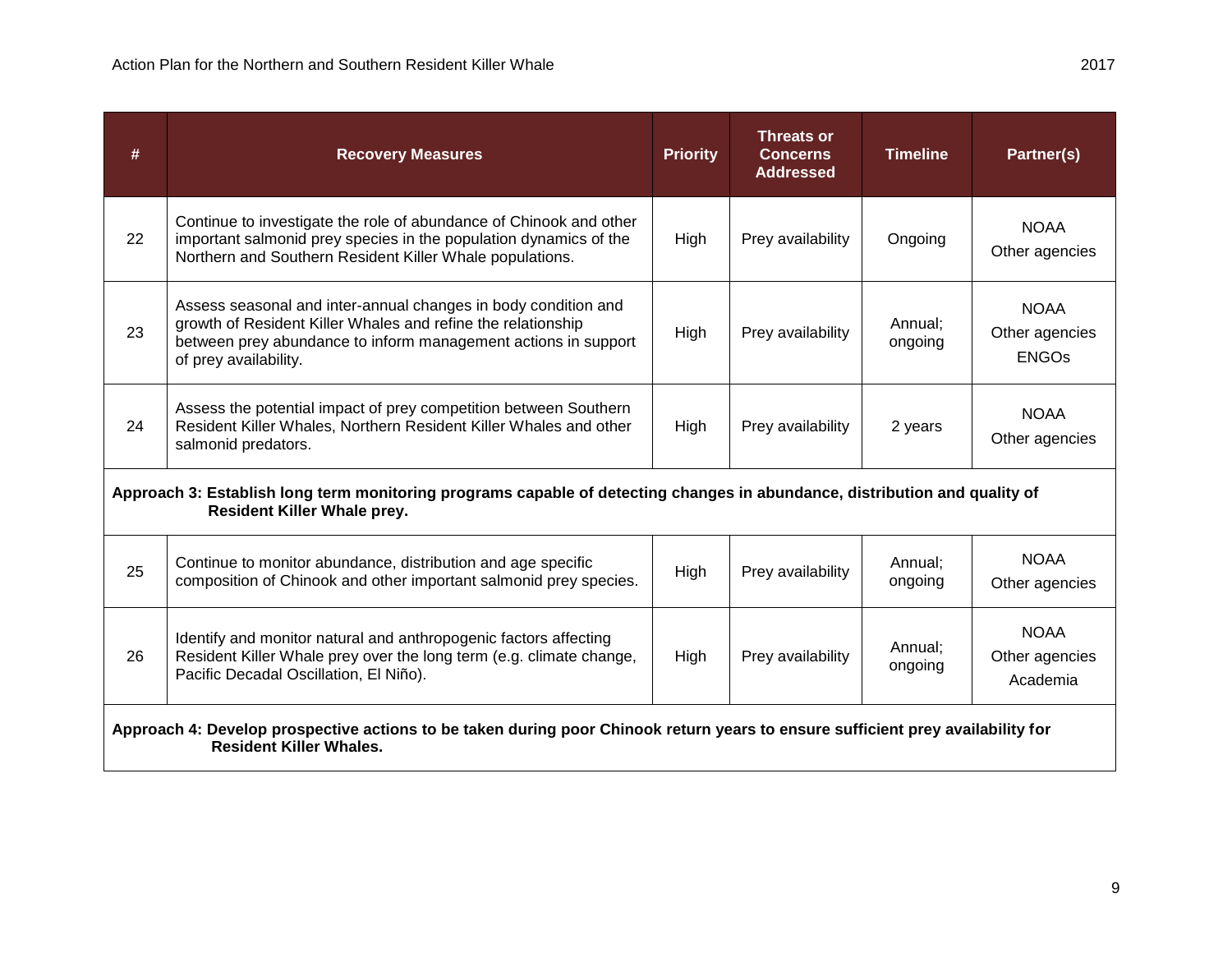| #                                                                                                                                                                         | <b>Recovery Measures</b>                                                                                                                                                                                                                                                                     | <b>Priority</b> | <b>Threats or</b><br><b>Concerns</b><br><b>Addressed</b> | <b>Timeline</b> | Partner(s)                                    |  |
|---------------------------------------------------------------------------------------------------------------------------------------------------------------------------|----------------------------------------------------------------------------------------------------------------------------------------------------------------------------------------------------------------------------------------------------------------------------------------------|-----------------|----------------------------------------------------------|-----------------|-----------------------------------------------|--|
| 27                                                                                                                                                                        | Form a transboundary working group of representatives from DFO,<br>NOAA, as well as other technical experts to ensure that Resident<br>Killer Whale needs are considered in the management of fisheries<br>(e.g. Canada's Policy for Conservation of Wild Salmon, Pacific<br>Salmon Treaty). | High            | Prey availability                                        | Ongoing         | <b>NOAA</b><br>Other agencies<br>Academia     |  |
|                                                                                                                                                                           | Approach 5: Ensure that the populations and habitat of Resident Killer Whale prey species are adequately protected from<br>anthropogenic factors such as exploitation and degradation, including contamination.                                                                              |                 |                                                          |                 |                                               |  |
| 28                                                                                                                                                                        | Protect and preserve the freshwater habitat of important Resident<br>Killer Whale prey stocks.                                                                                                                                                                                               | High            | Prey availability                                        | Ongoing         | <b>NOAA</b><br>Other agencies<br><b>ENGOS</b> |  |
| 29                                                                                                                                                                        | Continue to implement and support salmon recovery plans (e.g.<br>Canada's Policy for Conservation of Wild Pacific Salmon, Puget<br>Sound Chinook Recovery Plan).                                                                                                                             | High            | Prey availability                                        | Ongoing         | <b>NOAA</b><br>Other agencies<br><b>ENGOS</b> |  |
| 30                                                                                                                                                                        | Continue to assess the potential impact of salmon enhancement<br>and aquaculture operations on Resident Killer Whales, both directly<br>and through effects on wild salmon populations, and develop<br>actions to mitigate such effects, should impacts be detected.                         | Medium          | Prey availability                                        | 5 years         | <b>NOAA</b><br>Academia<br><b>ENGOS</b>       |  |
| Broad Strategy 3: Ensure that disturbance from human activities does not prevent the recovery of<br><b>Resident Killer Whales.</b>                                        |                                                                                                                                                                                                                                                                                              |                 |                                                          |                 |                                               |  |
| Approach 1: Determine baseline natural and anthropogenic noise profiles and monitor sources and changes in the exposure of<br>Resident Killer Whales to underwater noise. |                                                                                                                                                                                                                                                                                              |                 |                                                          |                 |                                               |  |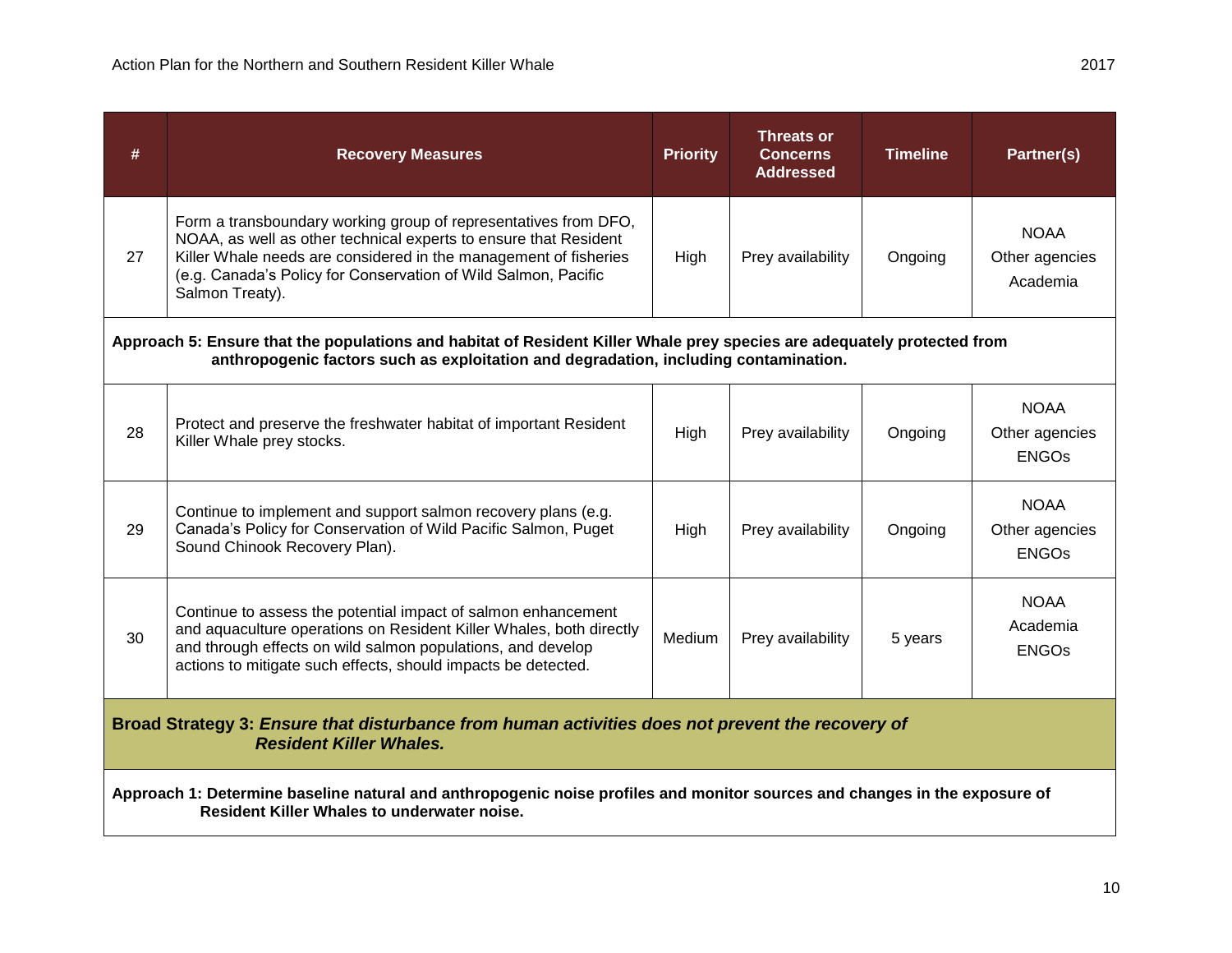| #     | <b>Recovery Measures</b>                                                                                                                                                                                                                                                         | <b>Priority</b> | <b>Threats or</b><br><b>Concerns</b><br><b>Addressed</b> | <b>Timeline</b>     | Partner(s)                                                    |  |  |
|-------|----------------------------------------------------------------------------------------------------------------------------------------------------------------------------------------------------------------------------------------------------------------------------------|-----------------|----------------------------------------------------------|---------------------|---------------------------------------------------------------|--|--|
| $31*$ | Expand transboundary coverage of calibrated hydrophones to<br>quantify ocean noise budget throughout Resident Killer Whale<br>range, giving priority to improving and utilizing existing hydrophone<br>networks.                                                                 | High            | Disturbance<br>Noise pollution                           | 10 years            | <b>NOAA</b><br><b>ENGOs</b><br>Stakeholders<br>Other agencies |  |  |
| $32*$ | Standardize protocols and methodologies for data analysis, data<br>presentation, and archiving of acoustic information obtained from<br>hydrophones in the Resident Killer Whale range.                                                                                          | High            | Disturbance<br>Noise pollution                           | 2 years             | <b>NOAA</b><br><b>ENGOs</b><br>Stakeholders<br>Other agencies |  |  |
| $33*$ | Investigate Resident Killer Whale use of marine Navy ranges,<br>geographically and temporally in order to help inform decisions<br>around Naval exercise planning.                                                                                                               | High            | Disturbance<br>Noise pollution                           | 5 years;<br>ongoing | Other agencies                                                |  |  |
| $34*$ | Link hydrophone-detected noise events with vessel presence using<br>the Automatic Identification System (AIS) for real time detection of<br>acoustic disturbance in Resident Killer Whale critical habitat, and<br>implement a response mechanism to mitigate potential impacts. | High            | <b>Disturbance</b><br>Noise pollution                    | 5 years             | <b>Stakeholders</b><br><b>ENGOs</b>                           |  |  |
| $35*$ | Undertake systematic monitoring of ambient noise records for non-<br>vessel related acute acoustic events that may cause harm to<br><b>Resident Killer Whales.</b>                                                                                                               | High            | <b>Disturbance</b><br>Noise pollution                    | 5 years;<br>ongoing | <b>Stakeholders</b><br><b>ENGOs</b>                           |  |  |
| $36*$ | Compile metadata on acoustic recordings from existing archives<br>and current available sources (e.g. Navy, government agencies,<br>individuals, consultants); identify format, calibration, temporal and<br>spatial distribution, data gaps, and data collection protocols.     | Medium          | Disturbance<br>Noise pollution                           | 2 years             | <b>Stakeholders</b><br><b>ENGOs</b>                           |  |  |
|       | Approach 2: Determine the short and long-term effects of chronic and immediate forms of disturbance, including vessels and noise,<br>on the physiology, foraging and social behaviour of Resident Killer Whales.                                                                 |                 |                                                          |                     |                                                               |  |  |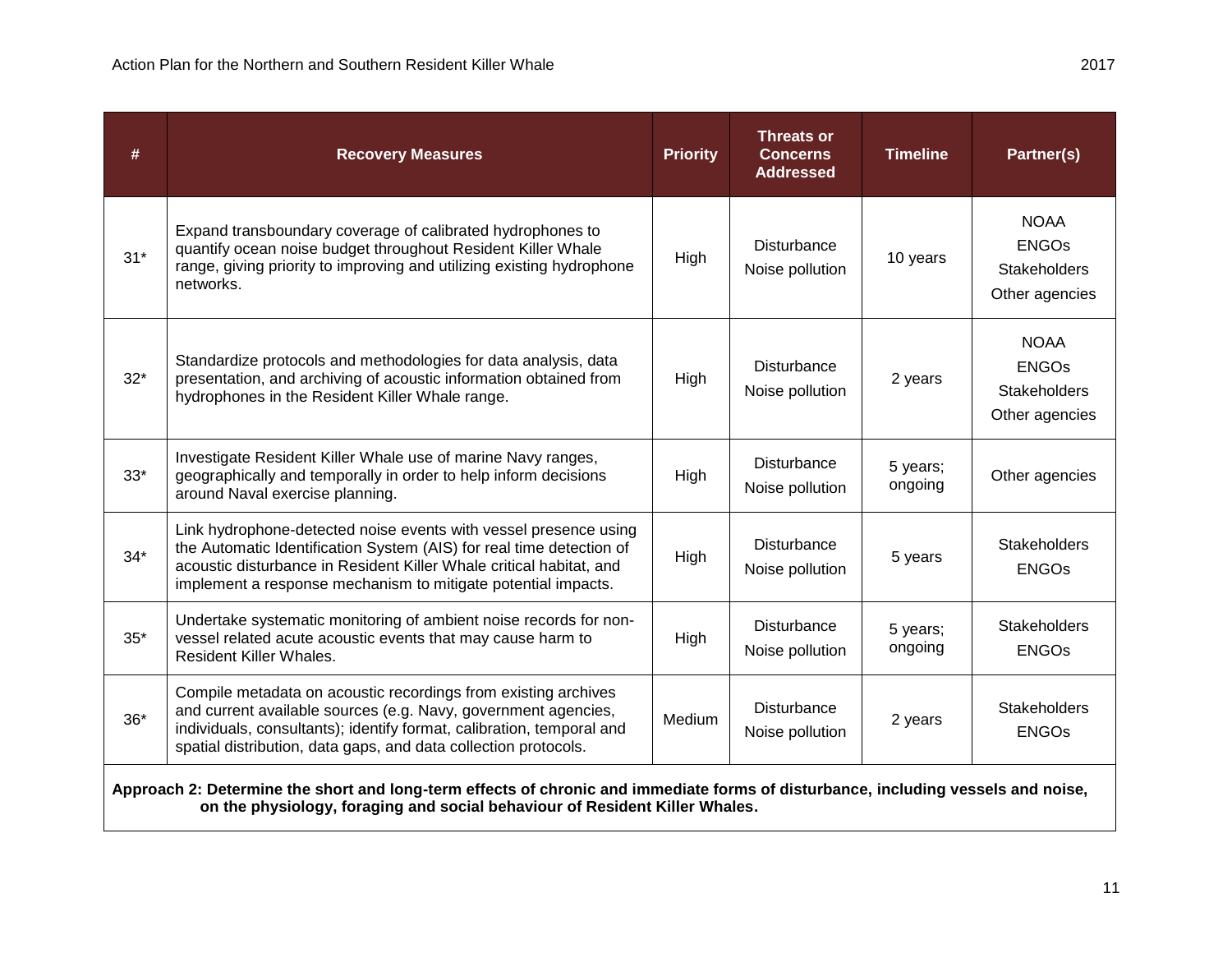| #     | <b>Recovery Measures</b>                                                                                                                                                         | <b>Priority</b> | <b>Threats or</b><br><b>Concerns</b><br><b>Addressed</b>   | <b>Timeline</b>       | Partner(s)                                                |  |
|-------|----------------------------------------------------------------------------------------------------------------------------------------------------------------------------------|-----------------|------------------------------------------------------------|-----------------------|-----------------------------------------------------------|--|
| 37    | Undertake behavioural studies of Resident Killer Whales in the<br>winter months.                                                                                                 | High            | <b>Disturbance</b><br>Noise pollution<br>Prey availability | Ongoing,<br>long term | <b>NOAA</b><br><b>ENGOs</b><br>Other agencies<br>Academia |  |
| 38    | Utilize D-tag data to create a 3D model of the Resident Killer<br>Whale's immediate (received) acoustic environment.                                                             | High            | <b>Disturbance</b><br>Noise pollution                      | 5 years;<br>ongoing   | <b>NOAA</b><br>Academia                                   |  |
| $39*$ | Develop an acoustic model that incorporates effects of increasing<br>ambient noise levels on communication signals of Resident Killer<br>Whales.                                 | High            | Disturbance<br>Noise pollution                             | 5 years;<br>ongoing   | <b>Stakeholders</b><br>Academia                           |  |
| $40*$ | Continue and expand existing behavioural monitoring programs<br>involving vessel/whale interactions and increase support for data<br>analysis and publication.                   | High            | <b>Disturbance</b><br>Noise pollution                      | 5 years;<br>ongoing   | <b>Stakeholders</b><br><b>ENGOs</b>                       |  |
| $41*$ | Maintain and improve the existing 24 hour hotline (BCMMRN/ORR)<br>for acoustic incidents as a mechanism for timely response.                                                     | Medium          | <b>Disturbance</b><br>Noise pollution                      | Ongoing               | <b>ENGOs</b>                                              |  |
| $42*$ | Increase transboundary communication of research methods and<br>objectives to address disturbance issues with counterpart agencies<br>in the US.                                 | Medium          | <b>Disturbance</b><br>Noise pollution                      | Ongoing               | <b>NOAA</b>                                               |  |
|       | Approach 3: Develop and implement regulations, guidelines, sanctuaries and other measures to reduce or eliminate physical and<br>acoustic disturbance of Resident Killer Whales. |                 |                                                            |                       |                                                           |  |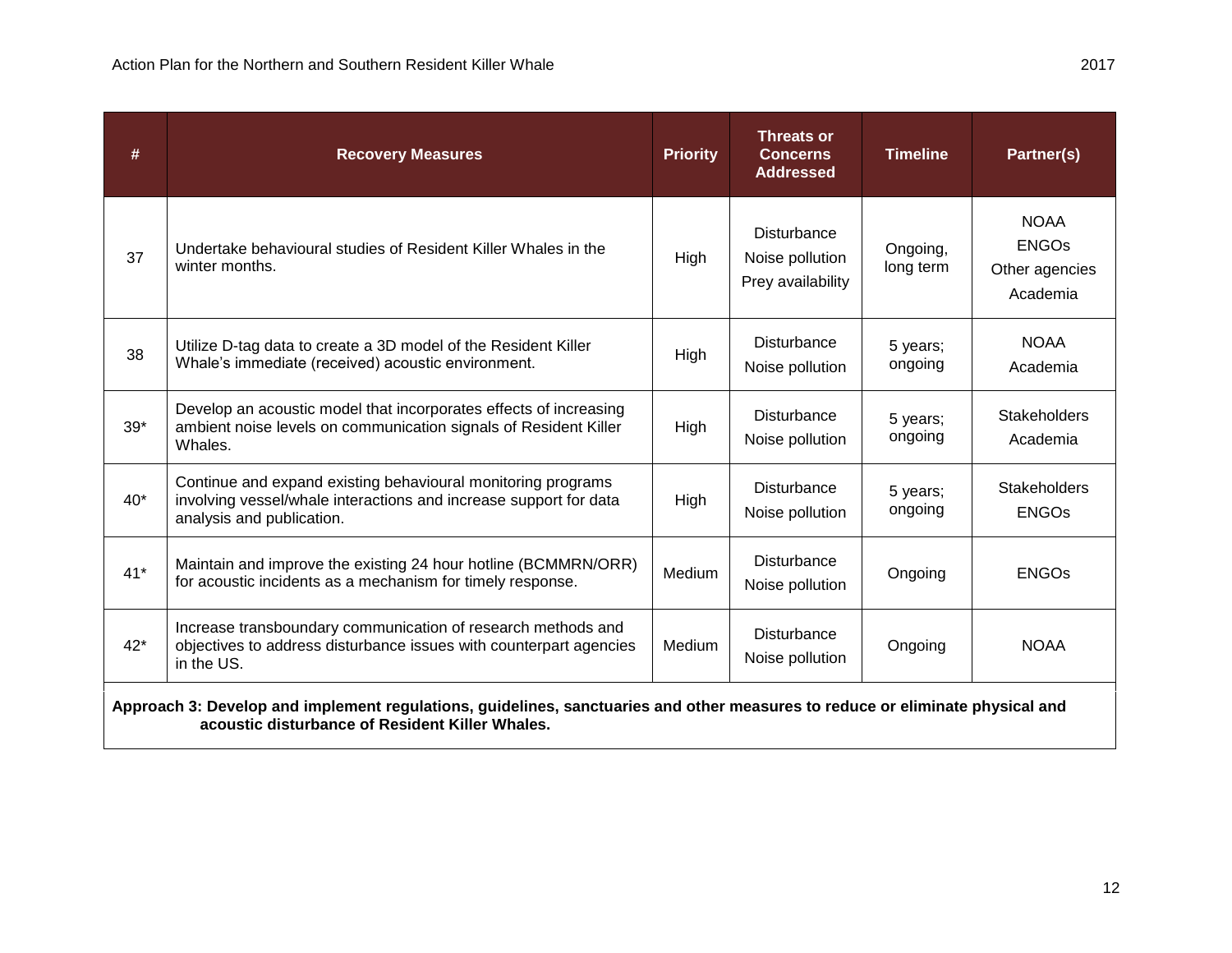| #     | <b>Recovery Measures</b>                                                                                                                                                                                                                                                                                                                                                                                                        | <b>Priority</b> | <b>Threats or</b><br><b>Concerns</b><br><b>Addressed</b> | <b>Timeline</b>     | Partner(s)                                           |
|-------|---------------------------------------------------------------------------------------------------------------------------------------------------------------------------------------------------------------------------------------------------------------------------------------------------------------------------------------------------------------------------------------------------------------------------------|-----------------|----------------------------------------------------------|---------------------|------------------------------------------------------|
| 43    | Improve interagency communication and coordination to ensure<br>that new activities, projects and developments that may impact<br>Resident Killer Whales are identified, and appropriate mitigation<br>measures are developed and implemented (e.g. Canadian<br>Environmental Assessment Agency, Fisheries Protection Program).                                                                                                 | High            | <b>Disturbance</b><br>Noise pollution                    | Ongoing             | Other agencies                                       |
| 44    | Review operational impacts of existing activities, projects and<br>developments that may have acute or cumulative impact on<br>Resident Killer Whales and work with stakeholders to develop and<br>apply appropriate mitigation measures.                                                                                                                                                                                       | High            | <b>Disturbance</b><br>Noise pollution                    | Ongoing             | Other agencies                                       |
| $45*$ | Encourage the development and use of methodologies that mitigate<br>acoustic impacts (e.g. bubble curtains, ship quieting technologies).                                                                                                                                                                                                                                                                                        | High            | <b>Disturbance</b><br>Noise pollution                    | Ongoing             | <b>Stakeholders</b>                                  |
| $46*$ | Review and improve 1) thresholds for disturbance and injury, and 2)<br>measures to mitigate marine mammal impacts from acute noise<br>(e.g. seismic surveys, sonar use, pile driving and at-sea<br>detonation); and implement through inclusion in Standards and<br>Statements of Practice (e.g. Naval Orders, Statement of Canadian<br>Practice with respect to the Mitigation of Seismic Sound in the<br>Marine Environment). | High            | <b>Disturbance</b><br>Noise pollution                    | 5 years;<br>ongoing | <b>NOAA</b><br><b>Stakeholders</b><br>Other agencies |
| $47*$ | Develop a means to assess individual ship noise and determine<br>response strategies as necessary.                                                                                                                                                                                                                                                                                                                              | High            | <b>Disturbance</b><br>Noise pollution                    | 5 years             | <b>Stakeholders</b>                                  |
| 48*   | Develop a communication strategy to inform foreign vessel<br>operators of the Canadian legislation protecting marine mammals<br>and Canadian acoustic mitigation protocols.                                                                                                                                                                                                                                                     | High            | <b>Disturbance</b><br>Noise pollution                    | Ongoing             | Other agencies                                       |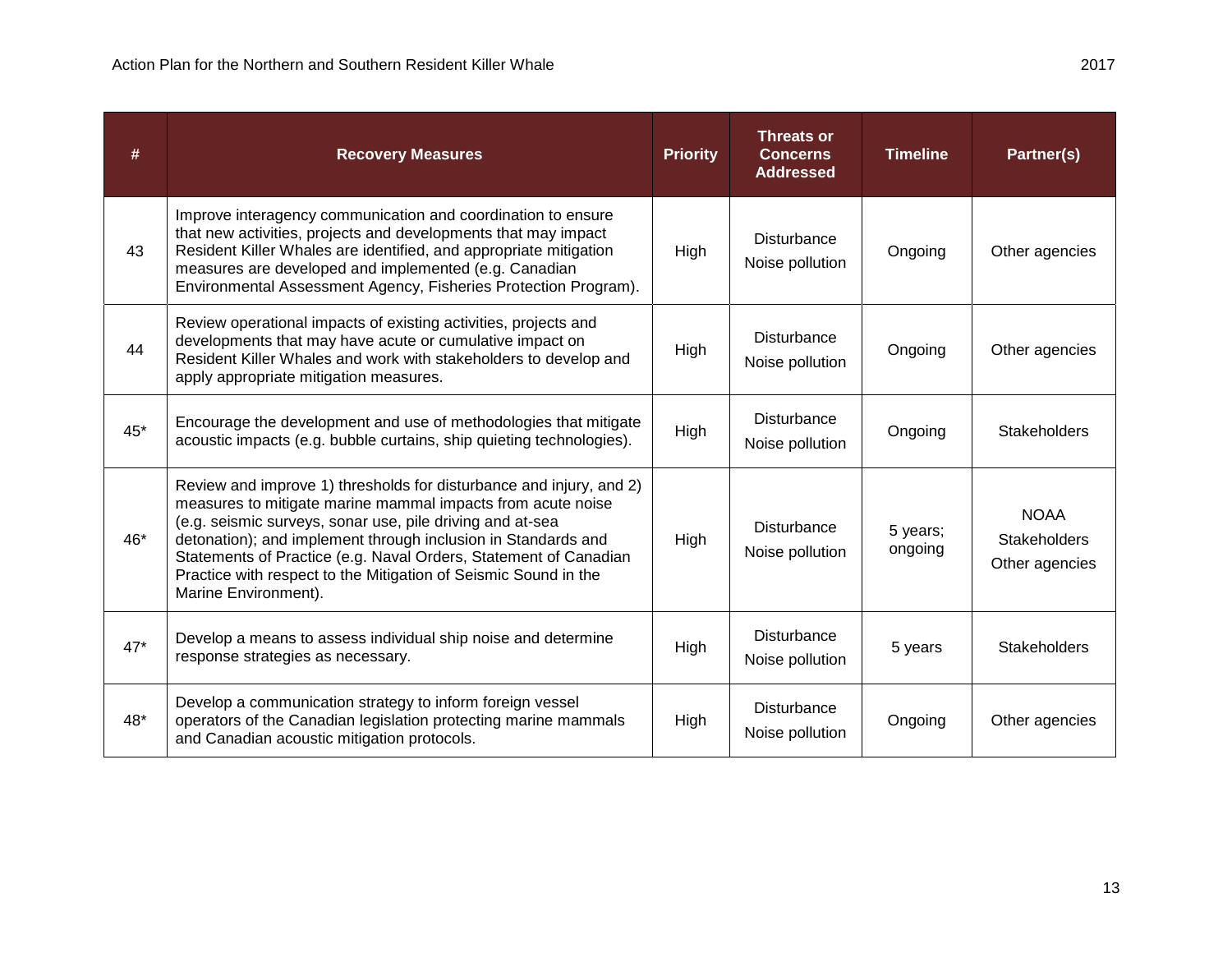| #     | <b>Recovery Measures</b>                                                                                                                                                                                                                                           | <b>Priority</b> | <b>Threats or</b><br><b>Concerns</b><br><b>Addressed</b>   | <b>Timeline</b>     | Partner(s)                                           |
|-------|--------------------------------------------------------------------------------------------------------------------------------------------------------------------------------------------------------------------------------------------------------------------|-----------------|------------------------------------------------------------|---------------------|------------------------------------------------------|
| 49    | Investigate area-specific shipping and boating guidelines and/or<br>regulations (e.g. speed restrictions, vessel traffic routes and<br>scheduling) that reduce acoustic impact as well as risk of collision in<br>Resident Killer Whale habitat.                   | Medium          | <b>Disturbance</b><br>Noise pollution<br>Prey availability | 5 years             | <b>NOAA</b><br><b>Stakeholders</b><br>Other agencies |
| $50*$ | Improve boater education and tourism programs using the latest<br>marine mammal regulations and guidelines (e.g. boater courses,<br>marine safety courses, fishing licenses, vessel registration and<br>licensing courses).                                        | Medium          | <b>Disturbance</b><br>Noise pollution                      | 2 years             | <b>NOAA</b><br><b>Stakeholders</b><br>Other agencies |
| $51*$ | Promote awareness of, and compliance with, guidelines and<br>regulations to reduce acoustic impacts and vessel interactions (e.g.<br>Be Whale Wise guidelines, stewardship programs, on-the-water<br>education).                                                   | Medium          | Disturbance<br>Noise pollution                             | 2 years;<br>ongoing | <b>NOAA</b><br>Stakeholders<br><b>ENGOs</b>          |
| $52*$ | Investigate new methodologies and technologies to aid in<br>compliance and enforcement of Marine Mammal Regulations and<br>SARA.                                                                                                                                   | Medium          | <b>Disturbance</b><br>Noise pollution                      | 5 years;<br>ongoing | <b>NOAA</b><br>Other agencies                        |
| $53*$ | Ensure that the development and delivery of SARA enforcement<br>training for DFO fishery officers includes content from whale<br>experts.                                                                                                                          | Medium          | <b>Disturbance</b><br>Noise pollution                      | Ongoing             | Academia<br><b>ENGOS</b>                             |
| $54*$ | Evaluate and revise whale watching guidelines and/or regulations to<br>reflect most recent understanding of effects of chronic physical<br>disturbance.                                                                                                            | Medium          | Disturbance<br>Noise pollution                             | Ongoing             | <b>NOAA</b><br>Academia<br>Other agencies            |
| $55*$ | Evaluate the efficacy of a license program and conditions for<br>commercial whale watching as a means of mitigating potential<br>disturbance (e.g. training standards for boat operators and<br>naturalists, number and/or type of vessels, standard of practice). | Medium          | <b>Disturbance</b><br>Noise pollution                      | 2 years             | Stakeholders                                         |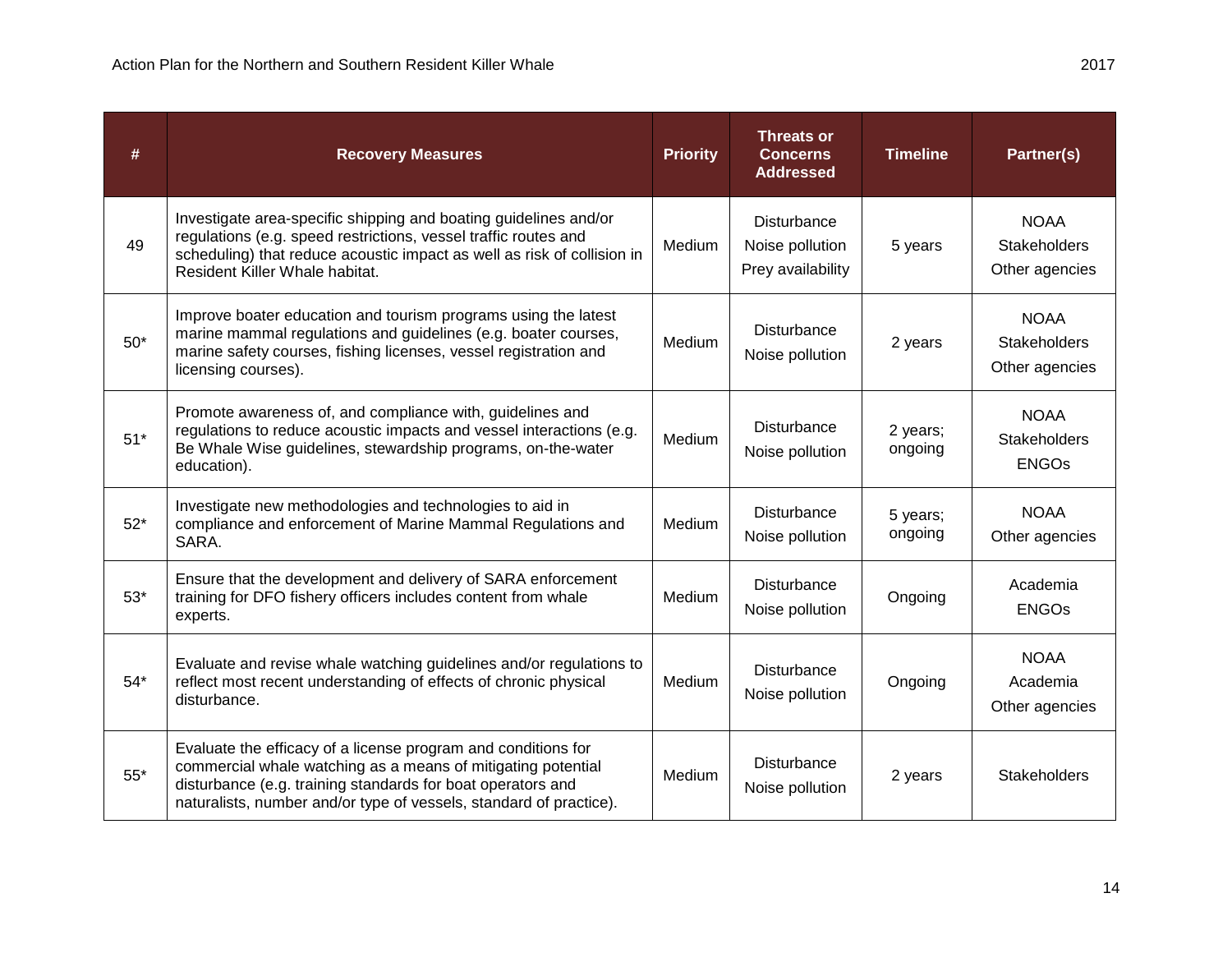| #     | <b>Recovery Measures</b>                                                                                                                                                                                      | <b>Priority</b> | <b>Threats or</b><br><b>Concerns</b><br><b>Addressed</b> | <b>Timeline</b>            | Partner(s)                                    |
|-------|---------------------------------------------------------------------------------------------------------------------------------------------------------------------------------------------------------------|-----------------|----------------------------------------------------------|----------------------------|-----------------------------------------------|
| $56*$ | Promote responsible advertising and documentaries that reflect the<br>Be Whale Wise guidelines and demonstrate appropriate viewing<br>practices.                                                              | Medium          | <b>Disturbance</b><br>Noise pollution                    | 2 years                    | <b>Stakeholders</b>                           |
|       | Broad Strategy 4: Ensure that chemical and biological pollutants do not prevent the recovery of Resident Killer Whale<br>populations.                                                                         |                 |                                                          |                            |                                               |
|       | Approach 1: Investigate the health and reproductive capacity of Resident Killer Whales using scientific studies on free-ranging and<br>stranded individuals, as related to chemical and biological pollution. |                 |                                                          |                            |                                               |
| $57*$ | Investigate diseases in stranded Resident Killer Whales and identify<br>those caused by biological pollution (e.g. viruses, bacteria, fungi,<br>parasites).                                                   | High            | Environmental<br>contaminants                            | Opportunisti<br>c; ongoing | <b>NOAA</b><br>Other agencies<br><b>ENGOs</b> |
| 58*   | Collate and summarize information on marine mammal necropsy<br>and disease reports.                                                                                                                           | High            | Environmental<br>contaminants                            | Annual;<br>ongoing         | <b>NOAA</b><br><b>ENGOs</b>                   |
| $59*$ | Evaluate the type and level of risk of biological pollutants from<br>agricultural runoff, sewage effluent, wildlife rehabilitation facilities<br>and other sources.                                           | High            | Environmental<br>contaminants                            | 5 year                     | Other agencies                                |
| $60*$ | Investigate and monitor priority pathogens of concern in marine<br>mammals as a means to identify risk to Resident Killer Whales (e.g.<br>Morbillivirus spp.).                                                | Medium          | Environmental<br>contaminants                            | Annual:<br>ongoing         | <b>NOAA</b><br>Other agencies                 |
| $61*$ | Conduct research in support of evaluating risks associated with<br>disposal at sea operations in coastal waters (e.g. with a focus on<br>emerging concerns such as PBDEs).                                    | Medium          | Environmental<br>contaminants                            | 2 years                    | Other agencies                                |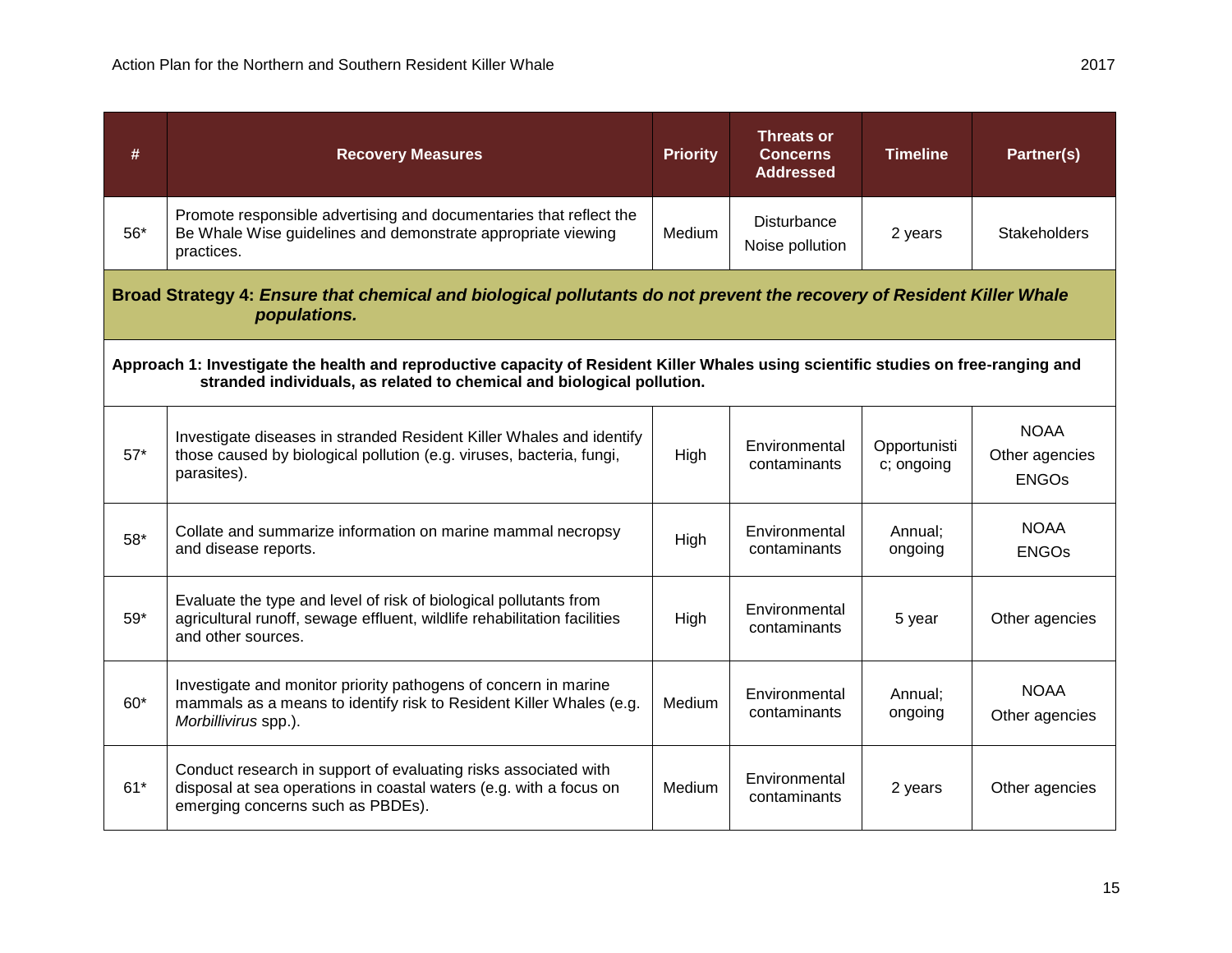| #                                                                                                                                                | <b>Recovery Measures</b>                                                                                                                                                                                                                                                       | <b>Priority</b> | <b>Threats or</b><br><b>Concerns</b><br><b>Addressed</b> | <b>Timeline</b>     | Partner(s)                    |
|--------------------------------------------------------------------------------------------------------------------------------------------------|--------------------------------------------------------------------------------------------------------------------------------------------------------------------------------------------------------------------------------------------------------------------------------|-----------------|----------------------------------------------------------|---------------------|-------------------------------|
|                                                                                                                                                  | Approach 2: Monitor the chemical and biological pollutant levels in Resident Killer Whales, their prey, and their habitat.                                                                                                                                                     |                 |                                                          |                     |                               |
| $62*$                                                                                                                                            | Quantify the background levels of natural and anthropogenic<br>hydrocarbons to provide a baseline for assessing spill impacts in<br>Resident Killer Whale habitat.                                                                                                             | High            | Environmental<br>contaminants                            | 5 years             | <b>NOAA</b><br>Other agencies |
| $63*$                                                                                                                                            | Identify and monitor contaminants of concern (e.g. flame retardants,<br>pharmaceuticals and personal care products, PBTs, hydrocarbons),<br>and conduct a risk-based assessment of different chemicals of<br>concern in Resident Killer Whales, their prey, and their habitat. | High            | Environmental<br>contaminants                            | 3 years;<br>ongoing | <b>NOAA</b><br>Other agencies |
| $64*$                                                                                                                                            | Evaluate contaminant concentration trends in Resident Killer<br>Whales, based on both published and new measurements of<br>different contaminants.                                                                                                                             | High            | Environmental<br>contaminants                            | 5 years             | <b>NOAA</b><br>Other agencies |
| 65*                                                                                                                                              | Develop a monitoring program for pathogens and biological<br>pollutants to evaluate long-term trends in Resident Killer Whales<br>and their prey.                                                                                                                              | High            | Environmental<br>contaminants                            | 5 years             | <b>NOAA</b><br>Other agencies |
| Approach 3: Identify and prioritize the sources of key chemical and biological pollutants affecting Resident Killer Whales and their<br>habitat. |                                                                                                                                                                                                                                                                                |                 |                                                          |                     |                               |
| 66*                                                                                                                                              | Undertake a workshop to identify source of persistent<br>bioaccumulative contaminants presenting a risk to Resident Killer<br>Whales.                                                                                                                                          | High            | Environmental<br>contaminants                            | 5 years             | <b>ENGOs</b>                  |
| $67*$                                                                                                                                            | Undertake a workshop to identify source of biological pollutants<br>presenting a risk to Resident Killer Whales.                                                                                                                                                               | High            | Environmental<br>contaminants                            | 5 years             | <b>ENGOS</b>                  |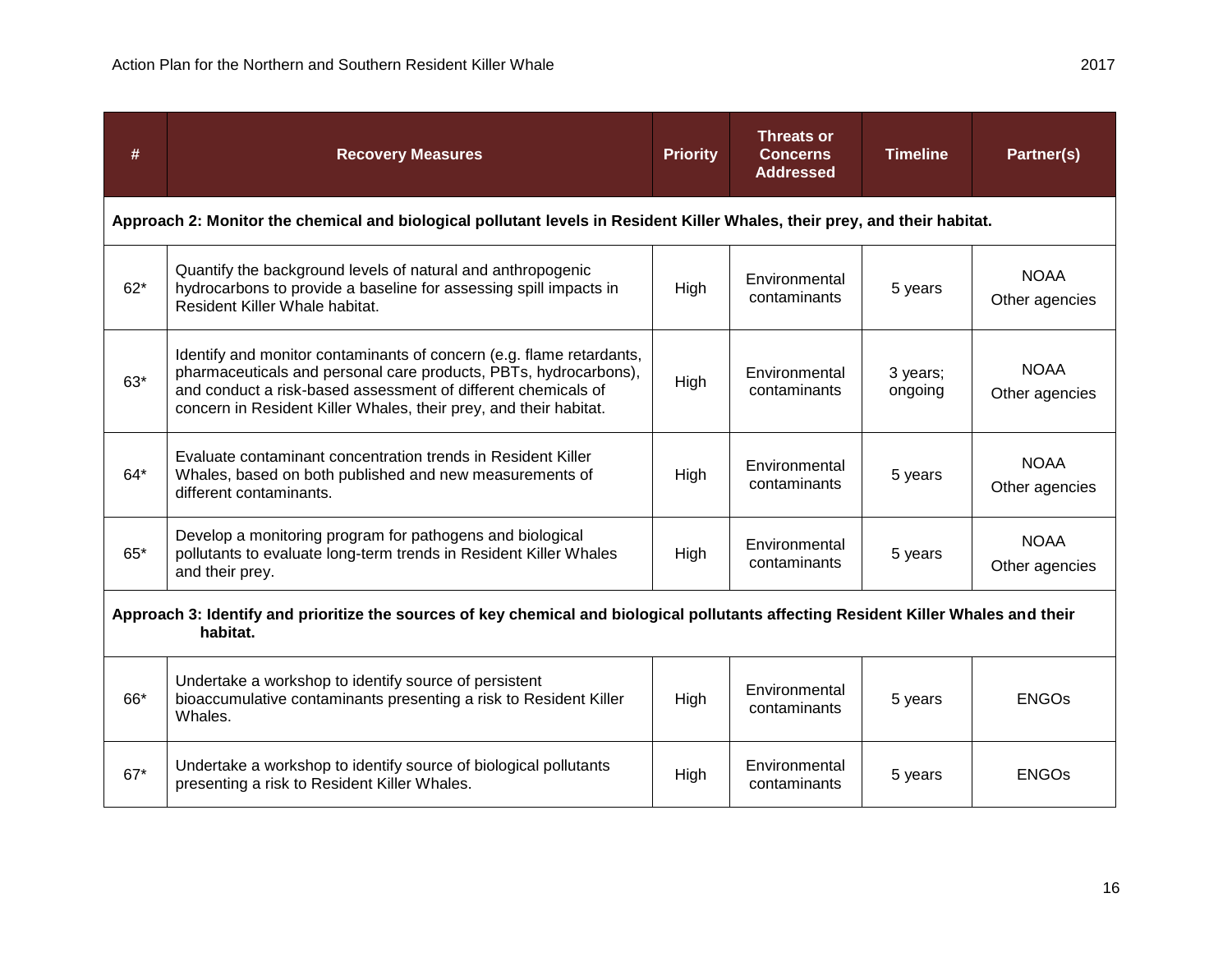| #     | <b>Recovery Measures</b>                                                                                                                                                                                                                                                                                                           | <b>Priority</b> | <b>Threats or</b><br><b>Concerns</b><br><b>Addressed</b> | <b>Timeline</b>                 | Partner(s)                                  |
|-------|------------------------------------------------------------------------------------------------------------------------------------------------------------------------------------------------------------------------------------------------------------------------------------------------------------------------------------|-----------------|----------------------------------------------------------|---------------------------------|---------------------------------------------|
| 68*   | Collate information on remediation efforts for land-based PCBs.                                                                                                                                                                                                                                                                    | High            | Environmental<br>contaminants                            | 5 years                         | Other agencies                              |
| 69*   | Work with the Federal Contaminated Sites Action Plan (FCSAP) to<br>evaluate the potential contribution of persistent environmental<br>contaminants to the contamination of Resident Killer Whale habitat.                                                                                                                          | High            | Environmental<br>contaminants                            | 5 years                         | Other agencies                              |
|       | Approach 4: Reduce the introduction into the environment of pesticides and other chemicals that have the potential to adversely<br>affect the health of Resident Killer Whales and/or their prey, through measures such as municipal, provincial, national and<br>international agreements, education, regulation and enforcement. |                 |                                                          |                                 |                                             |
| $70*$ | Pursue an interagency contaminants working group to identify roles<br>and responsibilities with respect to potential impacts of<br>contaminants on Resident Killer Whales and their environment.                                                                                                                                   | High            | Environmental<br>contaminants                            | 2 years                         | Other agencies                              |
| $71*$ | Incorporate knowledge of distribution, foraging behavior and<br>contaminant bioaccumulation in Resident Killer Whales into<br>pesticide and chemical regulation development and implementation<br>overseen by provincial agencies, Health Canada and Environment<br>and Climate Change Canada.                                     | High            | Environmental<br>contaminants                            | 5 years,<br>ongoing             | Other agencies                              |
| $72*$ | Determine the efficacy of regulations for PBDEs under the<br>Canadian Environmental Protection Act (CEPA) taking into account<br>trends in indicator species in Resident Killer Whale habitat, and<br>develop additional source control strategies if warranted.                                                                   | High            | Environmental<br>contaminants                            | 5 years;<br>possibly<br>ongoing | Other agencies                              |
| $73*$ | Identify and support programs that identify and mitigate small scale<br>and/or chronic contaminant spills and leaks.                                                                                                                                                                                                               | High            | Environmental<br>contaminants                            | 5 years;<br>ongoing             | <b>NOAA</b><br><b>ENGOs</b><br>Stakeholders |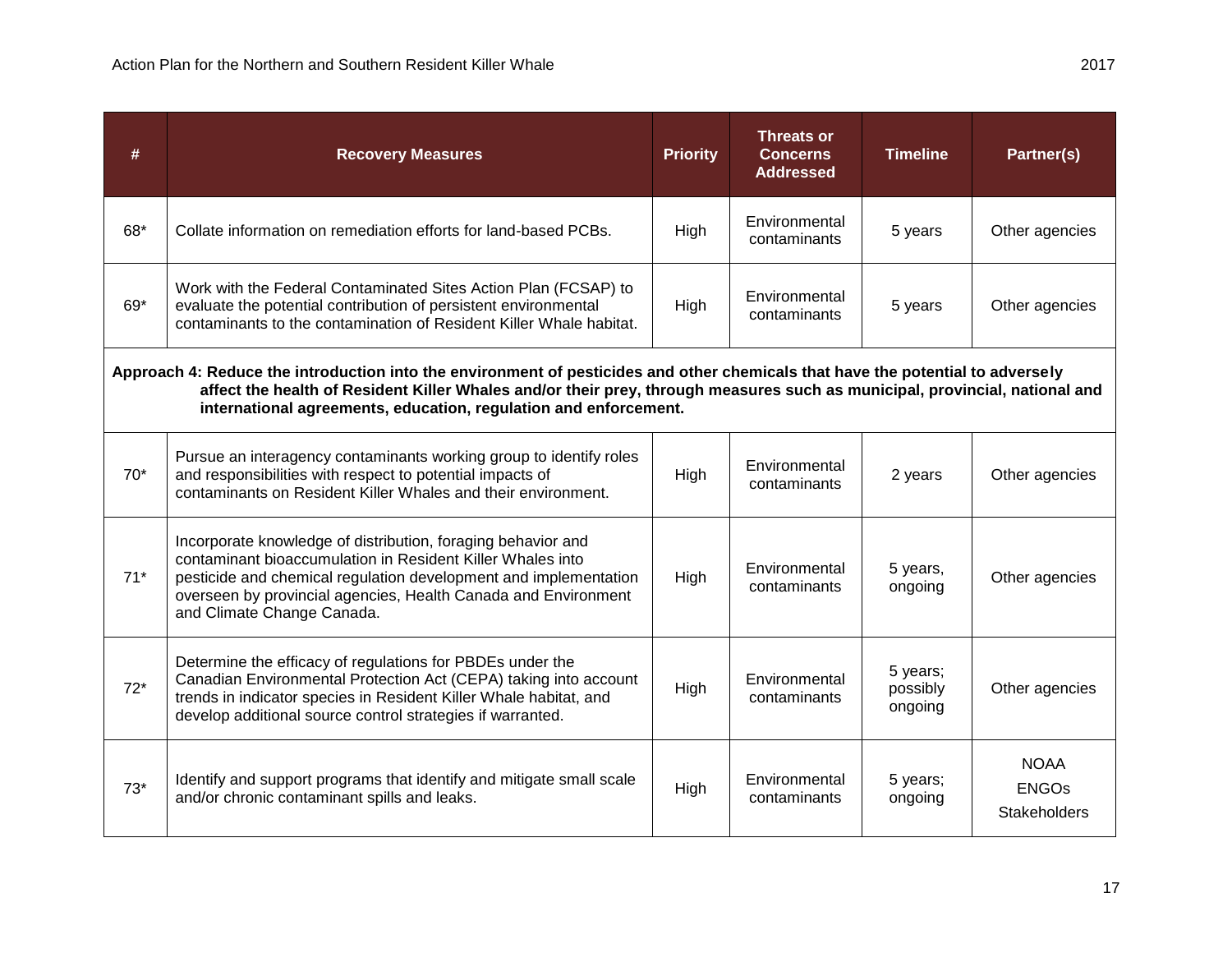| #     | <b>Recovery Measures</b>                                                                                                                                                                                                                                                                                                                              | <b>Priority</b> | <b>Threats or</b><br><b>Concerns</b><br><b>Addressed</b> | <b>Timeline</b>     | Partner(s)                                                           |
|-------|-------------------------------------------------------------------------------------------------------------------------------------------------------------------------------------------------------------------------------------------------------------------------------------------------------------------------------------------------------|-----------------|----------------------------------------------------------|---------------------|----------------------------------------------------------------------|
|       | Approach 5: Mitigate the impacts of currently and historically used "legacy" pollutants in the environment.                                                                                                                                                                                                                                           |                 |                                                          |                     |                                                                      |
| $74*$ | Reduce the risk of lifetime contaminant exposure in Resident Killer<br>Whales by incorporating knowledge of distribution, foraging<br>behavior and their food web into assessment and remediation plans<br>for contaminated sites.                                                                                                                    | High            | Environmental<br>contaminants                            | 5 years             | Other agencies<br><b>Stakeholders</b>                                |
| $75*$ | Work with other government departments, non-governmental<br>organizations, and industry to promote best practices, green design,<br>mitigation protocols and outreach efforts for the protection of<br>Resident Killer Whales and their habitat from urban pollution (e.g.<br>sewage treatment, source control, combined sewer overflows,<br>runoff). | High            | Environmental<br>contaminants                            | 5 years;<br>ongoing | <b>NOAA</b><br>Other agencies<br><b>Stakeholders</b><br><b>ENGOs</b> |
| $76*$ | Work with individuals, industries, agricultural operations, and other<br>sectors in order to reduce the release of agricultural chemicals of<br>concern into the habitat of Resident Killer Whales and their prey.                                                                                                                                    | High            | Environmental<br>contaminants                            | 5 years;<br>ongoing | <b>NOAA</b><br>Other agencies<br><b>Stakeholders</b>                 |
| $77*$ | Ensure that the protection of Resident Killer Whales and their<br>habitat is included as a high priority in spill response and monitoring<br>protocols within the Canadian Coast Guard's Incident Command<br>Structure.                                                                                                                               | High            | Environmental<br>contaminants                            | 1 year;<br>ongoing  | Other agencies                                                       |
| $78*$ | Prepare for oil or chemical spills to minimize impacts to Resident<br>Killer Whales through the development of a spill response plan,<br>including deterrence methods, training, drills and equipment.                                                                                                                                                | High            | Environmental<br>contaminants                            | 1 year;<br>ongoing  | <b>NOAA</b><br>Other agencies<br><b>Stakeholders</b>                 |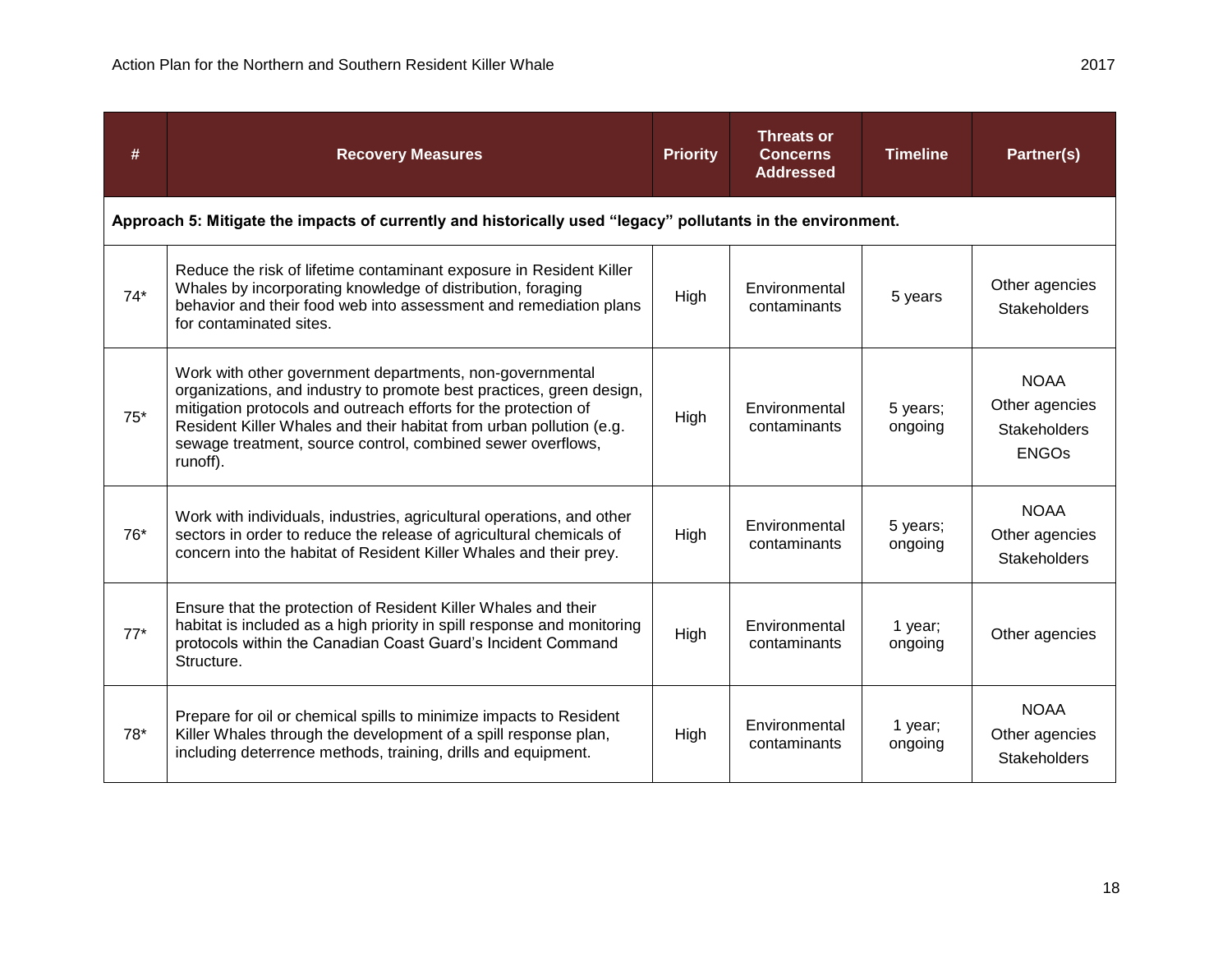| #                                                                                                                                                                    | <b>Recovery Measures</b>                                                                                                                                                                                                                                          | <b>Priority</b> | <b>Threats or</b><br><b>Concerns</b><br><b>Addressed</b> | <b>Timeline</b> | Partner(s)                                                    |
|----------------------------------------------------------------------------------------------------------------------------------------------------------------------|-------------------------------------------------------------------------------------------------------------------------------------------------------------------------------------------------------------------------------------------------------------------|-----------------|----------------------------------------------------------|-----------------|---------------------------------------------------------------|
| $79*$                                                                                                                                                                | Review and, if appropriate, recommend refinement of policies and<br>best management practices for ocean dredging and disposal at sea.                                                                                                                             | Medium          | Environmental<br>contaminants                            | Ongoing         | Other agencies                                                |
| $80*$                                                                                                                                                                | Refine and expand existing monitoring programs of municipal and<br>industrial waste to minimize Resident Killer Whale exposure to<br>legacy and emergent pollutants.                                                                                              | Medium          | Environmental<br>contaminants                            | Ongoing         | Other agencies                                                |
| Approach 6: Reduce the introduction of biological pollutants, including pathogens and exotic species, into the habitats of Resident<br>Killer Whales and their prey. |                                                                                                                                                                                                                                                                   |                 |                                                          |                 |                                                               |
| $81*$                                                                                                                                                                | Reduce the release of biological pollutants into the habitat of<br>Resident Killer Whales and their prey by working with municipal,<br>provincial and federal agencies tasked with domestic, agricultural<br>and industrial discharges (including ballast water). | Medium          | Environmental<br>contaminants                            | 5 years         | Other agencies<br><b>Stakeholders</b><br><b>ENGOS</b>         |
| $82*$                                                                                                                                                                | Mitigate the release of biological pollutants into the habitat of<br>Resident Killer Whales and their prey by working with individuals,<br>industries, agricultural operations, and other source sectors to<br>develop or improve protocols and guidance.         | Medium          | Environmental<br>contaminants                            | 5 years         | <b>NOAA</b><br>Other agencies<br>Stakeholders<br><b>ENGOS</b> |
| Broad Strategy 5: Protect critical habitat for Resident Killer Whales and identify additional areas for critical habitat<br>designation and protection.              |                                                                                                                                                                                                                                                                   |                 |                                                          |                 |                                                               |
|                                                                                                                                                                      | Approach 1: Identify key feeding areas and other critical habitat of Resident Killer Whales intra and inter-annually.                                                                                                                                             |                 |                                                          |                 |                                                               |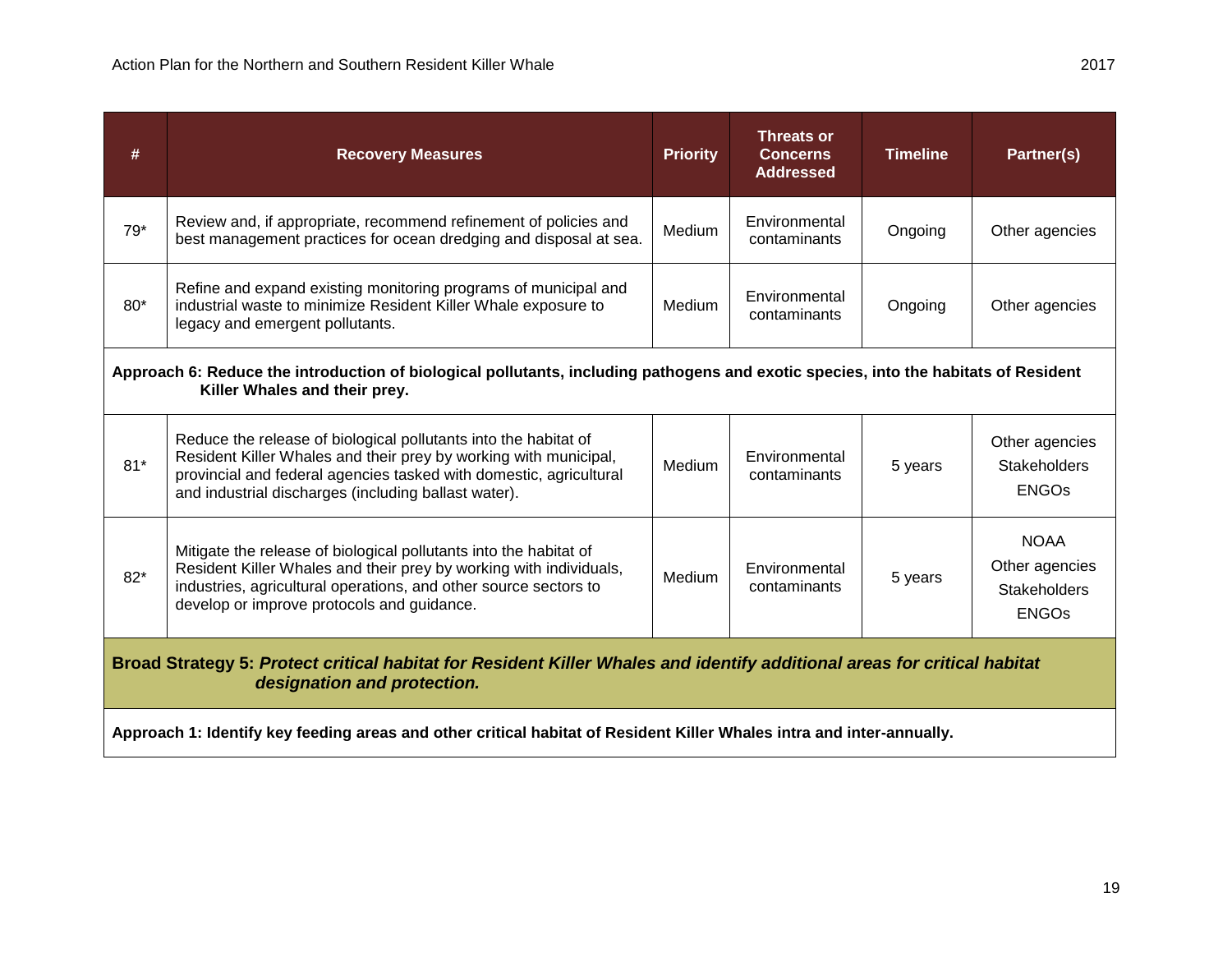| #                                                                                                          | <b>Recovery Measures</b>                                                                                                                                                                                             | <b>Priority</b> | <b>Threats or</b><br><b>Concerns</b><br><b>Addressed</b>   | <b>Timeline</b> | Partner(s)                                            |
|------------------------------------------------------------------------------------------------------------|----------------------------------------------------------------------------------------------------------------------------------------------------------------------------------------------------------------------|-----------------|------------------------------------------------------------|-----------------|-------------------------------------------------------|
| 83                                                                                                         | Continue to undertake research activities to identify areas of habitat<br>necessary for the survival and recovery of Resident Killer Whales.                                                                         | High            | Prey availability<br>Disturbance<br>Noise pollution        | Ongoing         | <b>NOAA</b><br>Other agencies<br><b>ENGOS</b>         |
| 84                                                                                                         | Identify and account for the likelihood that changes in the relative<br>strength of major salmon stocks may cause corresponding shifts in<br>the geographic location of critical habitat for Resident Killer Whales. | Medium          | Prey availability                                          | Ongoing         | Other agencies<br><b>ENGOS</b><br>Academia            |
| 85                                                                                                         | Refine understanding of the functions, features and attributes of<br>Resident Killer Whale habitat and identify what may constitute<br>critical habitat destruction.                                                 | Medium          | Prey availability<br><b>Disturbance</b><br>Noise pollution | Ongoing         | Other agencies<br><b>ENGOS</b><br>Academia            |
| Approach 2: Protect the access of Resident Killer Whales to their critical habitat.                        |                                                                                                                                                                                                                      |                 |                                                            |                 |                                                       |
| 86                                                                                                         | Continue efforts outlined in Broad Strategy 3 to ensure disturbance<br>from human activities does not prevent access of Resident Killer<br>Whales to their critical habitat.                                         | High            | <b>Disturbance</b><br>Noise pollution                      | Ongoing         | <b>Stakeholders</b><br>Other agencies<br><b>ENGOS</b> |
| Approach 3: Encourage trans-boundary cooperation in the identification and protection of critical habitat. |                                                                                                                                                                                                                      |                 |                                                            |                 |                                                       |
| 87                                                                                                         | Continue dialogue with the NOAA to encourage transboundary<br>consistency of Southern Resident Killer Whale critical habitat<br>protection.                                                                          | High            | <b>Disturbance</b><br>Noise pollution                      | Ongoing         | <b>NOAA</b>                                           |

<u> 1989 - Johann Stoff, amerikansk politiker (d. 1989)</u>

L,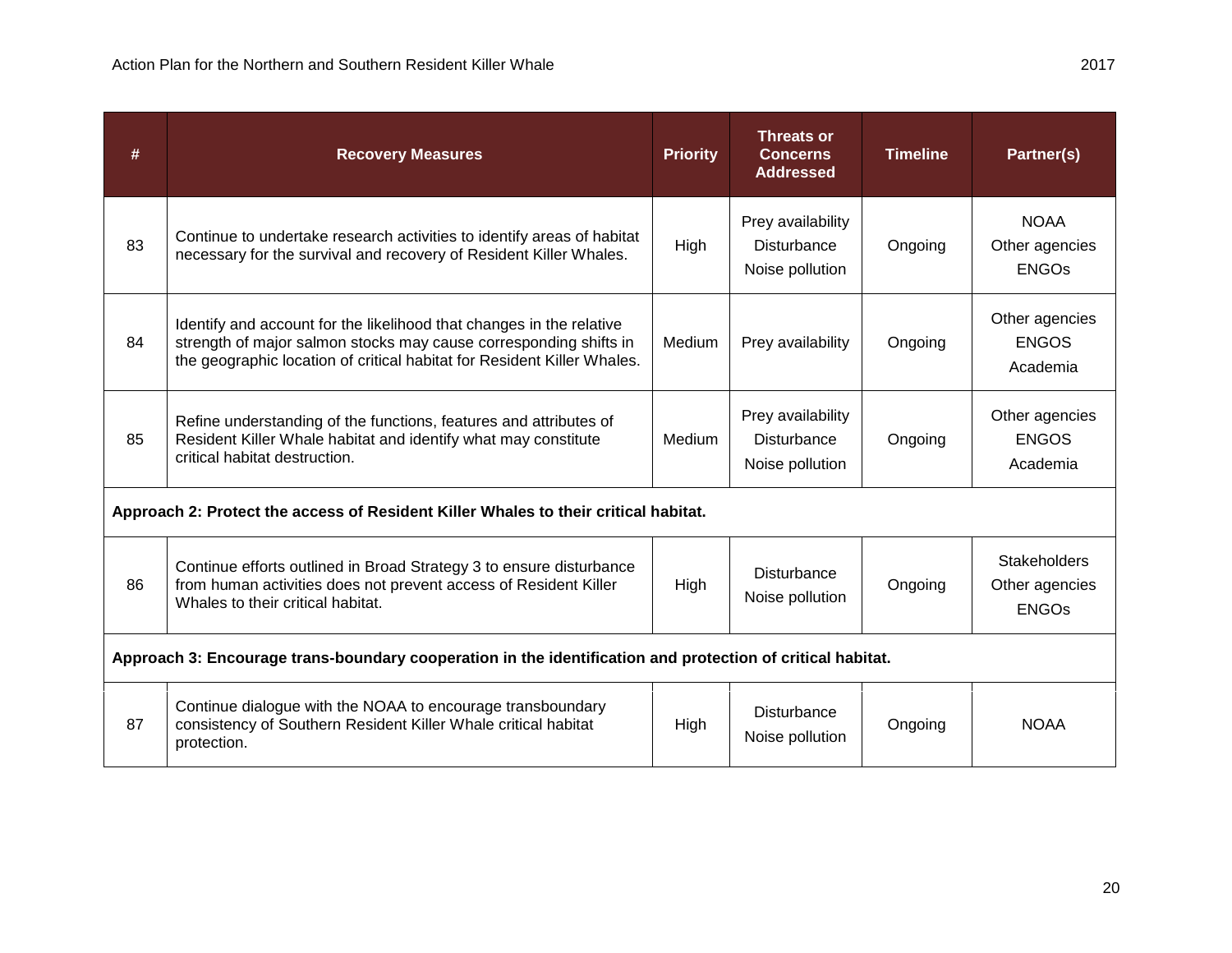#### **Table 3: Measures that represent opportunities for other jurisdictions, organizations or individuals to lead**

Measures noted by an asterisk (\*) have been identified as also likely to provide benefits to Transient (Bigg's) and Offshore Killer Whales (9 of 11, or 82% of measures).

| #                                                                                                                                                                 | <b>Recovery Measures</b>                                                                                                                                                                                         | <b>Priority</b> | <b>Threats or</b><br><b>Concerns</b><br><b>Addressed</b>               | <b>Timeline</b> | <b>Suggested Other</b><br><b>Jurisdictions or</b><br><b>Organizations</b> |
|-------------------------------------------------------------------------------------------------------------------------------------------------------------------|------------------------------------------------------------------------------------------------------------------------------------------------------------------------------------------------------------------|-----------------|------------------------------------------------------------------------|-----------------|---------------------------------------------------------------------------|
|                                                                                                                                                                   | Broad Strategy 2: Ensure that Resident Killer Whales have an adequate and accessible food supply to allow recovery.                                                                                              |                 |                                                                        |                 |                                                                           |
|                                                                                                                                                                   | Approach 1: Determine the seasonal diet, feeding areas and energetic requirements of Northern and Southern Resident Killer Whales.                                                                               |                 |                                                                        |                 |                                                                           |
| 88                                                                                                                                                                | Use historical fishing records to identify potential Resident Killer<br>Whale feeding areas.                                                                                                                     | Medium          | Prey availability                                                      | Uncertain       | Academia<br><b>ENGOs</b>                                                  |
| Approach 4: Develop prospective actions to be taken during poor Chinook return years to ensure sufficient prey availability for<br><b>Resident Killer Whales.</b> |                                                                                                                                                                                                                  |                 |                                                                        |                 |                                                                           |
| 89                                                                                                                                                                | Analyze historical data to identify environmental correlates with<br>Chinook abundance and Resident Killer Whale mortality trends.                                                                               | Medium          | Prey availability                                                      | Uncertain       | Academia<br>Other agencies                                                |
|                                                                                                                                                                   | Broad Strategy 3: Ensure that disturbance from human activities does not prevent the recovery of Resident Killer Whales.                                                                                         |                 |                                                                        |                 |                                                                           |
|                                                                                                                                                                   | Approach 2: Determine the short and long-term effects of chronic and immediate forms of disturbance, including vessels and noise,<br>on the physiology, foraging and social behaviour of Resident Killer Whales. |                 |                                                                        |                 |                                                                           |
| $90*$                                                                                                                                                             | Research the effects of other vessel-based impacts (e.g. fish<br>finders, air quality issues related to engine exhaust, disposal of<br>waste and bilge water).                                                   | Medium          | <b>Disturbance</b><br>Noise pollution<br>Environmental<br>contaminants | Unknown         | Stakeholders<br>Academia                                                  |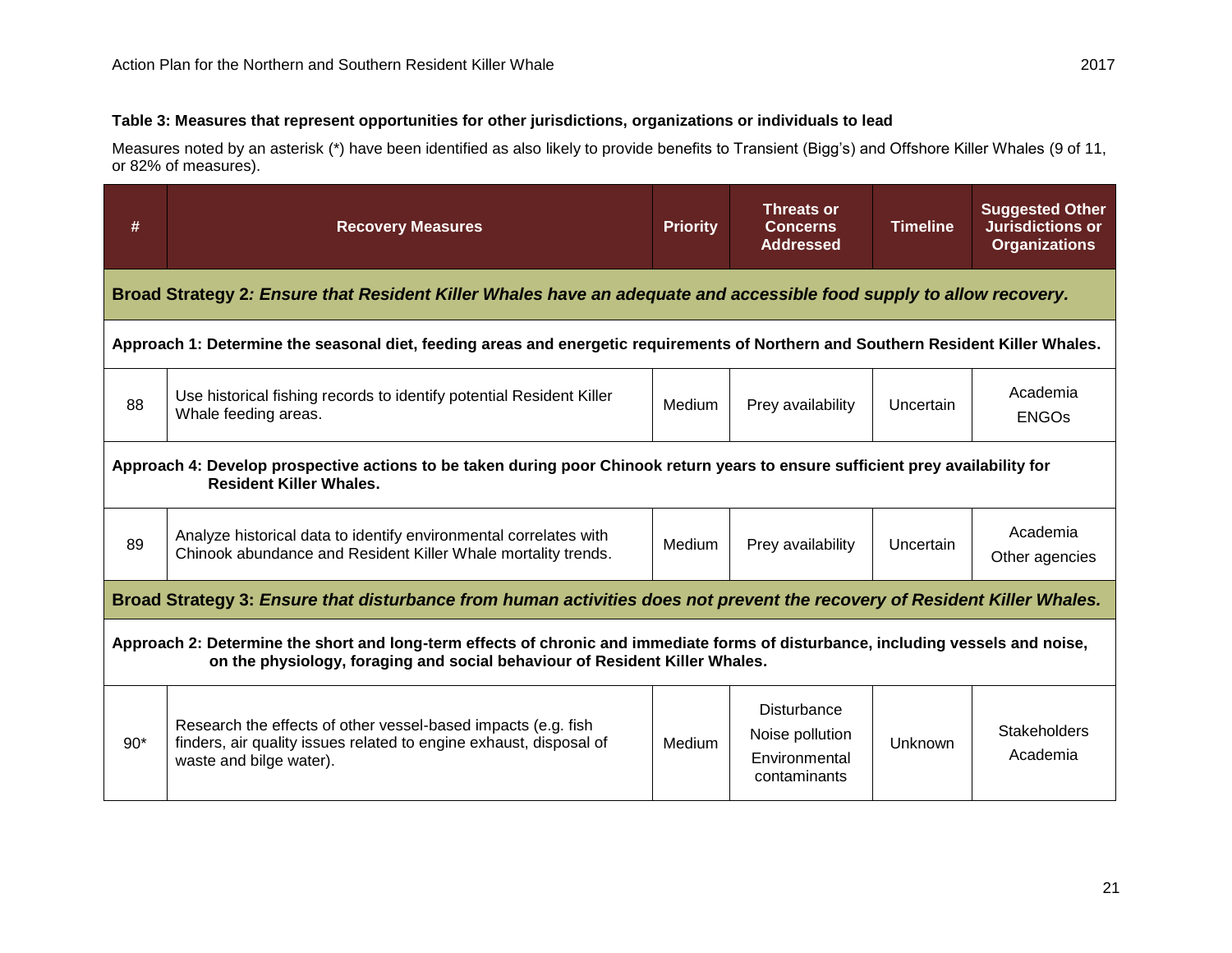| #                                                                                                                                     | <b>Recovery Measures</b>                                                                                                                                                                                      | <b>Priority</b> | <b>Threats or</b><br><b>Concerns</b><br><b>Addressed</b>   | <b>Timeline</b> | <b>Suggested Other</b><br><b>Jurisdictions or</b><br><b>Organizations</b> |
|---------------------------------------------------------------------------------------------------------------------------------------|---------------------------------------------------------------------------------------------------------------------------------------------------------------------------------------------------------------|-----------------|------------------------------------------------------------|-----------------|---------------------------------------------------------------------------|
| $91*$                                                                                                                                 | Develop a means of differentiating nutritional vs. disturbance-<br>induced stress (via hormone response and other methods).                                                                                   | Medium          | <b>Disturbance</b><br>Noise pollution                      | Unknown         | Academia<br>Other agencies                                                |
|                                                                                                                                       | Approach 3: Develop and implement regulations, guidelines, sanctuaries and other measures to reduce or eliminate physical and<br>acoustic disturbance of Resident Killer Whales.                              |                 |                                                            |                 |                                                                           |
| $92*$                                                                                                                                 | Expand the Be Whale Wise flag program to notify other mariners<br>when whales have been observed in order to reduce risk of collision<br>and acoustic disturbance.                                            | Medium          | <b>Disturbance</b><br>Noise pollution                      | Ongoing         | <b>Stakeholders</b><br><b>ENGOS</b>                                       |
| $93*$                                                                                                                                 | Improve public awareness of recovery activities for Resident Killer<br>Whales through Parks Canada Agency's educational programs<br>(e.g. the BC Ferries Coastal Naturalist Program).                         | Medium          | <b>Disturbance</b><br>Noise pollution<br>Prey availability | 5 years         | Parks Canada<br>Agency                                                    |
| Broad Strategy 4: Ensure that chemical and biological pollutants do not prevent the recovery of Resident Killer Whale<br>populations. |                                                                                                                                                                                                               |                 |                                                            |                 |                                                                           |
|                                                                                                                                       | Approach 1: Investigate the health and reproductive capacity of Resident Killer Whales using scientific studies on free-ranging and<br>stranded individuals, as related to chemical and biological pollution. |                 |                                                            |                 |                                                                           |
| $94*$                                                                                                                                 | Develop, evaluate, and apply new tools to assess the effects of<br>contamination and pollution on the health of free-ranging Resident<br>Killer Whales.                                                       | Medium          | Environmental<br>contaminants                              | Unknown         | Other agencies<br><b>ENGOS</b><br>Academia                                |
|                                                                                                                                       | Approach 2: Monitor the chemical and biological pollutant levels in Resident Killer Whales, their prey, and their habitat.                                                                                    |                 |                                                            |                 |                                                                           |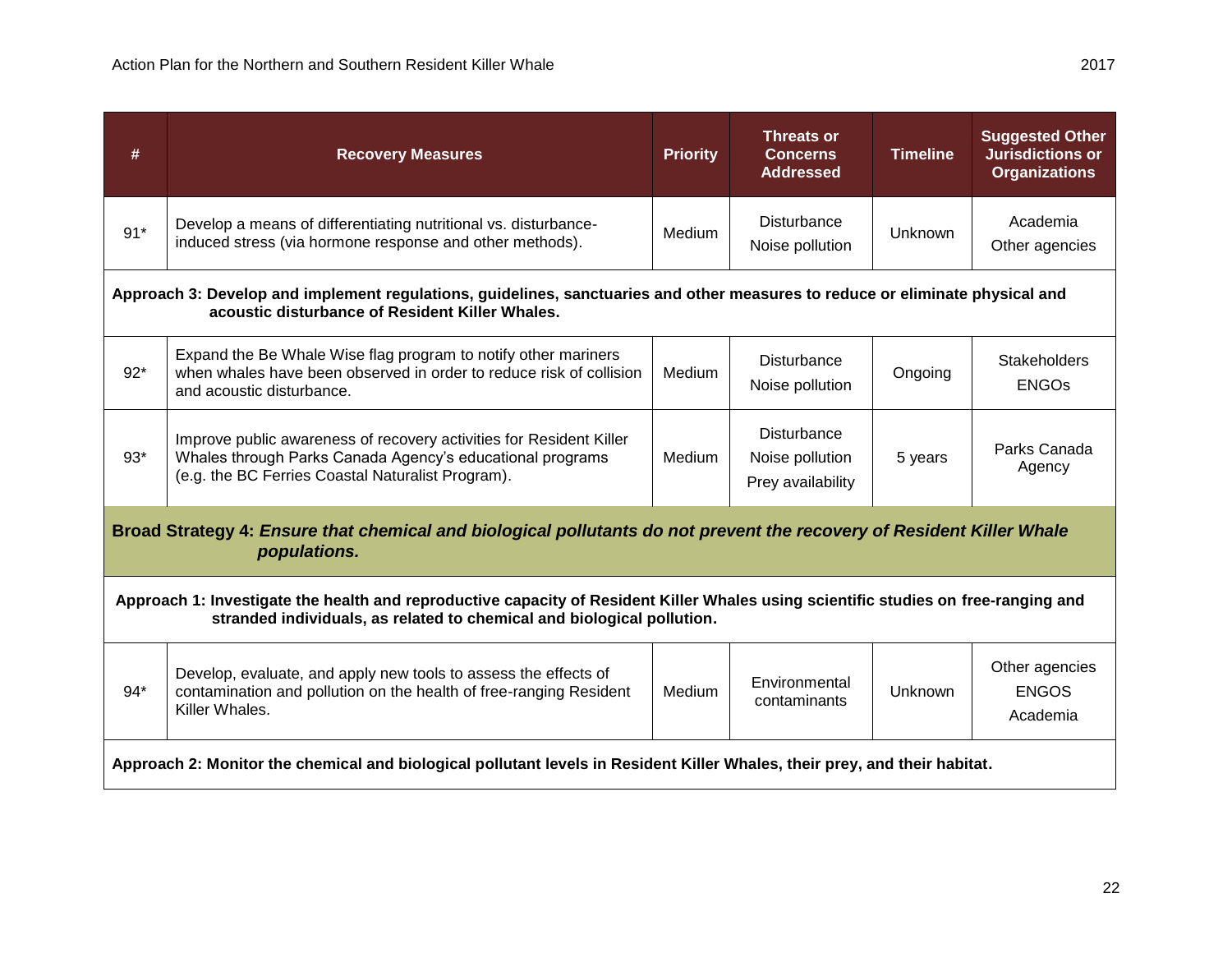| #                                                                                                                                                                                                                                                                                                                                  | <b>Recovery Measures</b>                                                                                                                                                                                                     | <b>Priority</b> | <b>Threats or</b><br><b>Concerns</b><br><b>Addressed</b> | <b>Timeline</b> | <b>Suggested Other</b><br><b>Jurisdictions or</b><br><b>Organizations</b> |
|------------------------------------------------------------------------------------------------------------------------------------------------------------------------------------------------------------------------------------------------------------------------------------------------------------------------------------|------------------------------------------------------------------------------------------------------------------------------------------------------------------------------------------------------------------------------|-----------------|----------------------------------------------------------|-----------------|---------------------------------------------------------------------------|
| $95*$                                                                                                                                                                                                                                                                                                                              | Quantify the current levels of contaminant concentrations in<br>Resident Killer Whale prey and refine the analysis of contaminant<br>intake by Resident Killer Whales using current information on their<br>feeding ecology. | High            | Environmental<br>contaminants                            | Uncertain       | <b>Stakeholders</b><br><b>ENGOs</b>                                       |
| Approach 3: Identify and prioritize the sources of key chemical and biological pollutants affecting Resident Killer Whales and their<br>habitat.                                                                                                                                                                                   |                                                                                                                                                                                                                              |                 |                                                          |                 |                                                                           |
| 96*                                                                                                                                                                                                                                                                                                                                | Evaluate the risks of bioaccumulation related to mercury (Hg)<br>contamination in Resident Killer Whale food webs.                                                                                                           | Medium          | Environmental<br>contaminants                            | Uncertain       | <b>Stakeholders</b><br>Other agencies<br><b>ENGOs</b>                     |
| Approach 4: Reduce the introduction into the environment of pesticides and other chemicals that have the potential to adversely<br>affect the health of Resident Killer Whales and/or their prey, through measures such as municipal, provincial, national<br>and international agreements, education, regulation and enforcement. |                                                                                                                                                                                                                              |                 |                                                          |                 |                                                                           |
| $97*$                                                                                                                                                                                                                                                                                                                              | Support new, proposed, or existing bans on the use of pesticides<br>for cosmetic purposes, and re-establish a comprehensive inventory<br>of pesticide sales and use in British Columbia.                                     | High            | Environmental<br>contaminants                            | Uncertain       | <b>ENGOs</b><br>General public                                            |
| $98*$                                                                                                                                                                                                                                                                                                                              | Incorporate knowledge of Resident Killer Whale distribution,<br>foraging behavior and contaminant bioaccumulation into federal<br>technical reviews on chemicals of concern.                                                 | High            | Environmental<br>contaminants                            | Uncertain       | Other agencies                                                            |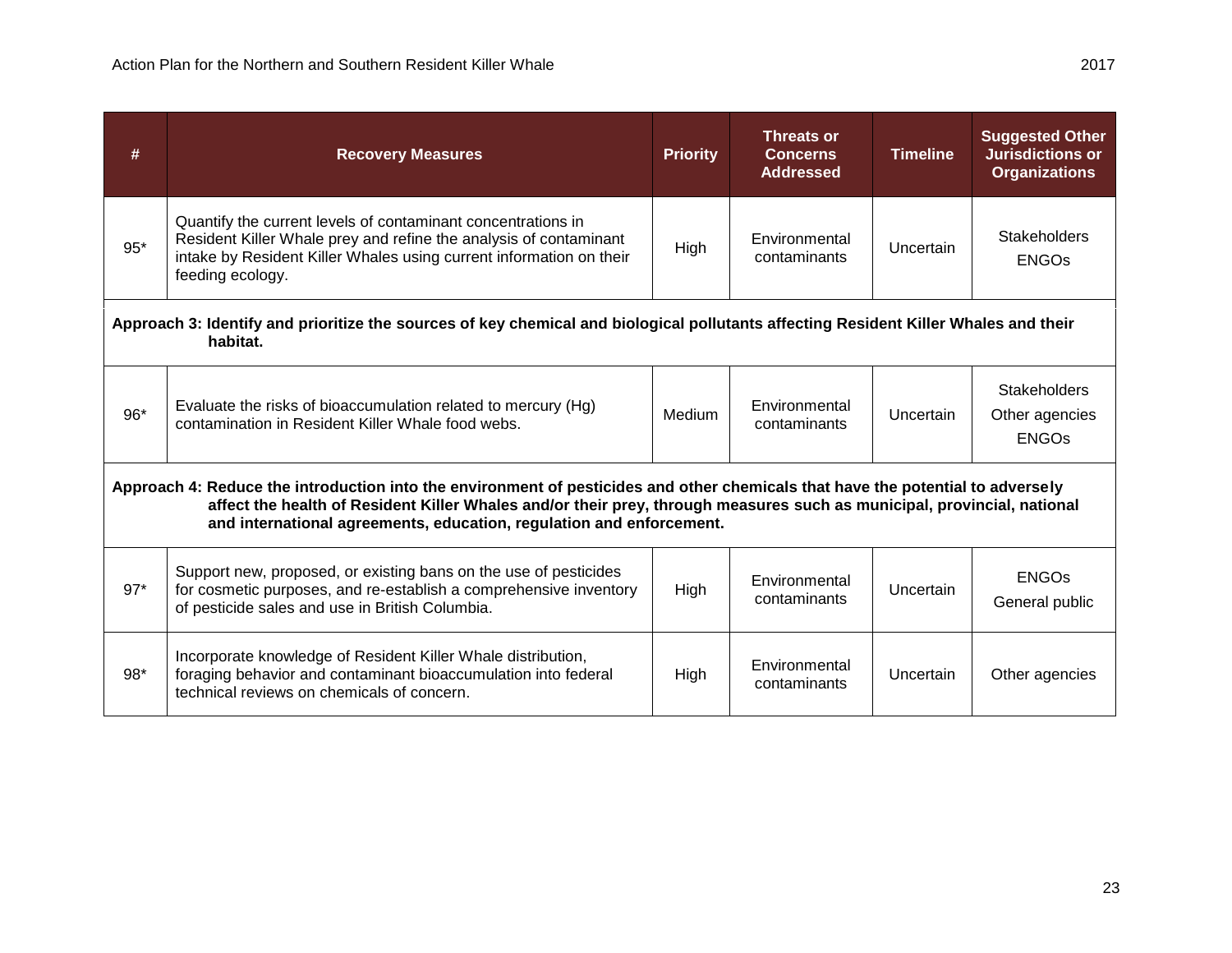## <span id="page-30-0"></span>**2. Critical Habitat**

### <span id="page-30-1"></span>2.1 **Identification of the Species' Critical Habitat**

### <span id="page-30-2"></span>**2.1.1 General Description of the Species' Critical Habitat**

Critical habitat is defined in SARA as "…*the habitat that is necessary for the survival or recovery of a listed wildlife species and that is identified as the species' critical habitat in a recovery strategy or in an action plan for the species*." [s. 2(1)]

Also, SARA defines habitat for aquatic species as "… *spawning grounds and nursery, rearing, food supply, migration and any other areas on which aquatic species depend directly or indirectly in order to carry out their life processes, or areas where aquatic species formerly occurred and have the potential to be reintroduced*." [s. 2(1)]

Critical habitat for the Northern and Southern Resident Killer Whale is identified to the extent possible in Section 3.1 of the Recovery Strategy (Fisheries and Oceans Canada, 2011). The Recovery Strategy also contains details about the identified critical habitat including geographic location and biophysical functions, features and attributes. The critical habitat identified in the Recovery Strategy is insufficient to achieve the species' population and distribution objectives. There are likely other areas that are necessary for survival or recovery of Killer Whales, and studies are underway to identify further areas of habitat necessary for the survival and recovery of these populations.

### <span id="page-30-3"></span>2.2 **Activities likely to Result in the Destruction of Critical Habitat**

Examples of activities likely to result in destruction of critical habitat may be found in Section 3.2 of the Recovery Strategy.

### <span id="page-30-4"></span>2.3 **Proposed Measures to Protect Critical Habitat**

Under SARA, critical habitat must be legally protected from destruction within 180 days of being identified in a recovery strategy or action plan. For the Northern and Southern Resident Killer Whale critical habitat, a SARA Critical Habitat Order was made under subsections 58(4) and (5), which invokes the prohibition in subsection 58(1) against the destruction of the identified critical habitat.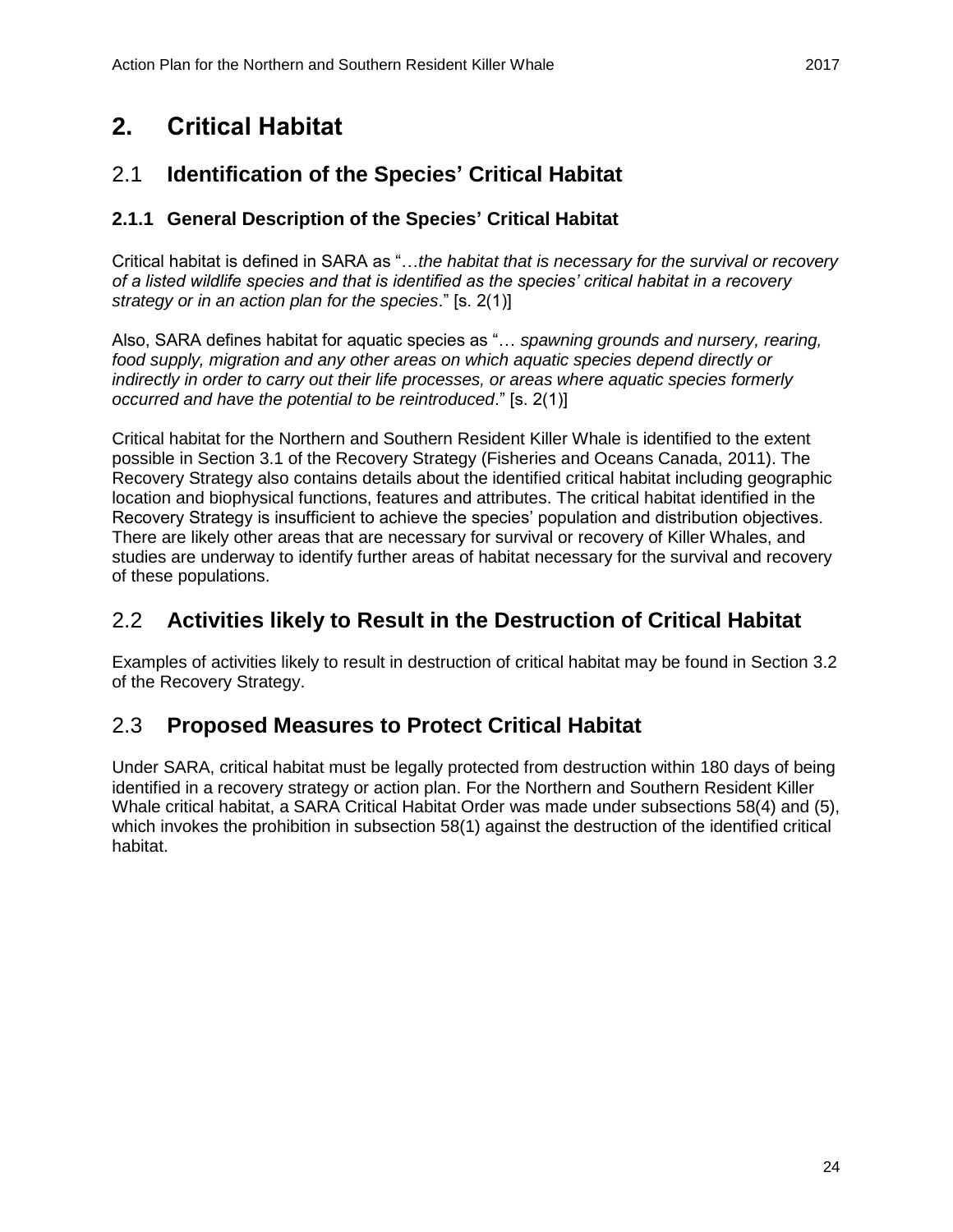## <span id="page-31-0"></span>**3. Evaluation of Socio-Economic Costs and of Benefits**

The *Species at Risk Act* requires that an action plan include an evaluation of the socioeconomic costs of the action plan and the benefits to be derived from its implementation (SARA 49(1)(e), 2003). This evaluation addresses only the incremental socio-economic costs of implementing this action plan from a national perspective as well as the social and environmental benefits that would occur if the action plan were implemented in its entirety, recognizing that not all aspects of its implementation are under the jurisdiction of the federal government. It does not address cumulative costs of species recovery in general nor does it attempt a cost-benefit analysis. Its intent is to inform the public and to guide decision making on implementation of the action plan by partners.

The protection and recovery of species at risk can result in both benefits and costs. The Act recognizes that "*wildlife, in all its forms, has value in and of itself and is valued by Canadians for aesthetic, cultural, spiritual, recreational, educational, historical, economic, medical, ecological and scientific reasons*" (SARA 2003). Self-sustaining and healthy ecosystems with their various elements in place, including species at risk, contribute positively to the livelihoods and the quality of life of all Canadians. A review of the literature confirms that Canadians value the preservation and conservation of species in and of themselves. Actions taken to preserve a species, such as habitat protection and restoration, are also valued. In addition, the more an action contributes to the recovery of a species, the higher the value the public places on such actions (Loomis and White, 1996; DFO., 2008). Furthermore, the conservation of species at risk is an important component of the Government of Canada's commitment to conserving biological diversity under the *International Convention on Biological Diversity*. The Government of Canada has also made a commitment to protect and recover species at risk through the *[Accord for the](http://www.ec.gc.ca/media_archive/press/2001/010919_b_e.htm)  [Protection of Species at Risk](http://www.ec.gc.ca/media_archive/press/2001/010919_b_e.htm)*. The specific costs and benefits associated with this action plan are described below.

### **Efforts for Recovery to date**

The Action Plan for this species captures activities from 2017 onwards. However, efforts for Killer Whale recovery have been underway prior to listing under SARA. Since 1973, an annual census has been undertaken to locate, photograph, and identify individual Killer Whales found in Canadian waters. Since 2002, to determine recovery status and further the understanding of distribution, abundance and seasonal occurrence of these whales, DFO's Cetacean Research Program (CRP) has completed over 2,000 hours of dedicated ship-based surveys. In addition, collaborations with other groups, organizations and partners have provided significant advances in acoustic monitoring networks, sightings, identification methods and identification of important habitat (e.g. the BC Parks Warden Program at the Robson Bight (Michael Bigg) Ecological Reserve). First Nations have contributed to recovery efforts through stewardship and guardian programs, and identification efforts. Finally, education, stewardship and enforcement programs have also contributed to recovery efforts.

### **Benefits**

The impacts of the recovery measures in this plan on Resident Killer Whale populations are unknown but likely positive. As indicated above, Canadians value such actions for a number of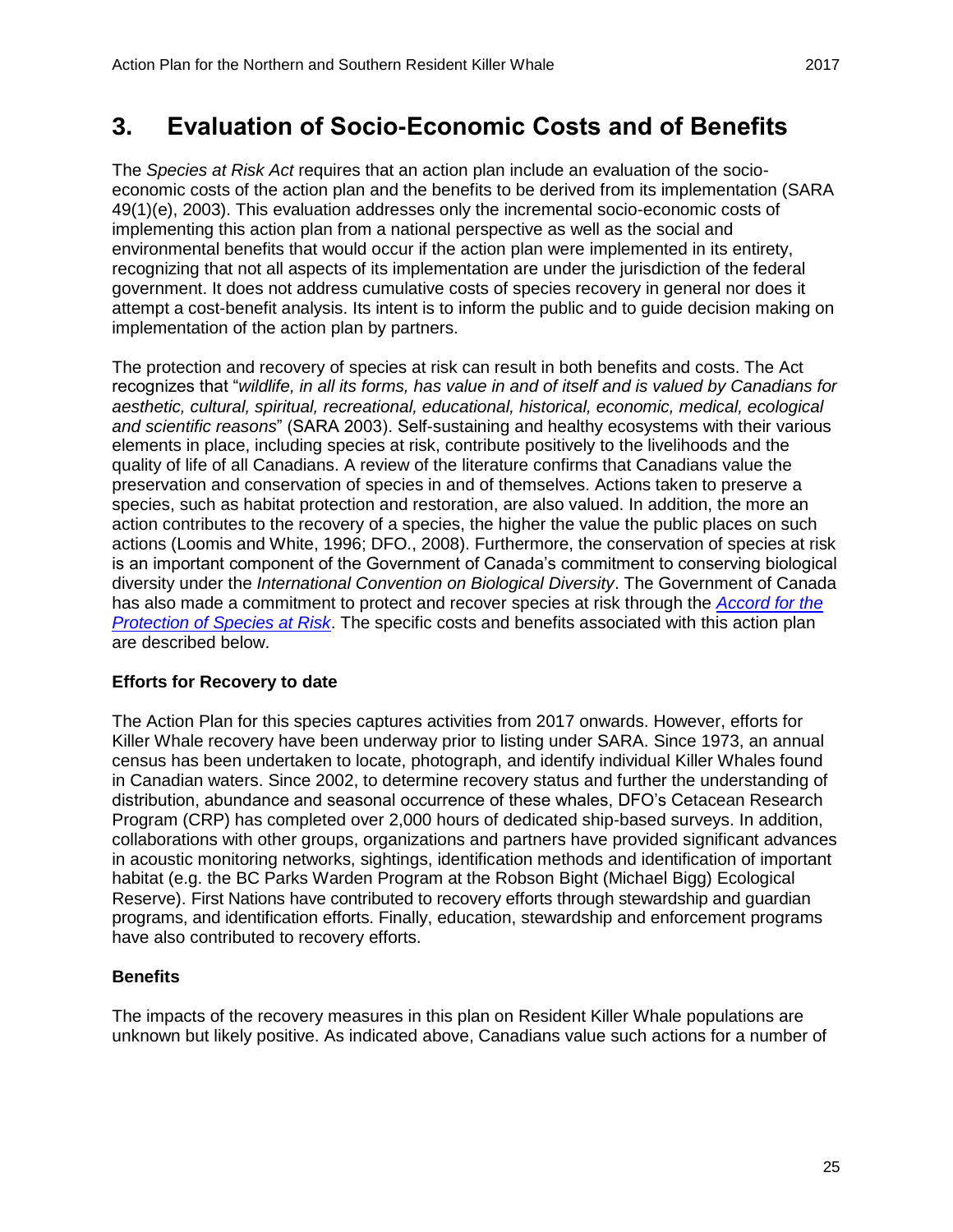reasons, including non-market benefits (i.e. existence, bequest and option values).<sup>5</sup> Activities that positively affect the recovery of these species may result in positive benefits to Canadians.

The recovery measures are also likely to provide broader benefits, as some of the threats to this species are common to other marine mammals and sea turtles. Actions that mitigate those threats may also provide benefits to other species. In addition, ocean research surveys generally collect information on other marine mammals, sea turtles and other species of interest when encountered, if feasible and appropriate. In particular, Transient and Offshore Killer Whales, as well as other species of whales may benefit from the research activities in this plan, specifically research related to acoustic disturbance and contaminants. Consequently, many of the activities identified in this Action Plan will have positive impacts on other SARA listed species and provide overall benefits to the aquatic ecosystem.

### **Costs**

 $\overline{a}$ 

The Implementation Schedule separates recovery measures into three categories in three tables. Table 3 activities have not been assessed; while these activities are identified as important for species recovery, limited information is available in terms of participants, activities and timelines.

Very few of the identified costs are associated with recovery measures that would be completed in the short-term (1-2 years). The majority of the recovery measures will result in some level of annual costs over the anticipated timeframe for the plan (i.e. >25 years) and completion dates are not specified. This long-term level of costs is similar to expenditures in support of these species prior to this plan.

The majority of activities in the plan focus on research. The coast-wide distribution of these populations requires extensive survey effort resulting in higher costs than for more localized populations. Research and monitoring activities to reduce threats are closely linked to cooperation and engagement activities with a number of partners providing in-kind support to meetings and discussions. Education and engagement may include in-kind support from environmental organizations. Compliance promotion and enforcement activities would likely be funded through a re-allocation of existing government funds.

Cost estimates for DFO activities in Tables 1 and 2 are expected to be low  $6$ . There is a high degree of uncertainty regarding cost estimates for partner contribution towards Table 2 activities. As well, the costs for Table 3 activities were not considered as information on project specifics, participants and/or timelines are not available. Annual DFO costs related to Tables 1 and 2 are low on the national scale. The inclusion of financial and in-kind costs for Canadian partners for Table 2 and 3 activities would increase the total; however, overall costs are unlikely to meet the medium threshold. $6 \text{ Costs}$  to international partners have not been included in the assessment.

 $<sup>5</sup>$  Non-market benefits include bequest values (the value placed on conservation for future generations),</sup> existence values (the value people place on the existence of a species) and option values (the amount someone is willing to pay to keep open the option of future use of the species).

 $6$  Guidance provides scales in terms of present values, as well as annualized values. The annualized scale is: Low \$0-\$1 million, Medium \$1-\$10 million, High >\$10 million. Source: Government of Canada. *Guidelines for Completing Action Plan Templates (Federal)*. Draft (2.2.). June 2012.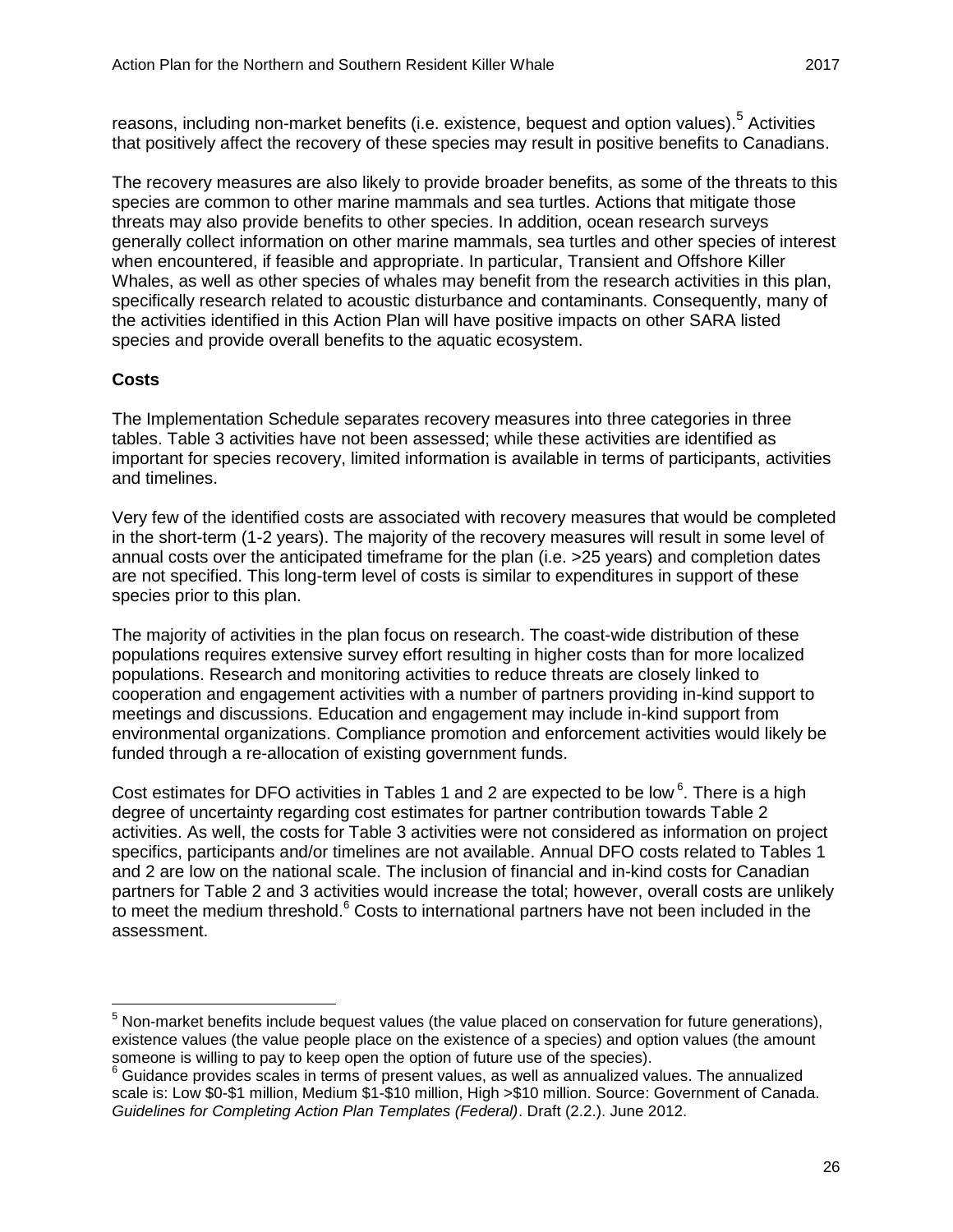While DFO is identified as the lead for several recovery measures for Resident Killer Whales, most actions are in Tables 2 and 3 which are to be undertaken collaboratively. A number of partners and collaborators are identified and/or have participated in similar activities in the past. These partners include other federal departments and agencies, environmental organizations, academic institutions and programs, First Nations and other foreign governments who may contribute financial and in-kind support. Potential funding sources for DFO costs include existing federal resources, as well as supplemental funds from annual programs such as the Habitat Stewardship Program (HSP).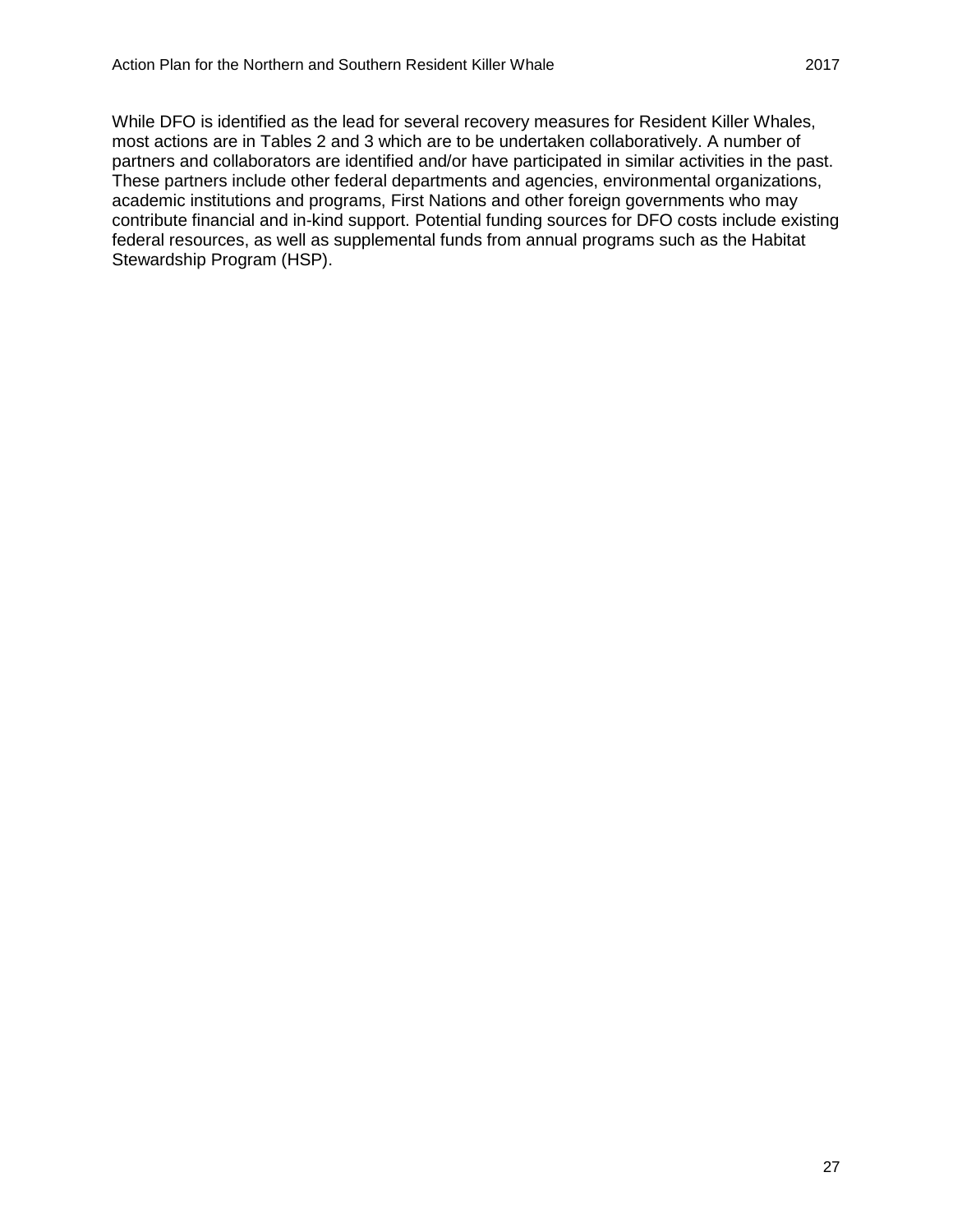## <span id="page-34-0"></span>**4. Measuring Progress**

The performance indicators presented in the associated recovery strategy provide a way to define and measure progress toward achieving the population and distribution objectives. A *[Report on the Progress of Recovery Strategy Implementation for the Northern and Southern](https://www.registrelep-sararegistry.gc.ca/document/default_e.cfm?documentID=3016)  Resident Killer Whales* (Orcinus orca) *[in Canada for the Period 2009-2014](https://www.registrelep-sararegistry.gc.ca/document/default_e.cfm?documentID=3016)* is posted on the SARA registry (Fisheries and Oceans Canada, 2016).

Reporting on implementation of the action plan, under s. 55 of SARA, will be done by assessing progress towards implementing the recovery objectives and strategies identified in the Recovery Strategy (Fisheries and Oceans Canada, 2011).

Reporting on the ecological and socio-economic impacts of the action plan, under s. 55 of SARA, will be done by assessing the results of monitoring the recovery of the species and its long term viability, and by assessing the implementation of the action plan.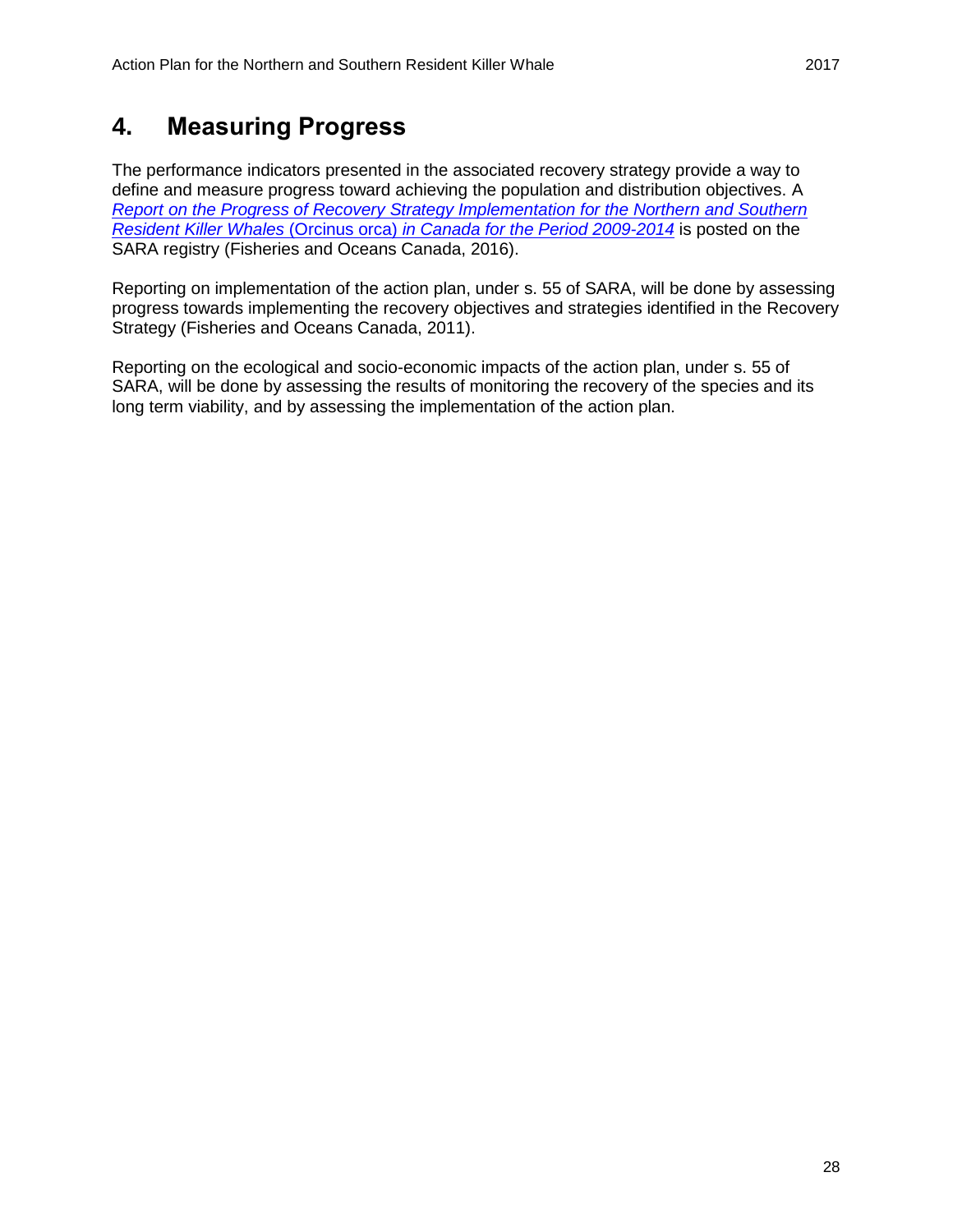## <span id="page-35-0"></span>**5. References**

Fisheries and Oceans Canada. 2008. Estimation of the Economic Benefits of Marine Mammal Recovery in the St. Lawrence Estuary. Policy and Economics Regional Branch, Quebec 2008.

Fisheries and Oceans Canada. 2011. Recovery Strategy for the Northern and Southern Resident Killer Whales (*Orcinus orca*) in Canada. *Species at Risk Act* Recovery Strategy Series, Fisheries & Oceans Canada, Ottawa ix + 80 pp.

Fisheries and Oceans Canada. 2016. Report on the Progress of Recovery Strategy Implementation for the Northern and Southern Resident Killer Whales (*Orcinus orca*) in Canada for the Period 2009-2014. *Species at Risk Act* Recovery Strategy Report Series. Fisheries and Oceans Canada, Ottawa. iii + 51 pp.

Loomis, J.B. & White, D.S. 1996. Economic Benefits of Rare and Endangered Species: Summary and Meta-analysis. Ecological Economics, 18: 197-206.

Towers, J.R., Ellis, G.M. and Ford, J.K.B. 2015. Photo-identification catalogue and status of the northern resident killer whale population in 2014. Can. Tech. Rep. Fish. Aquat. Sci. 3139: iv + 75 p.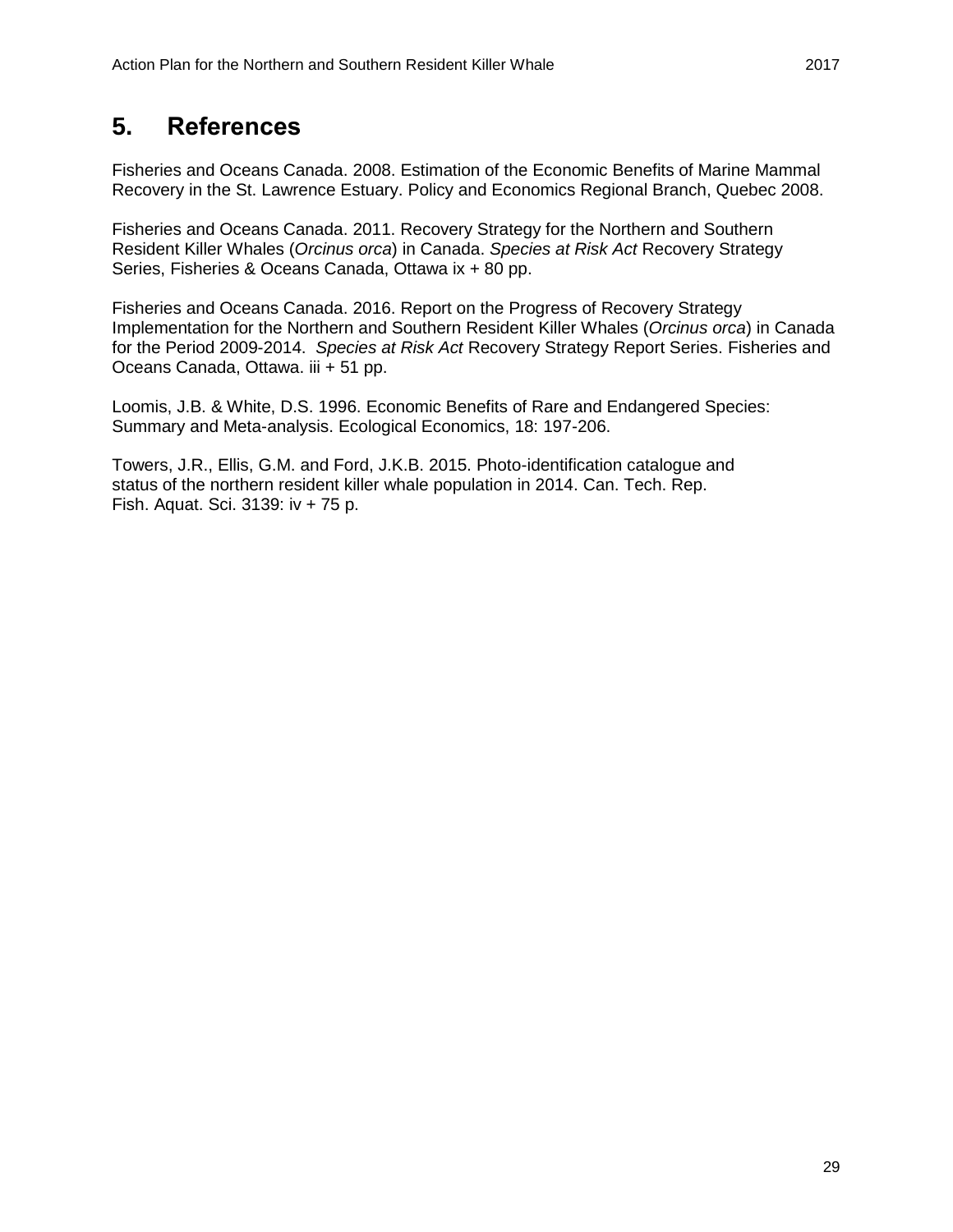## <span id="page-36-0"></span>**Appendix A: Effects on the Environment and Other Species**

In accordance with the [Cabinet Directive on the Environmental Assessment of Policy, Plan and](http://www.ceaa.gc.ca/default.asp?lang=En&n=B3186435-1)  [Program Proposals](http://www.ceaa.gc.ca/default.asp?lang=En&n=B3186435-1) (2010), SARA recovery planning documents incorporate strategic environmental assessment (SEA) considerations throughout the document. The purpose of a SEA is to incorporate environmental considerations into the development of public policies, plans, and program proposals to support environmentally sound decision-making and to evaluate whether the outcomes of a recovery planning document could affect any component of the environment or achievement of any of the [Federal Sustainable Development Strategy'](http://www.ec.gc.ca/dd-sd/default.asp?lang=En&n=A22718BA-1)s goals and targets.

Recovery planning is intended to benefit species at risk and biodiversity in general. However, it is recognized that strategies may also inadvertently lead to environmental effects beyond the intended benefits. The planning process based on national guidelines directly incorporates consideration of all environmental effects, with a particular focus on possible impacts upon nontarget species or habitats. The results of the SEA are incorporated directly into the Action Plan itself, but are also summarized below in this statement.

The recovery measures are also likely to provide broader benefits, as some of the threats to this species are common to other marine mammals and sea turtles. Actions that mitigate threats to the aquatic environment (e.g. acoustic disturbance, contaminants) may also provide benefits to other species. In addition, ocean research surveys generally collect information on other marine mammals, sea turtles and other species of interest when encountered, if feasible and appropriate. All cetacean species, and Transient and Offshore Killer Whales in particular, will likely benefit from measures identified in this Action Plan. Consequently, many of the activities identified in this Action Plan will have positive impacts on other SARA listed species and provide overall benefits to the aquatic ecosystem.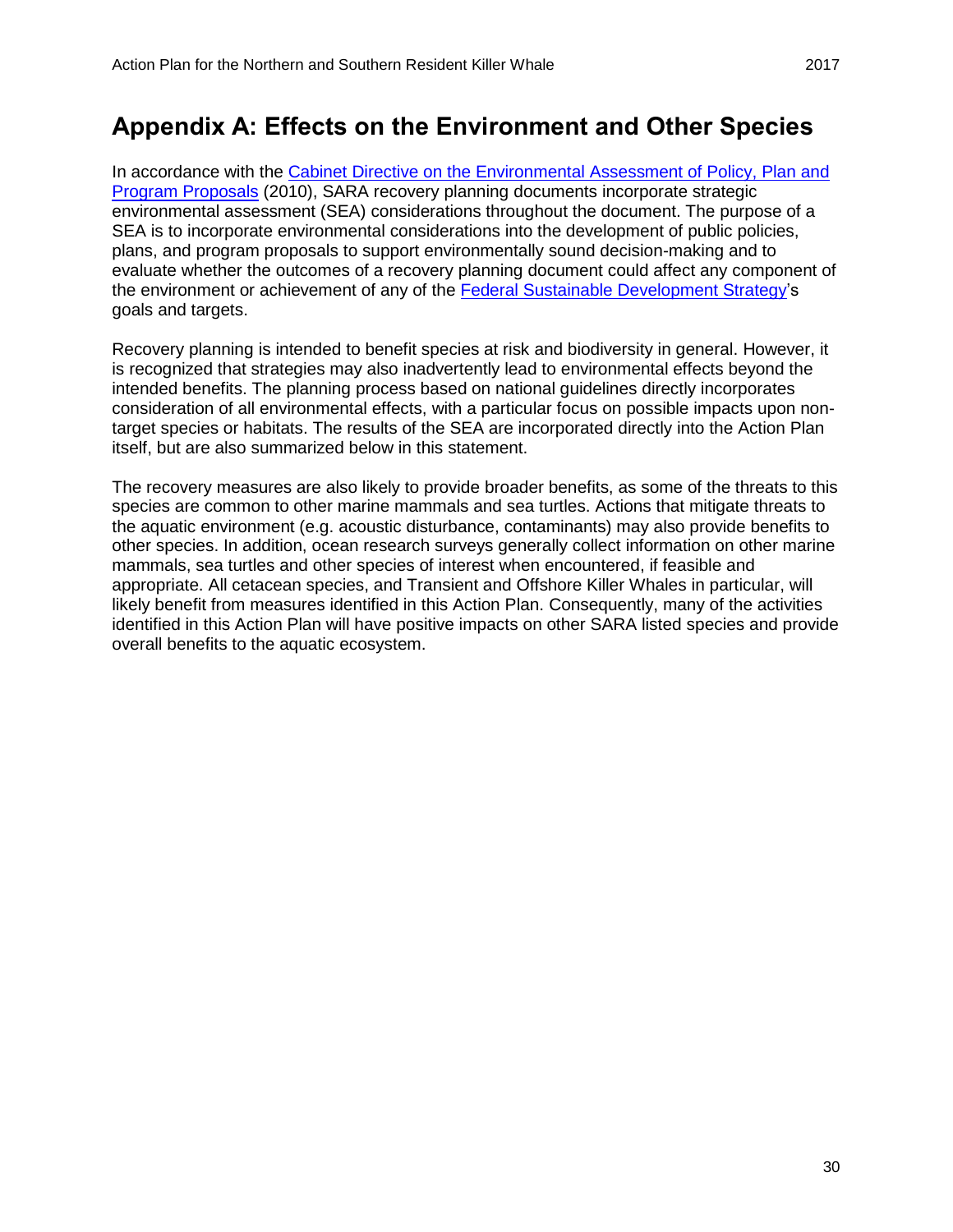<span id="page-37-0"></span>Northern and Southern Resident Killer Whales are listed as threatened and endangered respectively under SARA. As these whales occupy territorial waters off the coast of British Columbia, and have either been seen in or could possibly occupy waters administered by the Parks Canada Agency, the Minister of Fisheries and Oceans, and the Minister responsible for the Parks Canada Agency are the competent ministers for these species according to SARA. DFO established a small internal working group of technical experts to develop the draft of this action plan, including individuals from Parks Canada Agency. See Appendix C of this document for a list of Technical Team members.

### **Initiation of the Action Plan Development process**

At the initiation of the Resident Killer Whale Action Planning process, letters, emails and faxes were sent to all coastal First Nations, inviting their participation in the development of the Action Plan. Letters of invitation were sent to Environment and Climate Change Canada, Province of British Columbia, Department of National Defence, National Resources Canada, and Canadian Coast Guard, requesting their participation in the process.

### **Action Plan Development**

As part of the action planning process, a workshop was held on March 8-10, 2011 at Pender Island, BC to gather technical information required to develop measures for strategies related to prey availability and disturbance. Representatives from environmental groups, ecotourism industry, Canadian and United States government agencies were present.

In January and February of 2012, three public open houses and five First Nations meetings were held, and an online response form was set up to gather comments and opinions on the development of actions in support of the conservation of these two populations of Killer Whales. Feedback from these sessions was considered during the development of the first draft of the Action Plan. Public meetings were held in Victoria, Vancouver, and Port Hardy, BC. Meetings were held with First Nations in Williams Lake, Nanaimo, Campbell River, Abbotsford, and Kamloops, BC.

A series of three NOAA/DFO bilateral workshops were held in 2011-2012 to examine the effect of Chinook fisheries on Resident Killer Whales. An independent scientific panel was appointed to oversee the workshop process and report on the proceedings. These workshops were attended by scientists and technical experts, fisheries managers from United States and Canadian governments, stakeholders and environmental groups. Recommendations from this workshop informed the development of the Action Plan measures and increased the available science in support of recovery.

Action Plan Team meetings were held throughout the planning process and a draft Action Plan was developed. The draft and proposed versions of the Action Plan were reviewed by the interagency team with representatives from Transport Canada, Parks Canada Agency and the Department of National Defence prior to regional consultation.

#### **Draft Action Plan Regional Consultation – March 3 - April 16, 2014**

The public was invited to comment on the draft Action Plan for the Northern and Southern Resident Killer Whale in Canada through the Pacific Region SARA Consultation website. Notifications of the consultation process were sent via emails to stakeholders and environmental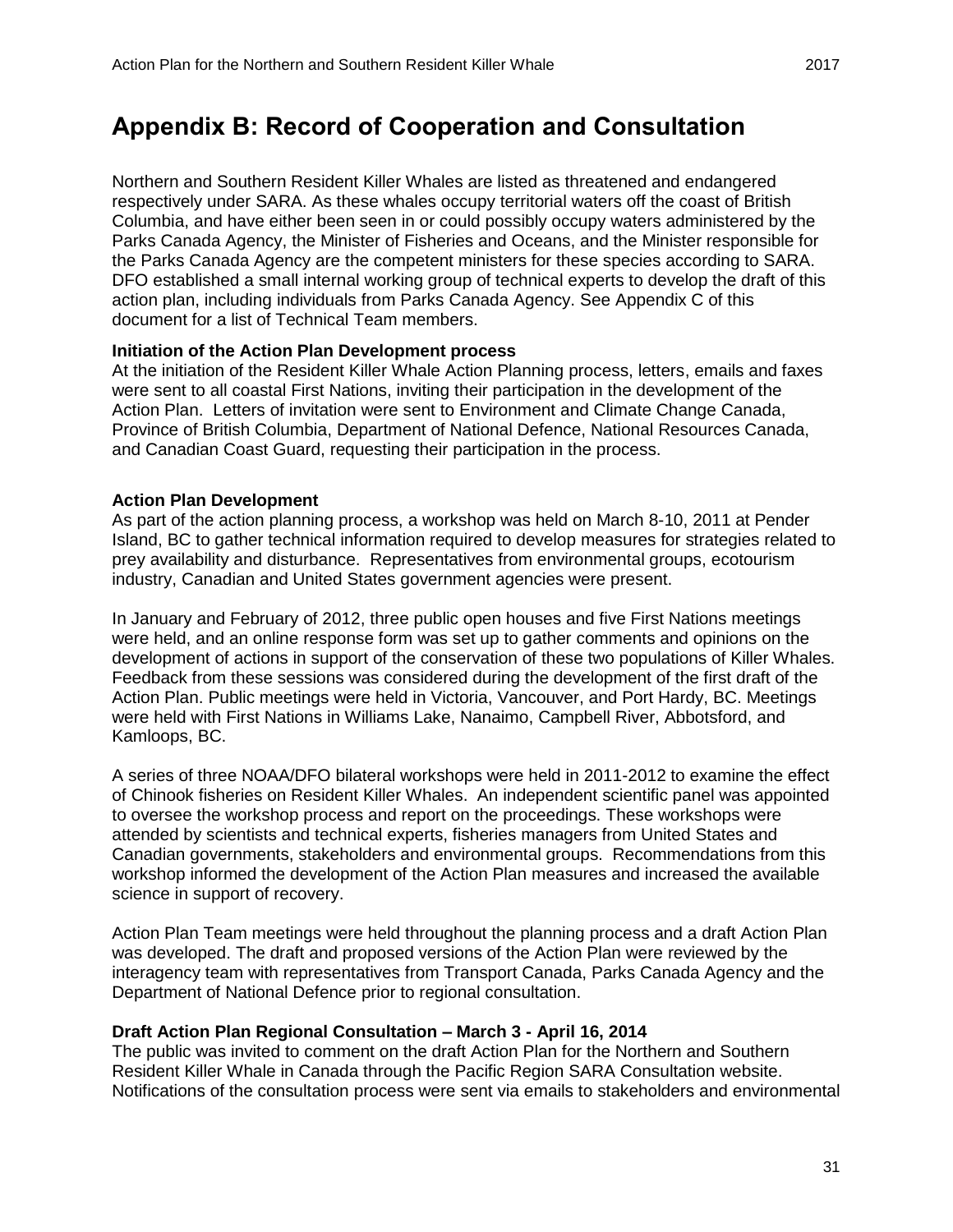interest groups, government contacts, all coastal First Nations, and three Wildlife Management Boards. Groups and individuals were encouraged to provide feedback through the on line discussion guides and an open invitation to comment. Discussion guides consisted of five questions; 493 discussion guide comments were received from 144 individuals. In addition to online discussion guides, ten individuals provided comments via email, and ten letters (ranging from 1 to 27 pages in length) were received as email attachments from First Nations, stakeholder organizations, ENGOs, and concerned citizens. Two First Nations requested meetings to discuss actions that may occur within their territories.

#### **Proposed Action Plan National Consultation – June 15 - August 14, 2016**

The proposed Action Plan was posted on the Species at Risk Public Registry on June 15, 2016 for a 60-day comment period, as required under SARA. The public comment period closed on August 14, 2016. Pre-notification letters were sent to coastal First Nations, stakeholders, and others that had requested notification as interested or affected parties.

Letter writing campaigns initiated by four environmental non-governmental organizations (ENGOs) resulted in over 11,380 submissions. In addition to these form letters, individual letters and/or emails were received from 53 citizens, 12 letters from stakeholder organizations, two responses from First Nations, and one letter from the Lower Fraser Fisheries Alliance (representing over 30 Nations). Many respondents commended the Department for the changes in the Action Plan in response to the 2014 regional consultation process on the draft Action Plan. Feedback largely followed these themes: management options to support adequate and accessible prey, acoustic impacts of vessel traffic, on-water enforcement and education programs, marine mammal regulations, vessel approach distance, and roles and responsibilities with respect to contaminants. This feedback was considered during the consultation review and the Action Plan was modified where appropriate to reflect the comments.